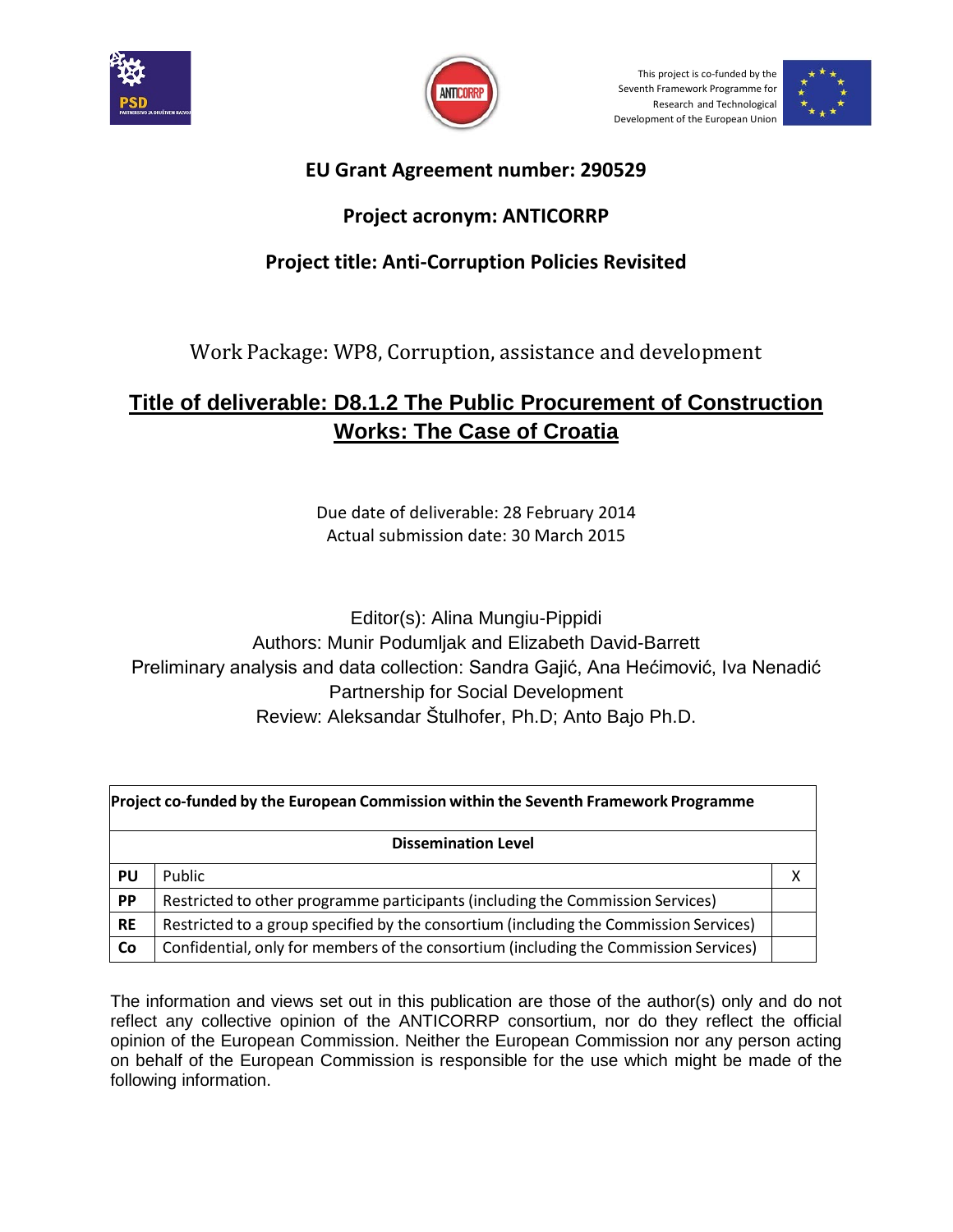# **The Public Procurement of Construction Works: The Case of Croatia**

#### **ABSTRACT**

This paper seeks to assess the extent of favouritism  $-$  i.e., preferential treatment for some bidders over others - in the allocation of public procurement contracts in the construction sector in Croatia. The methodology is based on identifying opportunities for favouritism and evaluating the effectiveness of constraints. The research finds that Croatia's public procurement law sets a high standard and there are numerous transparency and control mechanisms in place. Nevertheless, the integrity of procurement is undermined because a large share of it is contracted by entities which are owned by government units and thus subject to political influence and constrained by a much weaker control framework. Data on the procurement of high-value construction works is analysed for indicators of favouritism in the process or outcomes. Whilst there is only limited use of restrictive procedures, competition for public contracts is surprisingly weak in a sector under considerable economic pressure. Moreover, around one-half of the total contract value is won by tenderers which are not private companies but rather entities that are partially or fully owned by the state. This raises further questions about the potential for political leaders to influence the process in order to achieve favouritism in the allocation of public contracts, to benefit themselves or third parties. Evidence from the verdict of a trial involving high-ranking politicians suggests further that such favouritism may be widespread.

#### **KEYWORDS**

Public procurement, Croatia, construction sector, corruption risks

Munir Podumljak, Executive Director (info@psd.hr) Partnership for Social Development

\\\\\\\\\\\\\\\\\\\\\\\\\\\\\\\\\\\\\\\\\\\\\\\\\\\\\\\\\\\\\\\\\\\\\\\\\\\\\\\\\\\\\\\\\\\\\\\\\\\\\\\\\\\\\\\\\\\\\\\\\\\\\\\\\\\\\\\\\\\\\\\\\\\\

#### © 2015 Partnership for Social Development

All rights reserved. This document has been published thanks to the support of the European Union's Seventh Framework Programme for Research - Socio-economic Sciences and Humanities theme (EU Grant Agreement number: 290529).

The information and views set out in this publication are those of the author(s) only and do not reflect any collective opinion of the ANTICORRP consortium, nor do they reflect the official opinion of the European Commission. Neither the European Commission nor any person acting on behalf of the European Commission is responsible for the use which might be made of the following information.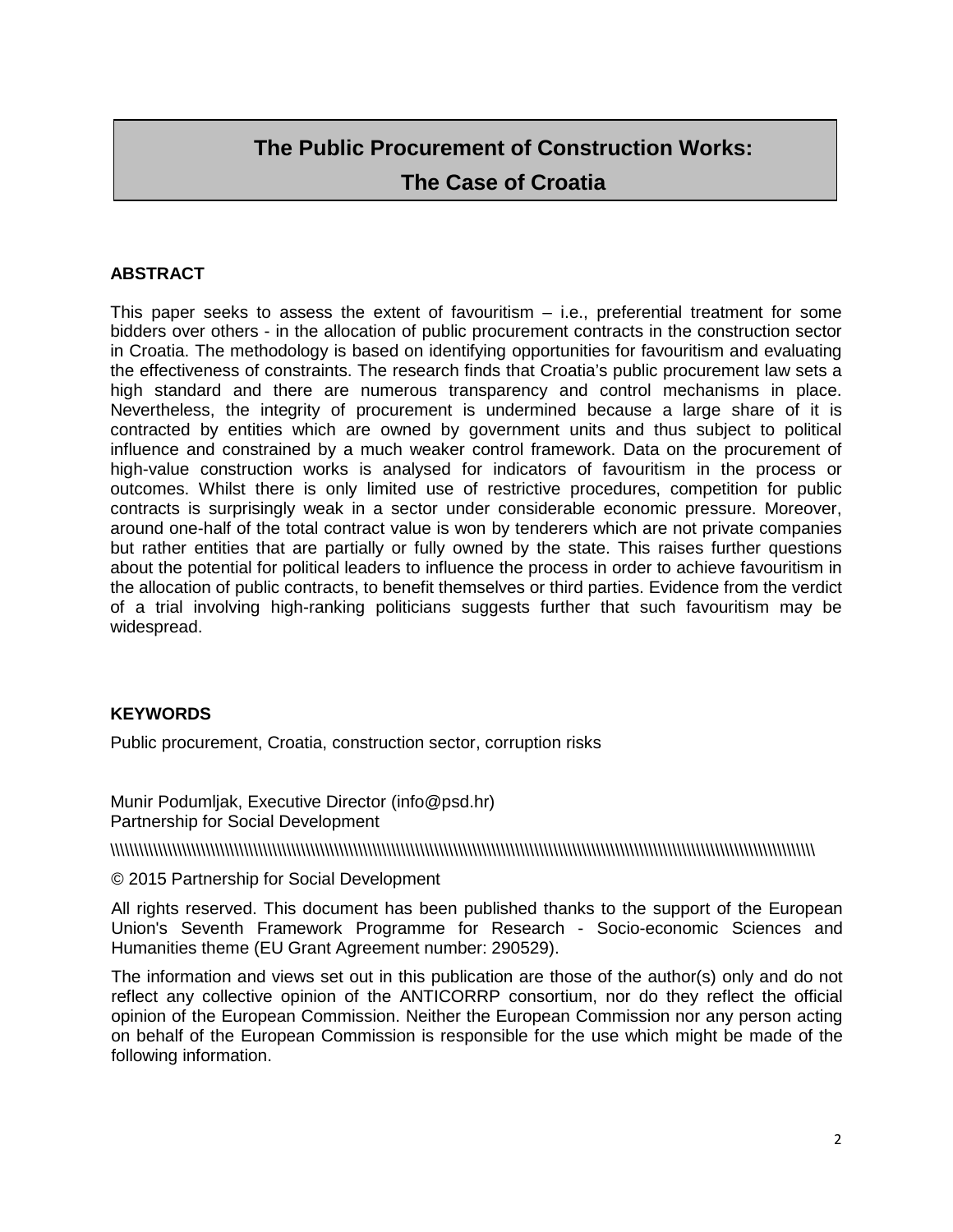#### **ABBREVIATIONS**

| <b>CBS</b>    | <b>Central Bureau of Statistics</b>                                                      |
|---------------|------------------------------------------------------------------------------------------|
| CCI           | Commission for Conflict of interest                                                      |
| <b>CFCA</b>   | Central Finance and Contracting Agency for the European Union Programmes<br>and Projects |
| <b>CNB</b>    | Croatian National Bank                                                                   |
| <b>CPV</b>    | <b>Common Procurement Vocabulary</b>                                                     |
| <b>CSO</b>    | Civil Society Organization                                                               |
| <b>DPPS</b>   | Directorate for the Public Procurement System                                            |
| FA            | Framework agreement                                                                      |
| <b>FINA</b>   | <b>Financial Agency</b>                                                                  |
| <b>GDP</b>    | <b>Gross Domestic Product</b>                                                            |
| OG            | <b>Official Gazette</b>                                                                  |
| PP.           | Public procurement                                                                       |
| <b>PPA</b>    | <b>Public Procurement Act</b>                                                            |
| <b>PRAG</b>   | <b>Practical Guide</b>                                                                   |
| <b>SCSPPP</b> | State Commission for Supervision of Public Procurement Procedure                         |
|               |                                                                                          |

VAT Value Added Tax

#### **GLOSSARY[1](#page-2-0)**

 $\overline{a}$ 

*Common Procurement Vocabulary* (CPV) designates the reference nomenclature applicable to public procurement procedure, while ensuring equivalence with existing nomenclatures.

*Contracting authority/entity* refers to contracting authorities and contracting entities.

*A contract notice* is published by contracting authorities intending to award a public procurement contract or conclude a framework agreement in an open, restricted and negotiated procedure with prior publication and competitive dialogue. It is drawn up so as to contain all the necessary data allowing the economic operator to prepare the request to participate and/or tender.

*Framework agreement* is an agreement between one or more contracting authorities/entities and one or more economic operators, the purpose of which is to establish the terms governing contracts in a given period, in particular with regard to price and, where appropriate, the quantity envisaged.

*Group of tenderers or candidates* is an association of several economic operators submitting a joint tender, or request to participate.

*Public procurement contract* is a contract for pecuniary interest concluded in writing between one or more economic operators and one or more contracting authorities/entities and having as its object the execution of works, the supply of products or the provision of services.

*Public works contract* is a public procurement contract having as its object:

<span id="page-2-0"></span> $1$  Definitions are taken from the Public Procurement Act (Official Gazette 90/11, 83/13, 143/13, 13/14).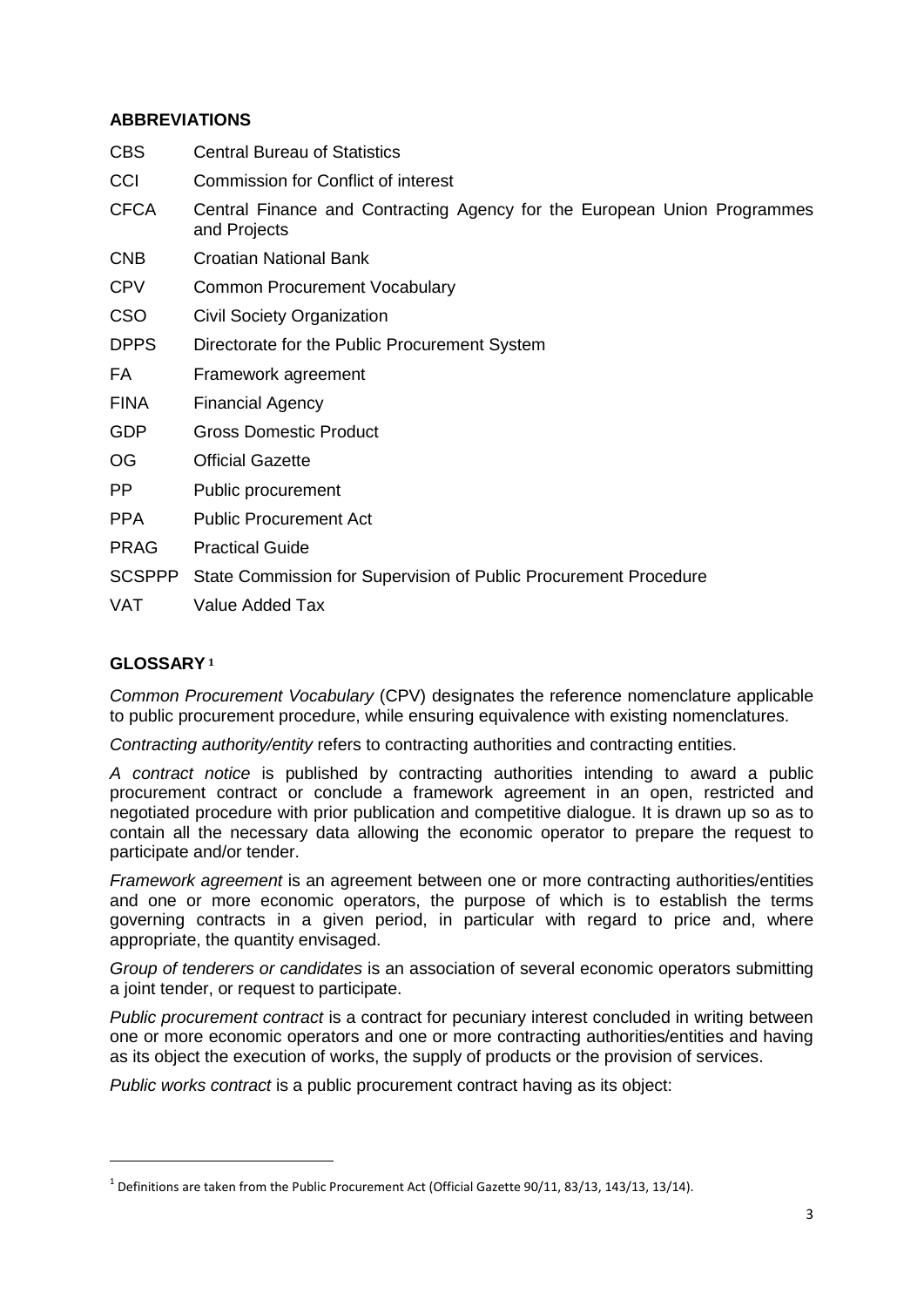1. Either the execution, or both the design and execution, of works related to one or more activities within the meaning of Annex I, List of activities in Construction of the Public Procurement Act, or

2. Work, or the realisation, by whatever means, of work corresponding to the requirements specified by the contracting authority/entity. The 'work' refers to the outcome of building or civil engineering work taken as a whole, which is sufficient of itself to fulfil an economic or technical function.

*Subcontractor* is an economic operator delivering supplies, providing services or performing works directly related to the subject matter of procurement for the selected tenderer with whom the contracting authority/entity has concluded a public procurement contract.

*A tender* is a written statement of the tenderer's willingness to deliver supplies, provide services or perform works in accordance with the terms and requirements listed in the tender documents (contract notice).

*Tenderer* is an economic operator who has submitted a tender on time.

*Public expenditure* (cost of general government) is the sum of the expenditure of all levels of government: central government (state), local and regional government and extra-budgetary users.

*Value of executed construction works* refers to all construction works (public or private, new constructions and reconstructions, maintenance and repair works on existing constructions) performed in the territory of the Republic of Croatia.

*Value of public procurement* is the sum of works, goods and services.

*Value of the procurement of works* represents the sum of all concluded public works contracts.

#### **FIGURES**

Figure 1 Structure of total public procurement (works, goods and services) by type of contracting authorities and as % of GDP (in current prices), 2008-13

Figure 2 Total value of executed construction works, Croatia 2008-13 (left axis, HRK bn; right axis, % of GDP)

Figure 3 Structure of public procurement of works (construction) contracts exceeding HRK 7,452,830 (1mn euros), by type of contracting authority, 2011-13

Figure 4 Number of managerial changes in legal persons and sectoral (Type C and D) contracting authorities owned by central government, Croatia 2010-2013 (N=28)

Figure 5 Number of managerial changes in Type C and Type D contracting authorities owned by regional and local government, 2009-14 (N=95)

#### **TABLES**

Table 1 Value of executed construction works, Croatia 2008-13 (in HRK bn and % of GDP)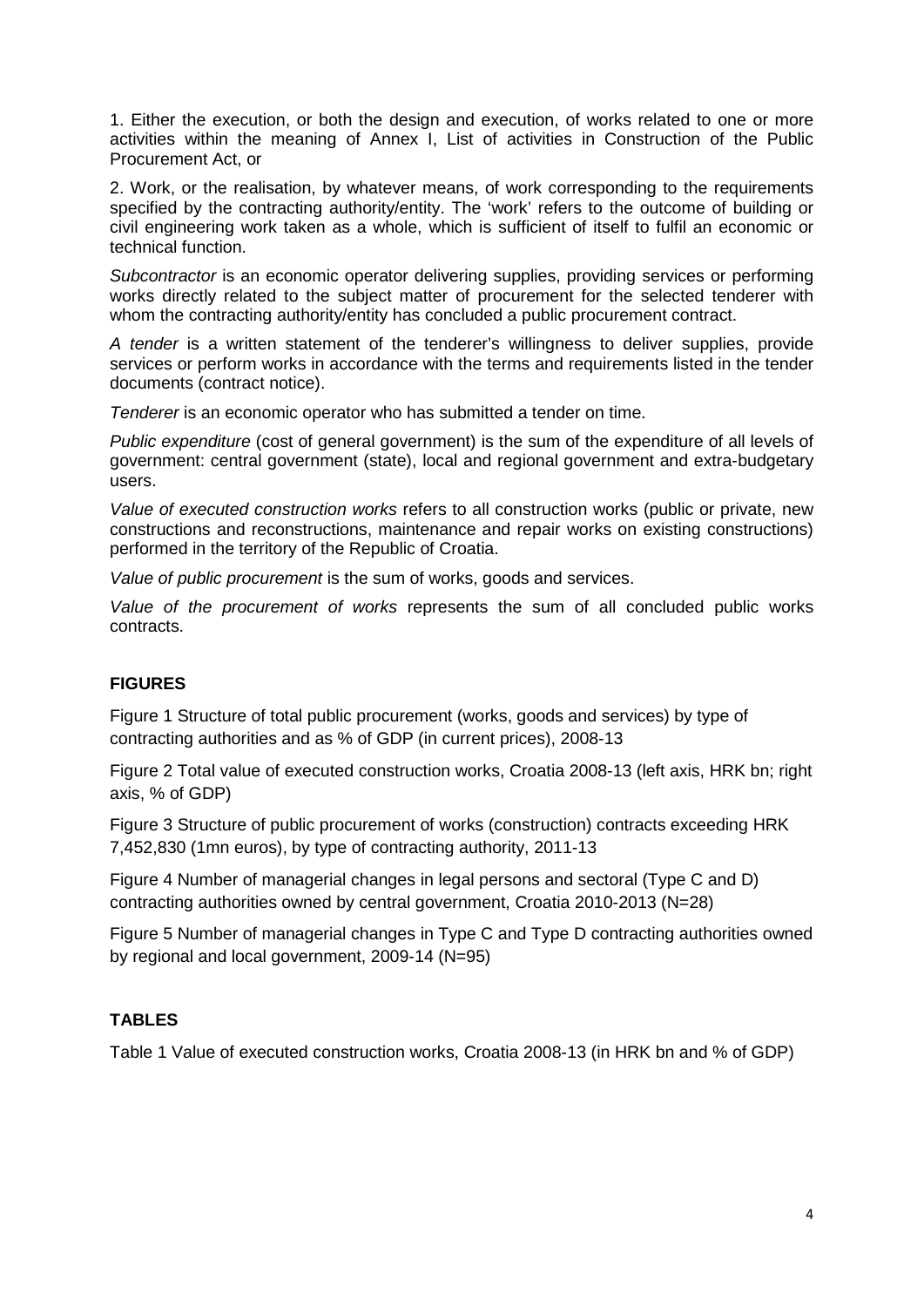Table 2 Public procurement of works (construction) by type of procedure, contracts valued over HRK 7,452,830, 2012-13

Table 3 Public procurement of works by type of procedure, framework agreements valued over HRK 7,452,830, 2012-13

Table 4 Public procurement of works (construction) by number of tenders received, contracts valued over HRK 7,452,830 (EUR1mn), 2012-13

Table 5 Public procurement of works by number of tenders received, framework agreements valued over HRK 7,452,830, Croatia 20-2013

Table 6 Analysis of tenderers with contract(s) above HRK 7,452,830 in public procurement of works, 2011-13

Table 7 Top 10 Tenderers by value of public procurement, works contract/s (HRK) – state owned enterprises, 2011-13

Table 8 Top 10 winning tenderers by value of contract/s (HRK) – Privately owned enterprises, 2011-13

Table 9 SCSPPP Motions filed for indictment in relation to misdemeanours prescribed by the Act, 2010-13

Table 10 Tenderers with contract(s) above HRK 7,452,830 in public procurement of works detected by accountability mechanisms

# **APPENDICES**

Appendix 1 Value of public procurement and the proportion of public procurement in GDP, Croatia 2008-2013

Appendix 2 Structure of the value of public procurement by type of contracting authority, Croatia 2008-2013 (in HRK bn and % of total)

Appendix 3 Value of executed construction works, Croatia 2008-2013 (in HRK bn and % of GDP)

Appendix 4 Contracting authorities with contracts for the procurement of works equal to or greater than HRK 7,452,830, Croatia 2011-13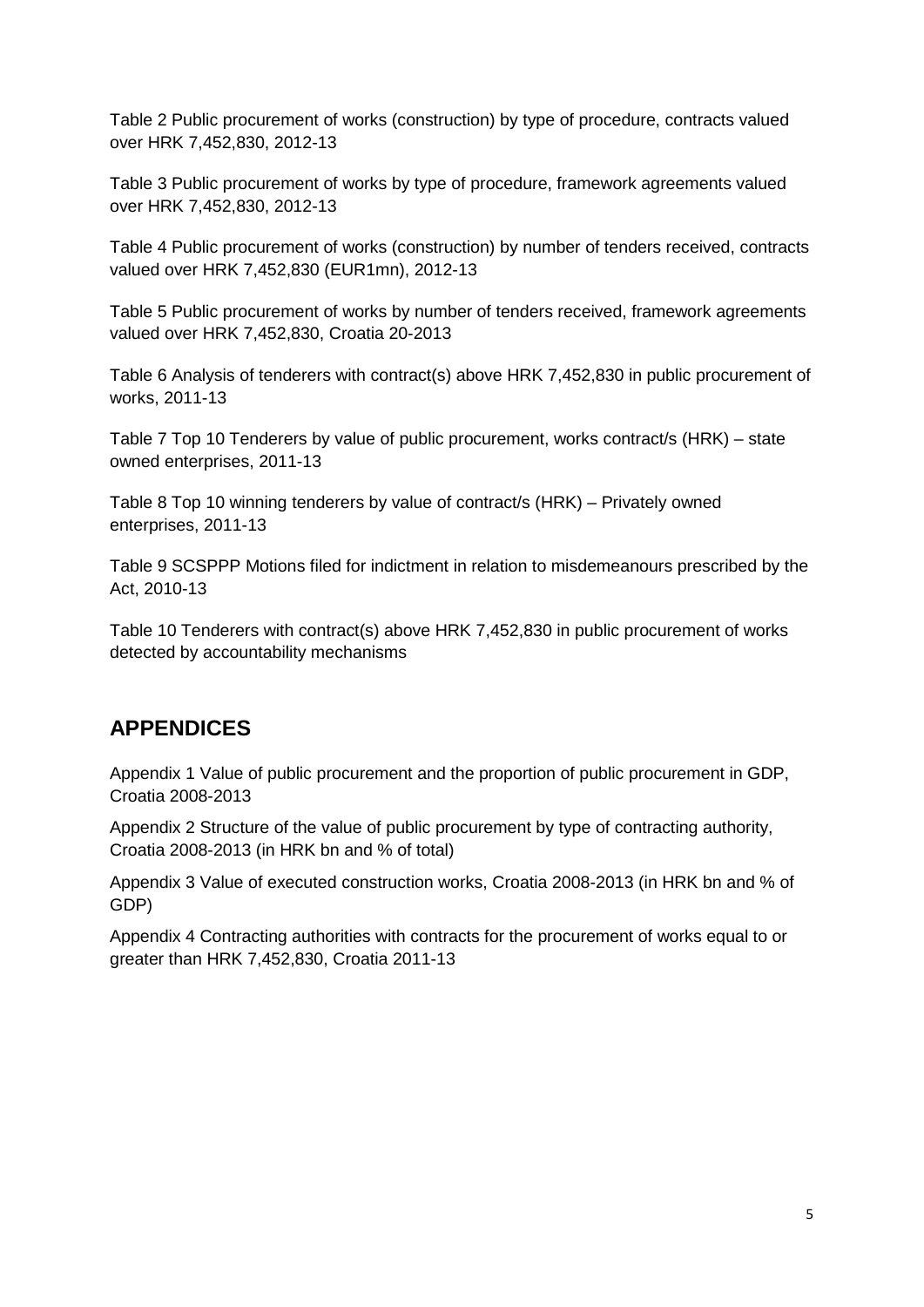# **I. INTRODUCTION**

The integrity of the public procurement process is best assured when the allocation of resources occurs in conditions of open competition and where mechanisms exist to monitor the government agents in charge of the process and check that their decisions reflect nothing but the relative merits of competing bidders. However, if insufficiently constrained, the government agents in charge of procurement may seek to allocate resources in a particularistic manner, in order to benefit themselves or other parties. This paper seeks to assess the extent of favouritism – i.e., preferential treatment for some bidders over others - in the allocation of public procurement contracts in the construction sector in Croatia. The research is conducted within a theoretical framework which posits that corruption is most likely to occur where the opportunities are high and the constraints low (Mungiu-Pippidi et al 2011). The methodology is therefore based on identifying opportunities for favouritism and evaluating the effectiveness of constraints.

The paper proceeds as follows. First, the legal framework concerning public procurement in Croatia is explained and evaluated. Second, data on the public procurement of high-value construction works is analysed for indicators of favouritism in the process and outcomes. Third, further analysis is undertaken of a key risk area that emerges from the research, relating to political influence over the procurement process. Fourth, the control framework is elaborated and evaluated. Finally, conclusions are presented about the balance of opportunities and constraints with respect to favouritism in the public procurement of construction works in Croatia.

## **II. THE LEGAL FRAMEWORK FOR PUBLIC PROCUREMENT**

The first national act regulating public procurement was the *Act on the Procurement of Goods, Services and Works<sup>[2](#page-5-0)</sup>* adopted in 1997. Since that time, the Act has been amended substantially on several occasions, wit[h](#page-5-1) each version making the process more stringent, better controlled, and more transparent.<sup>3</sup> These amendments finally led to the passage [o](#page-5-2)f an entirely new law in 2011, the Public Procurement Act, effective since 1 January 2012. <sup>4</sup> The new act simplified procedures and reduced administrative costs for both contracting authorities and tenderers. It created conditions for tender documents to be submitted electronically, although progress towards e-public procurement<sup>[5](#page-5-3)</sup> had already been made in 2008 with the introduction of the mandatory electronic publication of all public procureme[nt](#page-5-4) notices on the Electronic Public Procurement Classifieds platform of the Official Gazette.<sup>6</sup> The platform also includes an e-auction module, although barriers remain to rolling out eprocurement in Croatia, particularly for goods and services which require tenders to be evaluated on conditions other than price. The Public Procurement was amended once again

 $\overline{\phantom{a}}$ 

<span id="page-5-0"></span> $<sup>2</sup>$  The Act on the Procurement of Goods, Services and Works was adopted on 19 December 1997 and published in the</sup> Official Gazette (OG) 142/97, 31 December 1997. Amendments to the Act were published in the Official Gazette 32/01, 10 April 2001)

<span id="page-5-1"></span> $3$  OG 117/01, 92/05, 110/07, 90/11.

<span id="page-5-2"></span> $4$  OG 90/11.

<span id="page-5-3"></span><sup>&</sup>lt;sup>5</sup> The Decision on the adoption of the Strategy for the development of electronic public procurement in Croatia 2013-2016 (Official Gazette No. 54/13).

<span id="page-5-4"></span> $6$  OG 110/07.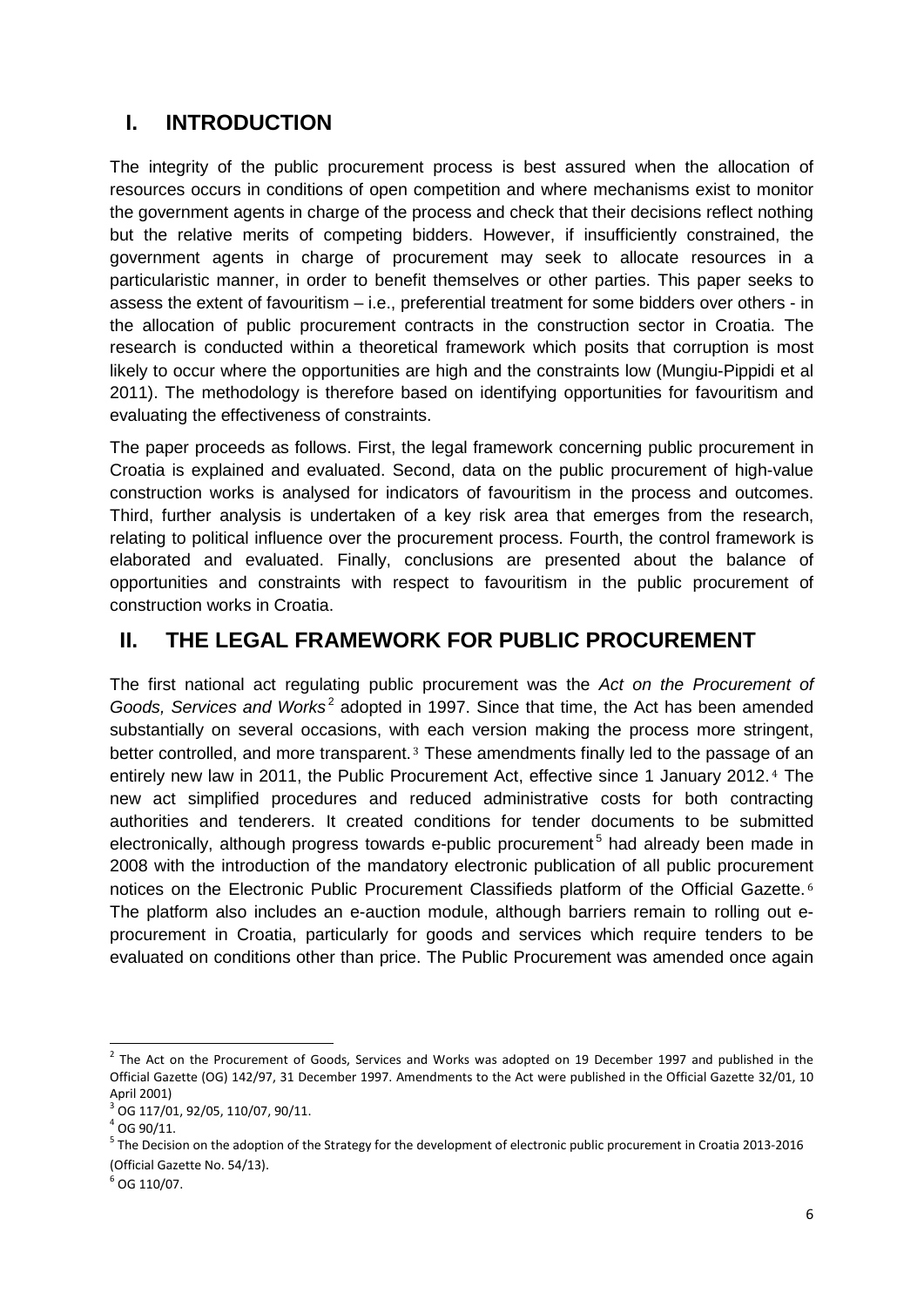in 2013 <sup>7</sup>, resulting in further improvements in control and the introduction of some provisions that we[re](#page-6-0) only later, through the EU Directives of 2014<sup>[8](#page-6-1)</sup>, accepted as the European standard.

Interviews with public sector procurement professionals  $9$  suggest that the 2011 law was primarily driven by a need to align Croatian legislation with that of the European Union as part of the accession process, as well as by a need to address deficiencies of the previous legal framework which had allowed corrupt practices. Several experts commented that the current legislation is advanced and more stringent than European standards in some areas. As the Head of the Department for Infrastructure and Construction Works in the Central Finance and Contracting Agency for the European Union Programmes and Projects (CFCA) explained,

*"The legislation is very strict and I do not see any opportunities for favouritism. It is so strict in some areas that it limits the logic and the structure of the process."* 

For the construction sector, the Act and its first amendment<sup>10</sup> resulted in significant changes concerning subcontractors. According to Article 86 (2), ec[on](#page-6-3)omic operators who intend to subcontract part of a public procurement contract to one or more subcontractors should include information about the subcontractor in the tender, including th[e](#page-6-4) company name and the proportion of the public procurement contract to be subcontracted. <sup>11</sup> This amendment is intended to prevent economic operators from acting merely as intermediaries, winning contracts but then passing on the majority of the work to other contractors whose credentials were not subject to the scrutiny of a public tender. Contracting authorities now also make payments to subcontractors directly, providing an additional security mechanism to prevent payment blocking or fraud.

The legal framework also stipulates an obligation to control the execution of public procurement contracts after the award, i.e., the obligation to check whether the execution complies with the conditions laid down in the tender. This clause is unusual, because most PP laws in the EU regulate only until the point of signing the contract. The clause has important potential to detect and deter corruption, with a considerable body of research suggesting that irregularities in the procurement of construction are common in the postaward phase (Guasch 2009). However, although the clause came into effect on 1 January 2012, the institution responsible for overseeing this part of the PP process has not yet been specified.

Overall, the legal framework sets high standards and includes a number of provisions which constrain the opportunities for private companies to seek to distort the competitive process.

 $\overline{a}$ 

<span id="page-6-0"></span> $7$  OG 90/11, 83/13 and 143/13.

<span id="page-6-1"></span><sup>8</sup> Directive 2014/24/EU of the European Parliament and of the Council of 26 February 2014 on public procurement and repealing Directive 2004/18/EC Text with EEA relevance; Directive 2014/25/EU of the European Parliament and of the Council of 26 February 2014 on procurement by entities operating in the water, energy, transport and postal services sectors and repealing Directive 2004/17/EC Text with EEA relevance; Directive 2014/23/EU of the European Parliament and of the Council of 26 February 2014 on the award of concession contracts Text with EEA relevance.

<span id="page-6-2"></span> $9$  Five semi-structured interviews conducted with the representatives of the Central Finance and Contracting Agency (SAFU), Office of Contracting & Head of Infrastructure and Construction Department; Ministry of Economy, Directorate for the Public Procurement System, Ministry of Regional Development and EU funds: Head of Procurement.  $10$  OG 83/13.

<span id="page-6-4"></span><span id="page-6-3"></span> $11$  The information about the subcontractor must include the name, company name, seat, national identification number (or national identification number of the country seat of the economic subject, if applicable), account number of the subcontractor and the subject, quantity, and value of the subcontract.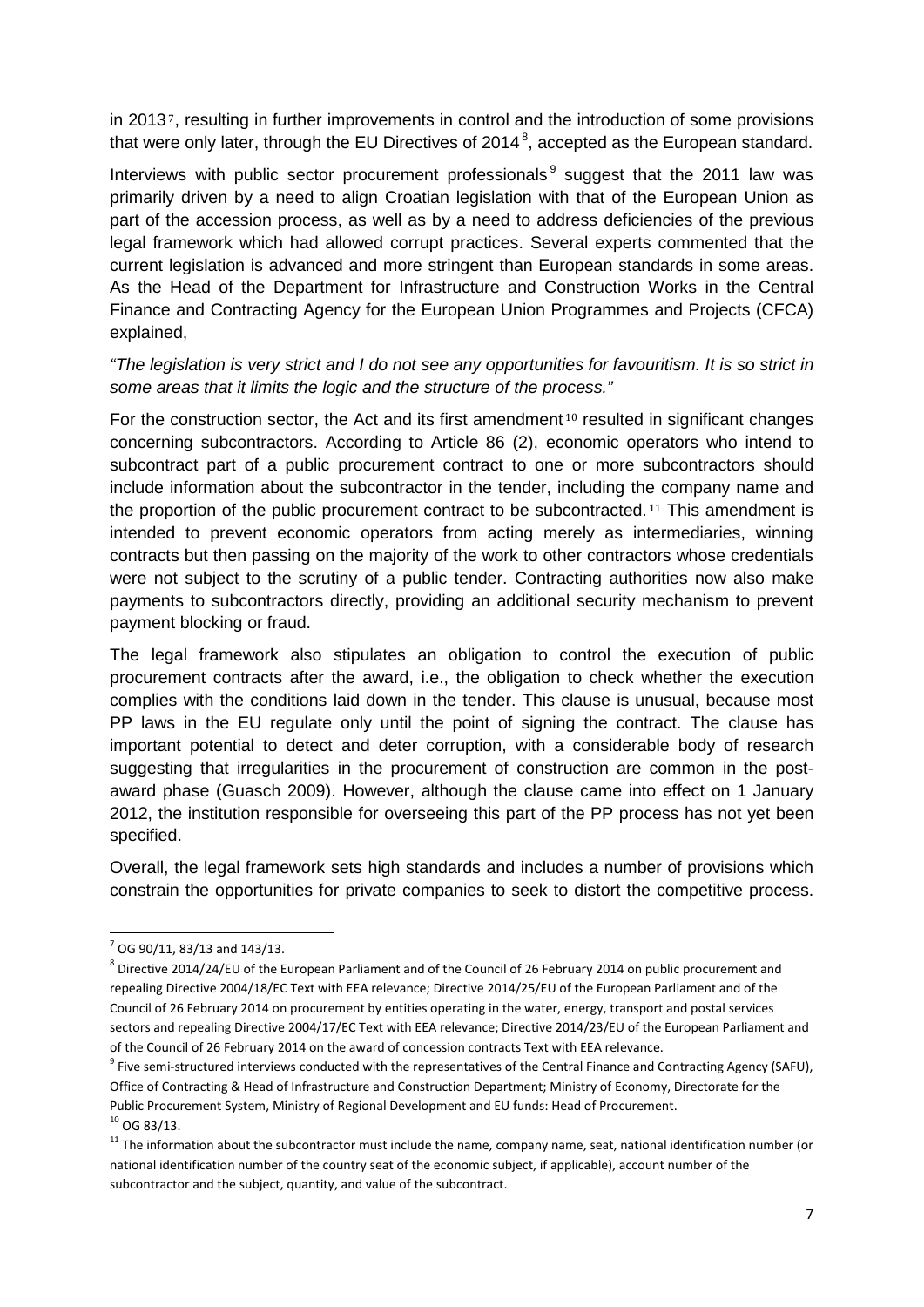However, the experts we interviewed also argued that several challenges remain regarding the implementation of the law.  $12$  For example, many contracting authorities lack an adequate number of professionally trained procurement staff. Although the Directorate for the Public Procurement System (DPPS) conducts training in thi[s](#page-7-1) area in accordance with the Regulations on training in the field of public procurement <sup>13</sup>, one DPPS representative the interviewed for this research pointed out that,

*"Negative personnel selection is often evident in the internal organisation of contracting authorities, with insufficiently qualified, non-specialist and unmotivated staff in charge of public procurement."* 

This casts doubt on the professionalism with which the procurement process is executed and puts the onus on control mechanisms to monitor and detect inadequacies.

## **III. THE PUBLIC PROCUREMENT OF CONSTRUCTION: MARKET OUTCOMES**

## **1. Overview of public procurement in Croatia**

Public procurement in Croatia accounted for around 9.7% of GDP on average in the years 2011-13, comparable to Cyprus (10.5% in 2010) and Greece (10.8%). Procurement can be undertaken by four types of contracting authority:

- 1. **Type A.** State authorities or central government bodies such as ministries, departments, state agencies and other public bodies, which are under the direct rule of the Government, or ministries.
- 2. **Type B.** Bodies of local and regional government/local and regional agencies and offices consisting of counties, cities and municipalities, and agencies and offices within the internal organisation of local and regional government.
- 3. **Type C.** Legal persons other than public authorities, including public companies other than sectoral contracting authorities in the ownership of central, regional and local government, institutions under their ownership and other legal entities that are not directly subordinate to public authorities, but come under the indirect influence of public authorities pursuant to their founding rights. This category includes several organisations that play a major role in construction, including Croatian Roads Ltd., the Croatian water management company, and county road administrations.
- 4. **Type D.** Sectoral contracting authorities, which are state-owned companies<sup>[14](#page-7-2)</sup> (owned at least partly by the central, regional or local government) characterised by a special position in the market (usually strategic sectors, such as water, energy and transport). [15](#page-7-3)

An analysis of the structure of public procurement finds around one-half of total public procurement contracting value in Croatia during the period 2008-13 was executed by

<span id="page-7-0"></span> $12$  This is evident from responses obtained from representatives of relevant institutions in the field of public procurement, who were interviewed for the purpose of this study.<br>
<sup>13</sup> See relevant provisions in the law in OG 06/12 and 125/14.  $\overline{a}$ 

<span id="page-7-2"></span><span id="page-7-1"></span> $14$  A sectoral contracting authority is not necessarily a public company, according to EU legislation. However, in the Croatian context, there is no example in which a sectoral contractor is not at least partially owned by a state entity.

<span id="page-7-3"></span><sup>&</sup>lt;sup>15</sup> For example gas distribution companies (HEP Plin d.o.o., Energo d.o.o., Plinara d.o.o., Plinacro d.o.o., HEP Toplinarstvo d.o.o.), transmission and distribution operators (HEP –OPS d.o.o., HEP – ODS d.o.o.), water management companies (Vodovod i kanalizacija d.o.o. Karlovac, Vodovod d.o.o. Slavonski Brod) etc.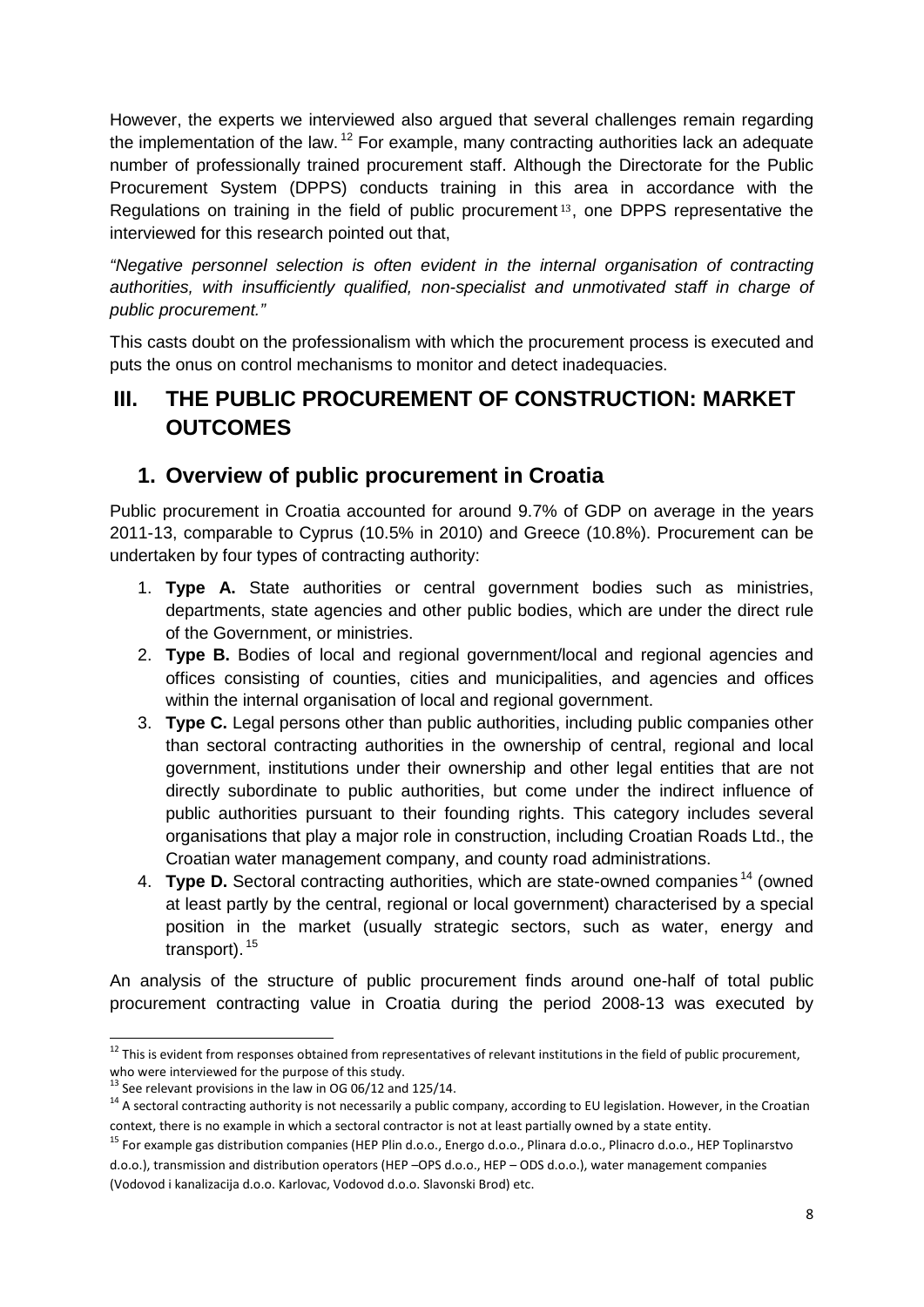contracting authorities in categories C and D (see Figure 1). This is significant because different types of contracting authorities are subject to different control mechanisms, and thus are vulnerable to corruption risk to varying degrees.

Type C and D authorities are subject to weaker controls than other contracting authorities. The law itself provides for preferential treatment in public procurement conducted by such authorities, in that a weaker justification is needed for the use of restricted procedures. Thus, many actions that would represent breaches of the law if procedure was conducted by a Type A or B authority are permitted for Type C and D contracting authorities.

The academic literature on the state entities which constitute Types C and D contracting authorities finds that they typically have poor management, reflected in weak profit and loss accounts and making them highly dependent on budget subsidies (Crnković et al., 2011). These findings raise questions about the technical capacity of the organisations to conduct complex public procurement procedures, as well as highlighting the organisations' likely sensitivity to maintaining favourable relations with their political 'owners'. These risks are assessed in greater depth in part three.



**Figure 11 Structure of total public procurement (works, goods and services) by type of contracting**  authorities and as % of GDP (in current prices), 2008-13<sup>7</sup>

*Source: Author's calculations based on data from Croatian Bureau of Statistics and Directorate for Public Procurement System*

## **2. The construction sector and public procurement**

The construction sector has been in decline since 2008, losing 45.7% of its value over 2008- 13 and with the sector's share in GDP collapsing from 8.1% in 2008 to 4.6% in 2013 (see Figure 2)<sup>[17](#page-8-1)</sup>. The sector was, however, buoyed somewhat by an increase in public investment in infrastructure in 2009 as part of a government plan to stimulate an economic recovery, while a change in public procurement laws in the same year prompted many contracting

 $^{16}$  Underlying data are provided in Appendix Two.  $\overline{a}$ 

<span id="page-8-1"></span><span id="page-8-0"></span><sup>&</sup>lt;sup>17</sup> The value of construction works executed is presented in terms of current prices and includes works performed in the reporting year, regardless of whether or not they were paid for in the reporting period.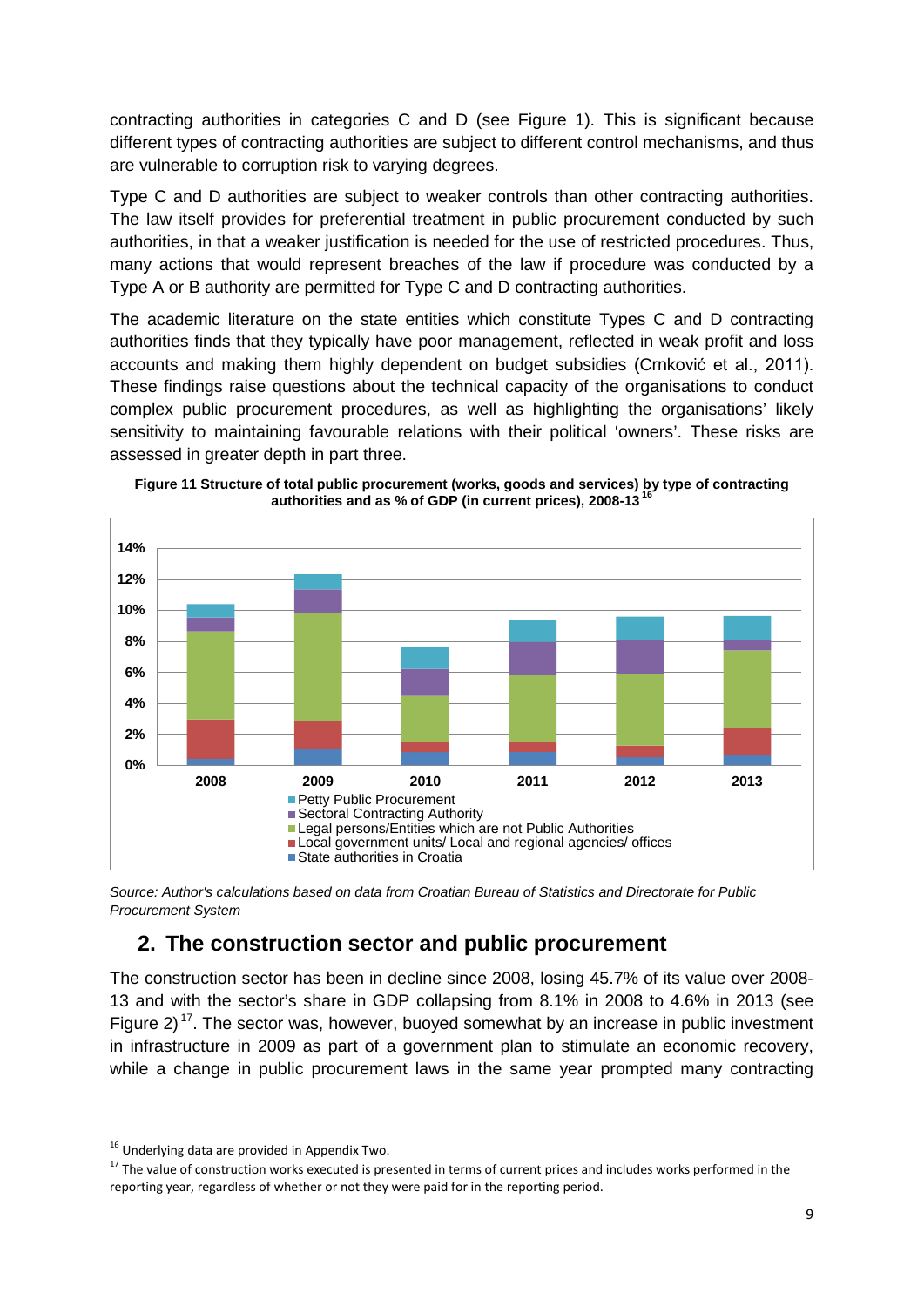authorities to invite tenders for large framework agreements.<sup>[18](#page-9-0)</sup> Overall, the total value of public procurement contracts and framework agreements in the sector reached HRK 21.8bn in 2009, more than double the previous year's total of HRK 8.4bn in 2008 (DPPS, 2010). The ten highest value contracts and framework agreements in the construction sector accounted for one-quarter of the total value of public procurement in that year (DPPS, 2010).



**Figure 2 Total value of executed construction works, Croatia 2008-13 (left axis, HRK bn; right axis, % of GDP)**

Indeed, the sector became increasingly dependent on public procurement in this period. In 2008, public procurement had accounted for 30.2% of the total value of construction works executed, indicating that most of the value created by the sector was achieved under the rules of market competition. In subsequent years, public procurement came to account for the majority of construction business (see Table 1).<sup>[19](#page-9-1)</sup>

| Year | GDP in HRK bn | Total         | % of GDP | <b>Construction</b> | %               |
|------|---------------|---------------|----------|---------------------|-----------------|
|      |               | construction  |          | procurement         | of procurement  |
|      |               | sector,       |          | value in            | in construction |
|      |               | value in      |          | <b>HRK</b> bn       | sector value    |
|      |               | <b>HRK</b> bn |          |                     |                 |
|      |               |               |          |                     |                 |

**Table 1 Value of executed construction works, Croatia 2008-13 (in HRK bn and % of GDP)**

*Note: GDP data for 2013 are provisional (the sum of quarterly data) Source: author's calculations based on data from the Croatian Bureau of Statistics*

<span id="page-9-0"></span><sup>&</sup>lt;sup>18</sup> The amended Public Procurement Act in 2008 created the possibility for contracting authorities to establish framework agreements (FA), i.e., multi-year contracts with one or more tenderers, for a period of up to four years. See OG 110/07 and 125/2008.  $\ddot{\phantom{a}}$ 

<span id="page-9-1"></span> $19$  The figure for 2009 is particularly high, but is not comparable owing to the legislative change and the widely used opportunity for contracting authorities to sign FAs.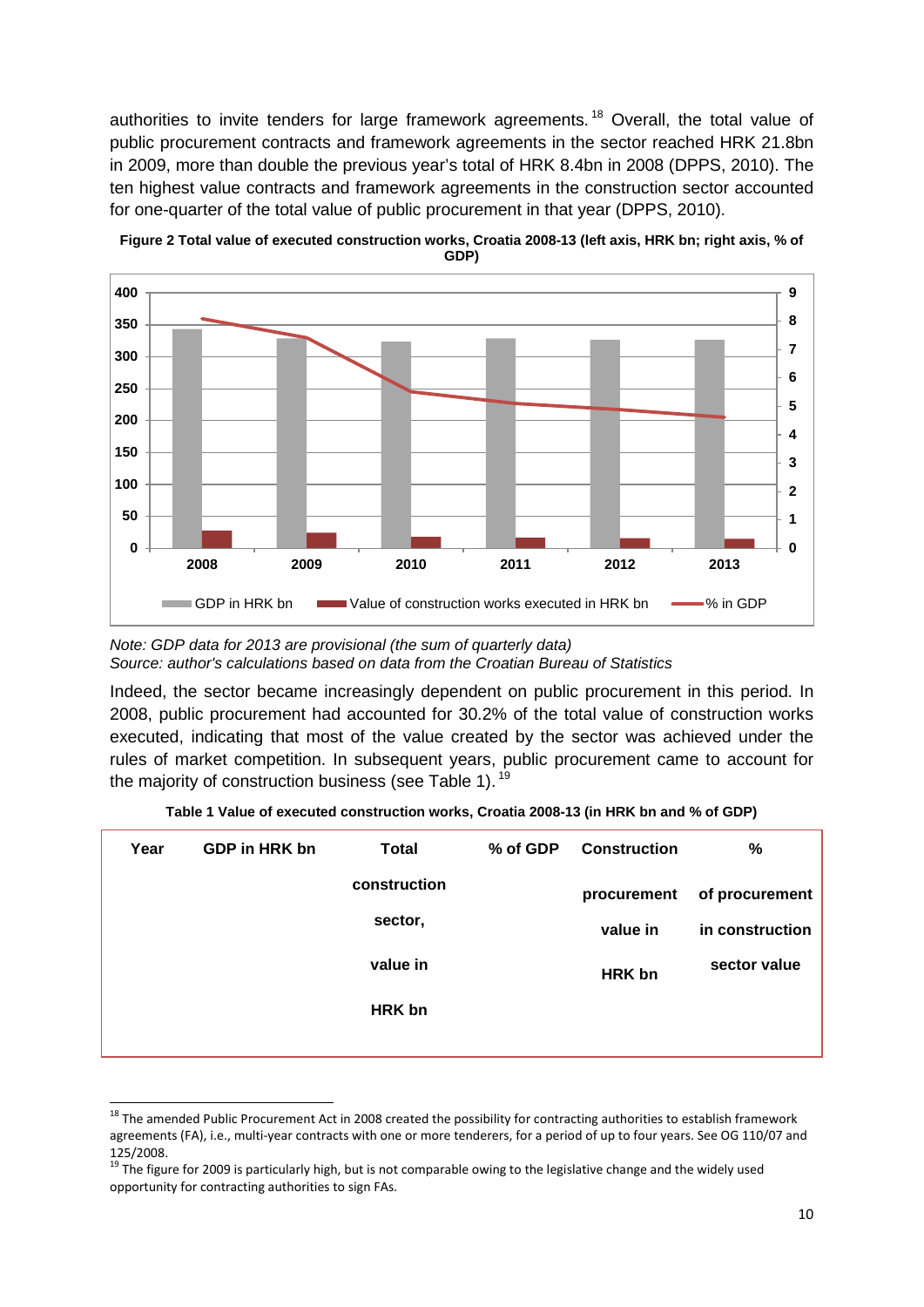| 2008 | 343.4 | 27.8 | 8.1 | 8.4  | 30.2 |
|------|-------|------|-----|------|------|
| 2009 | 328.7 | 24.4 | 7.4 | 21.8 | 89.3 |
| 2010 | 323.8 | 17.9 | 5.5 | 9.8  | 54.7 |
| 2011 | 328.7 | 16.8 | 5.1 | 9.4  | 56.0 |
| 2012 | 327.0 | 16.0 | 4.9 | 9.1  | 56.9 |
| 2013 | 326.8 | 15.1 | 4.6 | 10.0 | 66.2 |

*Source: author's calculations based on data from the Croatian Bureau of Statistics and the Directorate for Public Procurement System*

The rest of our analysis focuses on a specific sample of public procurement contracts: those for construction works worth 1mn euros or more awarded in the period [20](#page-10-0)11-2013.<sup>20</sup> The total value of contracts in our sample is HRK 17.9bn, and they were awarded by 192 contracting authorities.  $21$  We analyse several aspects of the process and outcomes to assess whether there is evidence of favouritism. In terms of process, we consider the structure of spending by contracting authority, the use of restricted procedures, and the number of tenderers. In terms of outcome, we assess the characteristics of winning bidders according to their type.

# **3. Structure of construction procurement, by type of contracting authority**

When focusing on the construction sector alone, the predominance of procurement by Type C and D contracting authorities is yet more striking (see Figure 3). Around 90% of contracts in our sample were awarded by these types of authorities, which are subject to weak controls.

 $\overline{\phantom{a}}$ 

<span id="page-10-1"></span><span id="page-10-0"></span><sup>&</sup>lt;sup>20</sup> Construction works are defined as Group 45 within the EU Common Procurement Vocabulary (CPV). The data has been collected and consolidated from several sources, including the Ministry of Economy's Directorate for Public Procurement System (DPPS), the Financial Agency (FINA), the Central Bureau of Statistics (CBS), the Commercial Court Register, the Central Finance and Contracting Agency for European Union Programmes and Projects (CFCA), and the Integrity Observers Database on public procurement (available at: [www.integrityobservers.eu\)](http://www.integrityobservers.eu/). The period of analysis was limited by a paucity of comparable data for earlier years. Moreover, while it was possible to collect a great deal of data from the state, considerable work had to be undertaken to standardise the data from different sources and to take account of changes in the law and rules relating to procurement and reporting of procurement. Given changes in practice on the inclusion of VAT, for example, as well as in the rate of VAT, contract values were standardised to exclude VAT to allow comparison.<br><sup>21</sup> The total value of all contracts signed by contracting authorities is not comparable to the value of c individual tenderers quoted later in the paper. This is because the value of contracts signed by contracting authorities includes the value of contracts signed with a group of tenderers, as well as framework agreements. When analysing the tenderers, the value of framework agreements and group tenders were excluded because (due to the specifics of such arrangements) it cannot be precisely determined how much of the total value of particular framework agreement or contract within the group of tenderers belongs to each tenderer.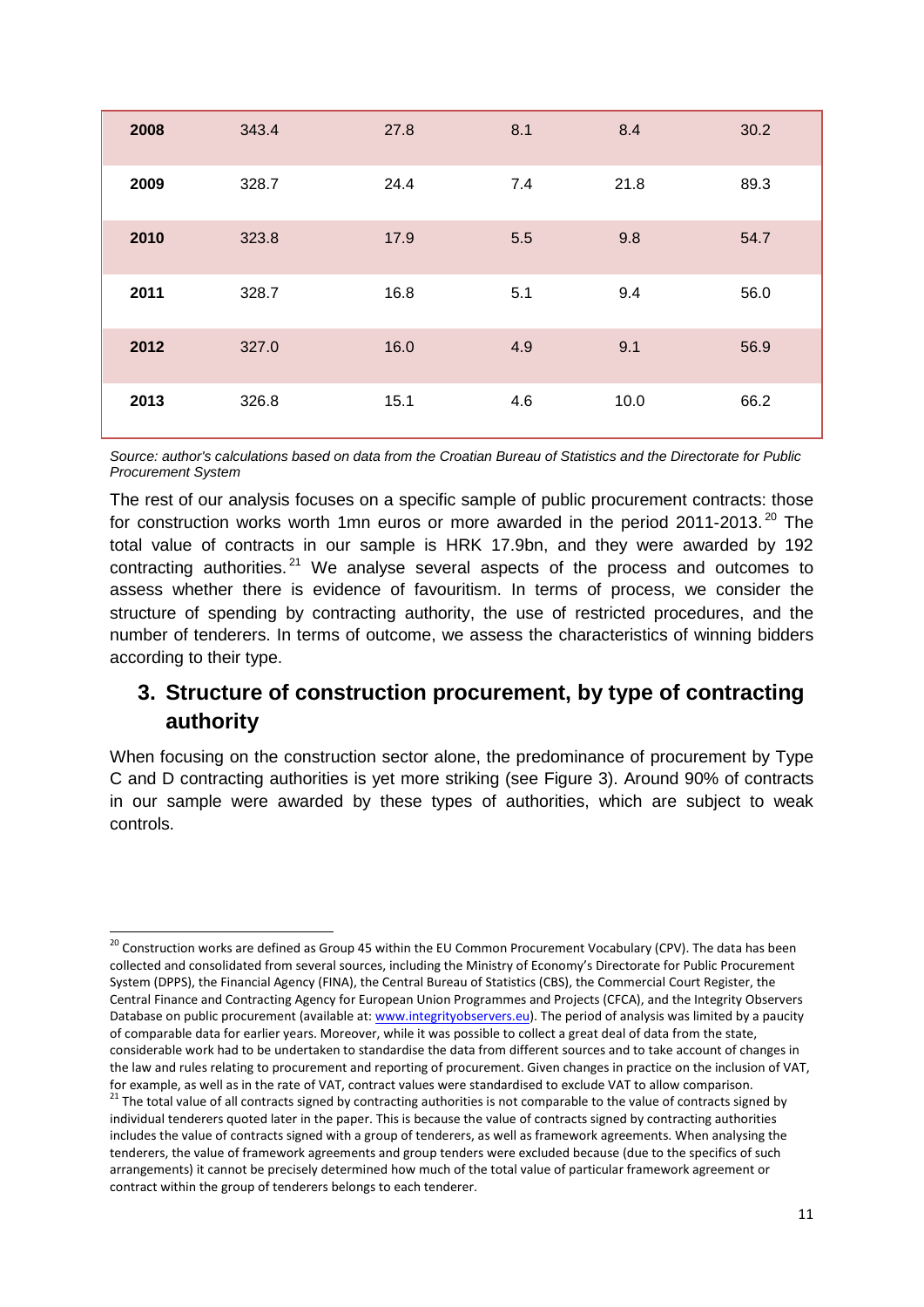

**Figure 3 Structure of public procurement of works (construction) contracts exceeding HRK 7,452,830 (1mn euros), by type of contracting authority, 2011-13**

*Source: author's calculations based on data from the Directorate for Public Procurement System*

## **4. The use of restricted procedures**

The use of restricted procedures is examined because this is one way in which government agents may seek to restrict competition in the public procurement process, thereby benefiting cronies or allies. The use of such procedures is strictly regulated by law, and there are certain conditions in which it is permitted to limit competition by negotiating contracts with companies rather than conducting open tenders. Such procedures are legitimate, for example, in emergency conditions or when negotiating in specialist areas. However, governments seeking to allocate resources in a particularistic manner may seek to over-use or abuse such mechanisms. The pattern of usage of such procedures can therefore serve as a probabilistic indicator of particularism.

In our sample, a significant proportion of contracts, representing 27% of the total value, was contracted through negotiated procedures without being announced publicly, as shown in Table 2. In the case of FAs, however, the use of restricted or negotiated procedures was negligible (Table 3).

#### **Table 2 Public procurement of works (construction) by type of procedure, contracts valued over HRK 7,452,830, 2012-13**

| Number of | Value of contracts | % of total value of all |
|-----------|--------------------|-------------------------|
| contracts | (HRK)              | contracts               |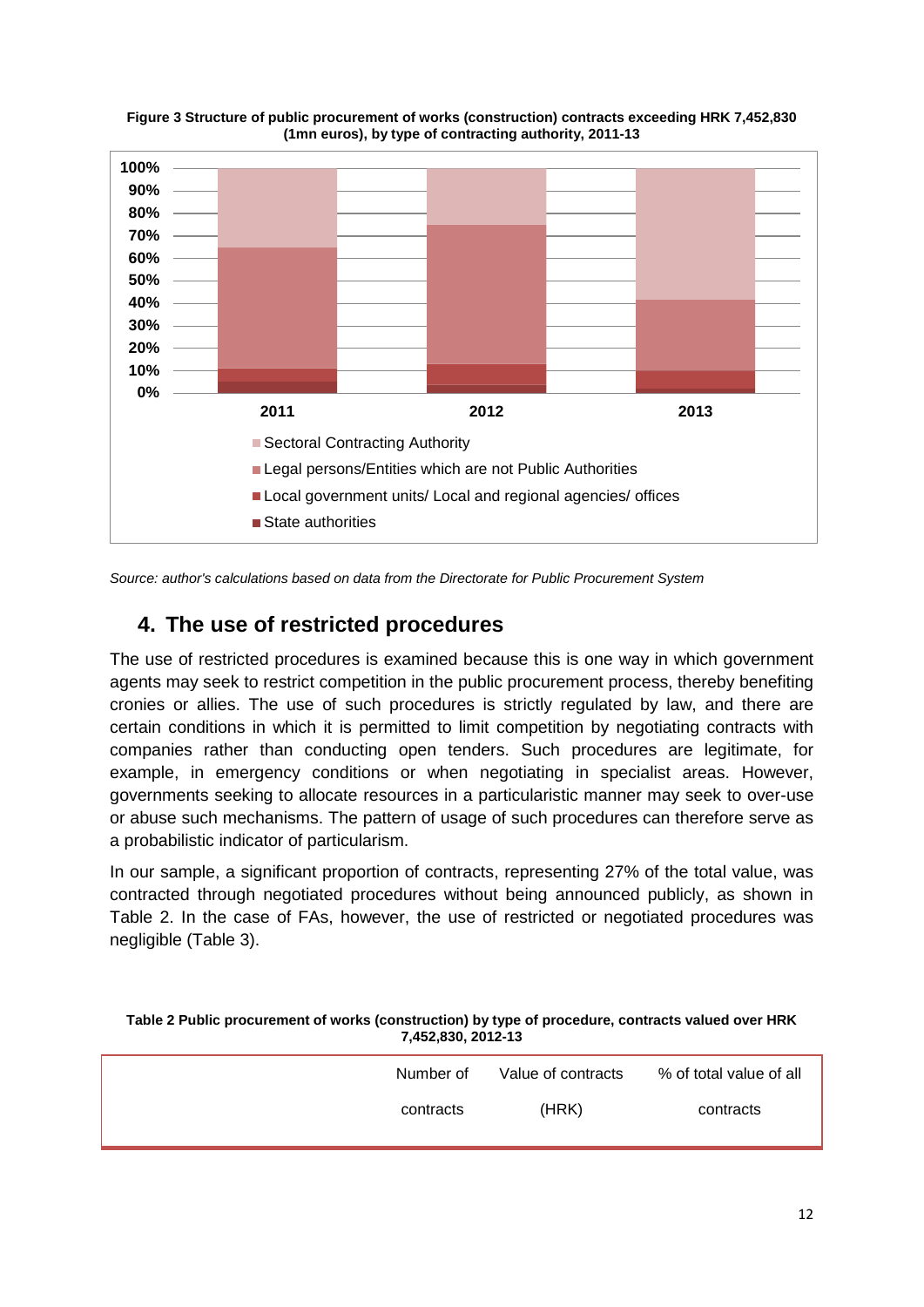| Open procedure                   | 214 | 4,222,463,130 | 72.63  |
|----------------------------------|-----|---------------|--------|
| Negotiated w/o prior publication | 15  | 1,578,072,839 | 27.14  |
| Not defined by law - exempted    | 1   | 13,040,449    | 0.22   |
| <b>Total</b>                     | 230 | 5,813,576,417 | 100.00 |

*Source: author's calculations based on data from the Integrity Observers database.* 

#### **Table 3 Public procurement of works by type of procedure, framework agreements valued over HRK 7,452,830, 2012-13**

|                                                | No. of FAs     | Value of FAs (HRK) | % total value of all |
|------------------------------------------------|----------------|--------------------|----------------------|
|                                                |                |                    | FAs                  |
|                                                |                |                    |                      |
| Open procedure                                 | 46             | 2,575,430,547      | 96.46                |
| Restricted procedure                           | $\overline{2}$ | 28,502,987         | 1.07                 |
| Negotiated procedure with prior<br>publication | $\overline{2}$ | 66,066,385         | 2.47                 |
| <b>Total</b>                                   | 50             | 2,669,999,919      | 100.00               |

*Source: author's calculations based on data from the Integrity Observers database.* 

# **5. Competition for contracts and the prevalence of sole bidders**

Another potential indicator of favouritism is the number of bidders, which signals the extent of competition in the market. In a highly competitive market with many bidders for every contract, it may be more difficult for corrupt government agents to manipulate the allocation of a contract, while the process will be under greater scrutiny from interested parties, i.e., the competing tenderers.

In conditions where favouritism is rife, by contrast, competition may be low for two reasons. First, systematic favouritism over a long period would have driven out of the market companies which were unable to win contracts because they lacked relevant political connections. Second, if competitors expect a contract to be allocated in a particularistic way, they will not incur the costs of tendering and hence will opt out of the market. Equally, though, a low number of tenderers may simply reflect a lack of relevant expertise or interest in a particular contract. This indicator must therefore be interpreted with care. However, given the extensive pressures on the construction sector in Croatia during this period, it is reasonable to expect that competition would be intense.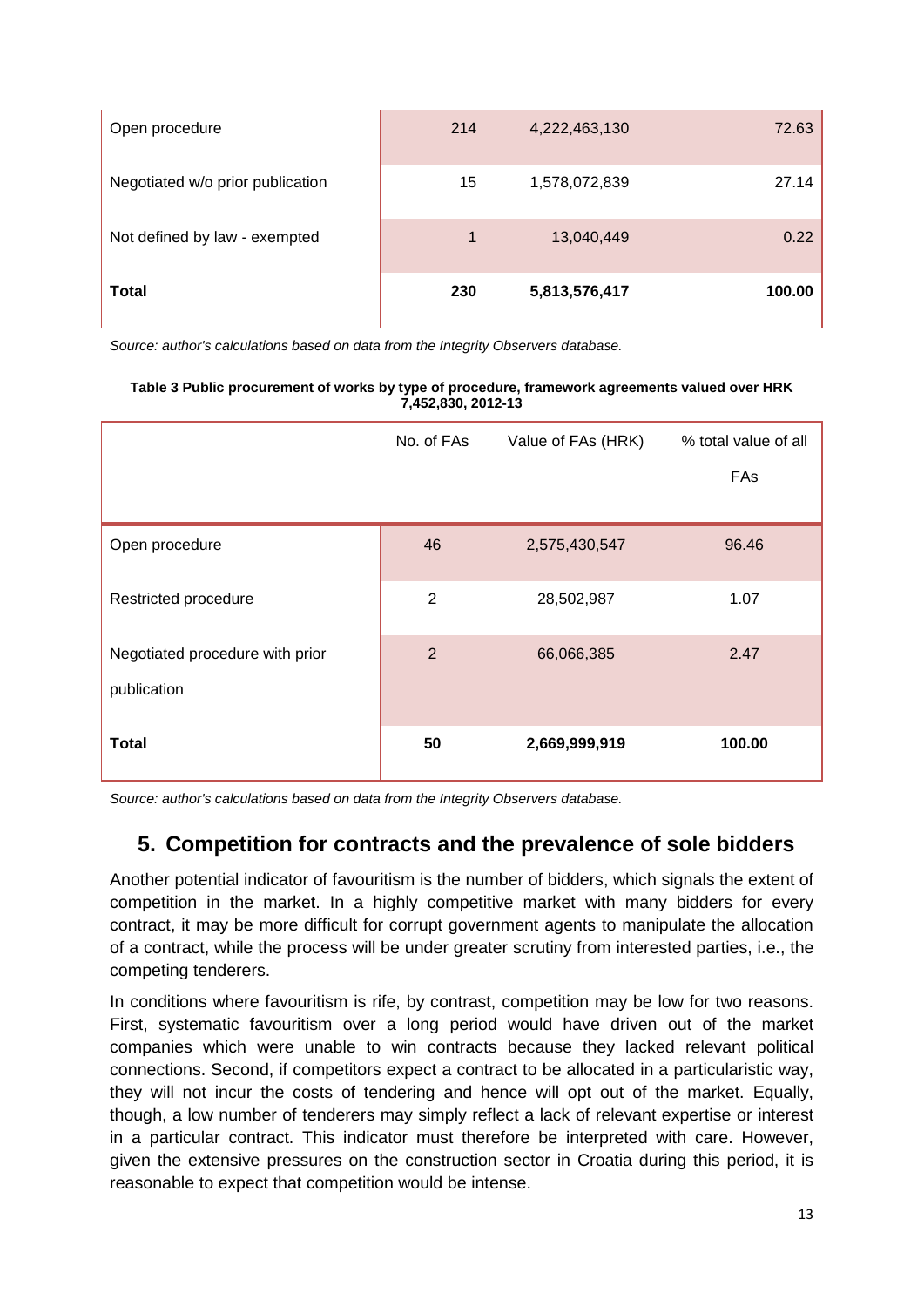However, the majority of contracts in our sample (63.8%) were acquired in an environment of relatively low competition, with three or fewer tenderers (see Table 4). Almost 40% of these large tenders had one sole bidder, despite 43 of the 58 being tendered on open procedures. Competition for FAs was also surprisingly low, with 60.4% of the contract value the result of processes with three or fewer tenderers, while 40% of the value of FAs in 2012 and 2013 attracted only one bidder (Table 5).

| Table 4 Public procurement of works (construction) by number of tenders received, contracts valued over |
|---------------------------------------------------------------------------------------------------------|
| HRK 7,452,830 (EUR1mn), 2012-13                                                                         |

|                           | Number of | Value of contracts | % of total sum of      |
|---------------------------|-----------|--------------------|------------------------|
|                           | contracts | signed (in HRK)    | contracts $\ge$ EUR 1m |
| 1 tender received         | 58        | 2,317,775,476      | 39.87                  |
| 2 tenders received        | 40        | 732,320,272        | 12.60                  |
| 3 tenders received        | 38        | 654,920,160        | 11.27                  |
| $\geq$ 4 tenders received | 94        | 2,108,560,508      | 36.27                  |
| Total                     | 230       | 5,813,576,417      | 100.00                 |

*Source: author's calculations based on data from the Integrity Observers database.* 

#### **Table 5 Public procurement of works by number of tenders received, framework agreements valued over HRK 7,452,830, Croatia 20-2013**

|                           | No. of FAs | Value of FAs (HRK) | % total value of FAs |
|---------------------------|------------|--------------------|----------------------|
| 1 tender received         | 21         | 1,099,506,958      | 41.18                |
| 2 tenders received        | 5          | 349,170,956        | 13.08                |
| 3 tenders received        | 9          | 163,888,783        | 6.14                 |
| $\geq$ 4 tenders received | 15         | 1,057,433,223      | 39.60                |
| <b>Total</b>              | 50         | 2,669,999,919      | 100.00               |

*Source: author's calculations based on data from the Integrity Observers database.*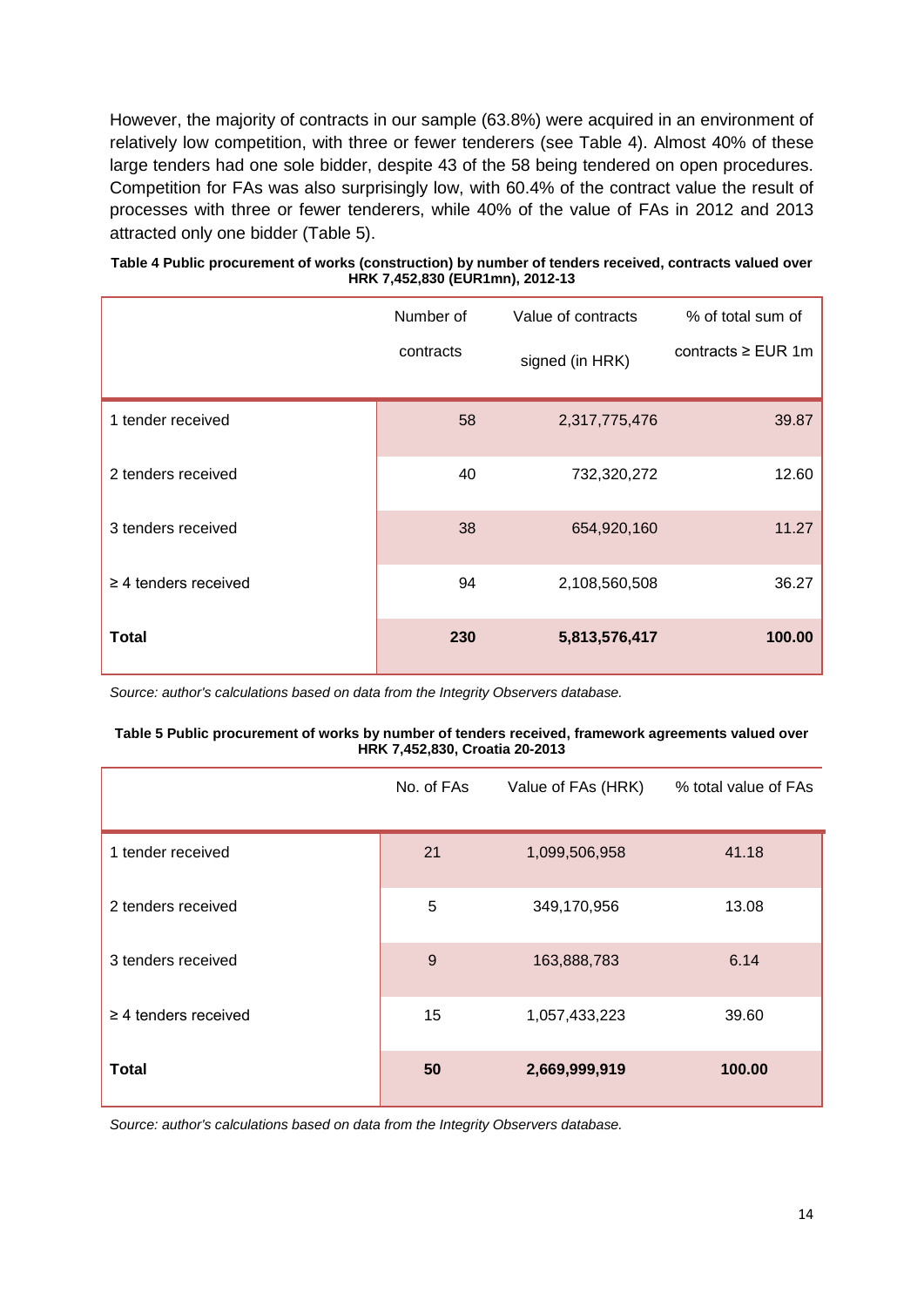# **6. The characteristics of winning bidders**

Further indicators of favouritism in public procurement derive from studying the characteristics of winning bidders. If there are very few winners, or the winners appear to have links with political leaders, this is indicative of favouritism in the procurement process. In addition, if winning bidders exhibit unusually good economic performance relative to other market actors, this is suggestive of public contracts having been designed or awarded in ways that did not achieve the best value for money for the public, which may indicate corruption.

Overall, the contracts and FAs in our sample were won by a reasonable number of tenderers (175 different entities) and accounted for 17.3% of the tenderers' total revenue. However, for contracts amounting to almost one-half (46.5%) of the total value, the winning bidders were state-owned companies in the same legal category as Type C and D contracting authorities. This means that, for a large share of public procurement in construction, both the contracting authority and the winning tenderer were state entities under the control of political principals. Thus, politically elected executive branch officials at the national, regional and local levels have the *potential* to control both ends of the process, including the design of the contract notice and the tender submitted by winning bidder.

The winning tenderers were then separated into profitable and loss-making companies (results presented in Table 6). State-owned companies recorded higher cumulative profits (from a lower total value of contracts) than tenderers from the private sector. Privately owned companies recorded higher cumulative losses, despite the higher total value of signed contracts.

These findings might suggest that public sector tenderers are simply more efficient and therefore extract more profits from less revenue. However, the research analysed whether the proportion of public contracts in total revenue is relevant to performance. The publicly owned contractors which recorded cumulative profits were reliant on public procurement contracts for an average 24.2% of their revenues, while public contractors which recorded losses had only an average of 8.4% of procurement contracts in revenues. This relationship, i.e., the higher the proportion of procurement contracts, the greater the profits, applies to private contractors as well. Profitable private contractors have an average of 19.5% of public procurement in their revenues, while the average proportion for loss-making private contractors is only 16%. This at the very least raises concerns as to whether the companies which win public procurement contracts are providing the best value for public money.

| <b>Tenderers with net profit</b>  |                                                                    |                                                      |                                                                             |                                                     |                       |  |  |
|-----------------------------------|--------------------------------------------------------------------|------------------------------------------------------|-----------------------------------------------------------------------------|-----------------------------------------------------|-----------------------|--|--|
|                                   | Value of public<br>procurement, works<br>contract/s (in bn<br>HRK) | Cumulative<br>revenue of<br>tenderers (in bn<br>HRK) | % of value of work<br>contracts in<br>cumulative<br>revenue of<br>tenderers | Cumulative<br>number of<br>tenderers<br>with profit | Profit (in<br>bn HRK) |  |  |
| <b>State owned</b><br>enterprises | 5,4                                                                | 22,4                                                 | 24,2                                                                        | 29                                                  | 1,8                   |  |  |

**Table 6 Analysis of tenderers with contract(s) above HRK 7,452,830 in public procurement of works, 2011- 13**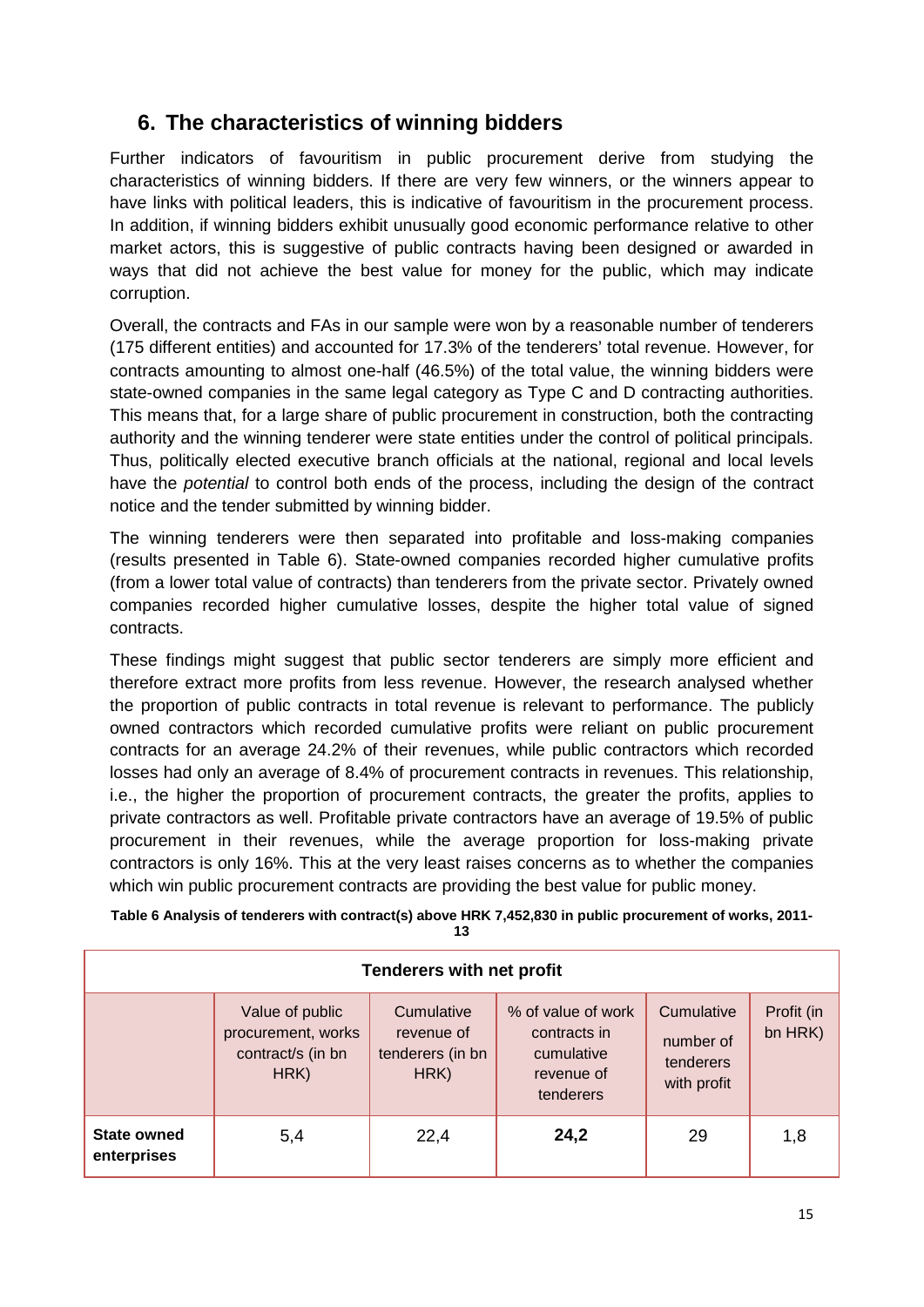| <b>Private</b><br>enterprises | 6,2  | 32,1 | 19,5 | 95  | 1,4<br>л |
|-------------------------------|------|------|------|-----|----------|
| <b>TOTAL</b>                  | 11,7 | 54,5 | 21,4 | 124 | 3,2      |

| <b>Tenderers with net loss</b>    |                                                                    |                                                      |                                                                             |                                                   |                     |  |  |
|-----------------------------------|--------------------------------------------------------------------|------------------------------------------------------|-----------------------------------------------------------------------------|---------------------------------------------------|---------------------|--|--|
|                                   | Value of public<br>procurement, works<br>contract/s (in bn<br>HRK) | Cumulative<br>revenue of<br>tenderers (in<br>bn HRK) | % of value of<br>work contracts in<br>cumulative<br>revenue of<br>tenderers | Cumulative<br>number of<br>tenderers<br>with loss | Loss (in<br>bn HRK) |  |  |
| <b>State owned</b><br>enterprises | 1,9                                                                | 23,1                                                 | 8,4                                                                         | 20                                                | $-2,1$              |  |  |
| <b>Private</b><br>enterprises     | 2,3                                                                | 14,3                                                 | 16,1                                                                        | 31                                                | $-2,4$              |  |  |
| <b>TOTAL</b>                      | 4,2                                                                | 37,4                                                 | 11,3                                                                        | 51                                                | $-4,5$              |  |  |

## **7. The Top Ten State-Owned Winning Tenderers**

The next phase of analysis focused on the top ten most successful state-owned tenderers, by contract value (Table 7). This revealed that the top three companies, which won almost 20% of the total sum of contracts in our sample, were members of the same group, Croatian Railways. Moreover, the contracting authority for these contracts was the same entity, Croatian Railways. This represents an unusual deviation from international standards for public procurement.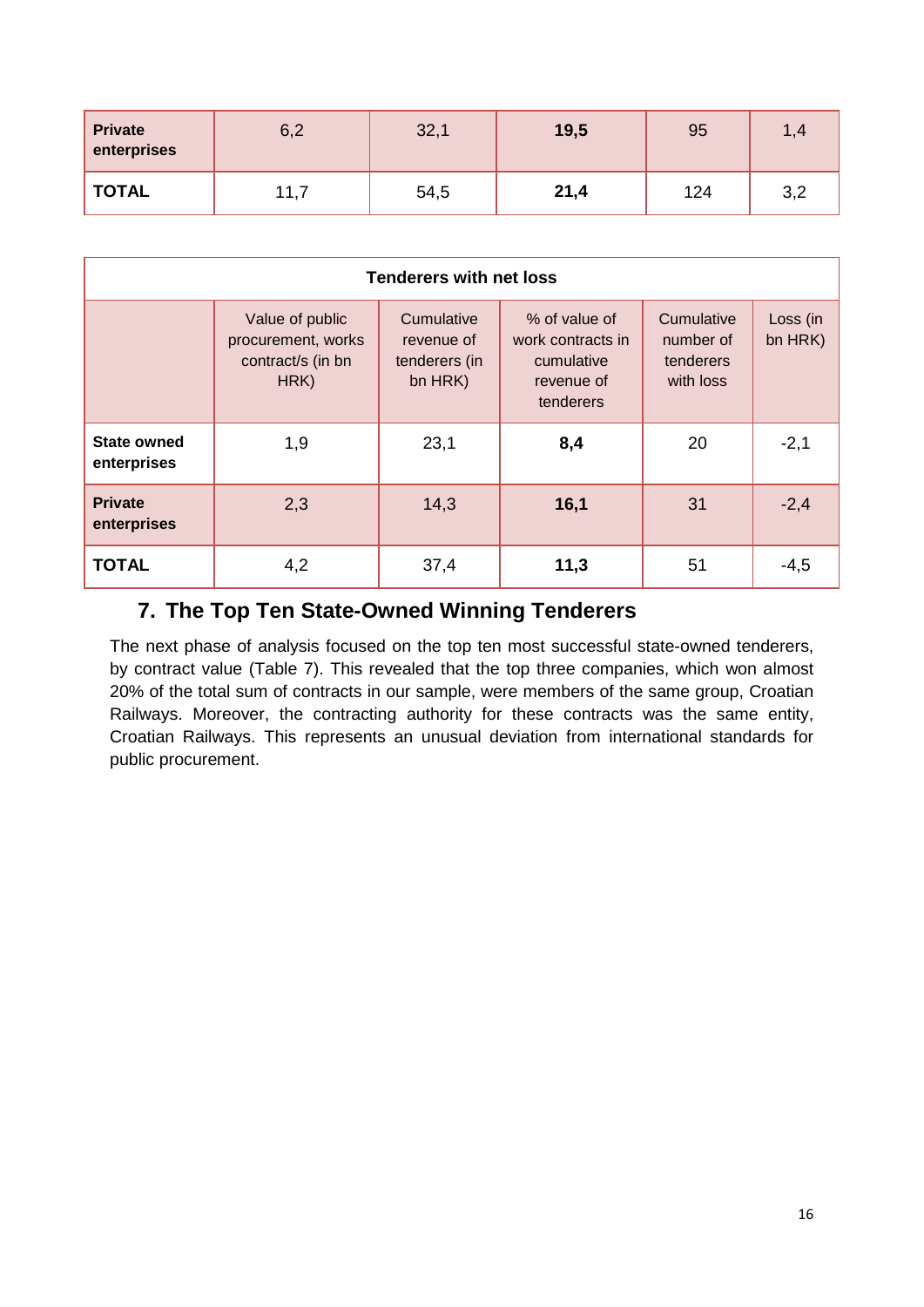|                                                     | Value of<br>contracts in<br><b>HRK</b> |
|-----------------------------------------------------|----------------------------------------|
| PRUŽNE GRAĐEVINE d.o.o.                             | 2,784,220,531                          |
| POSIT d.o.o.                                        | 403,123,217                            |
| REMONT I ODRŽAVANJE PRUGA d.o.o.                    | 325,823,109                            |
| STSI-Integrirani tehnički servisi d.o.o.            | 277,926,594                            |
| Vodoprivreda Zagreb d.d.                            | 248,045,308                            |
| KONČAR - Inženjering za energetiku i transport d.d. | 209,846,523                            |
| VODOPRIVREDA VINKOVCI d.d.                          | 186,954,399                            |
| Istarske ceste d.o.o. Pula                          | 171,780,657                            |
| Zupanijske ceste Split d.o.o.                       | 162,395,384                            |
| CESTE-RIJEKA d.o.o.                                 | 152,520,741                            |

**Table 7 Top 10 Tenderers by value of public procurement, works contract/s (HRK) – state owned enterprises, 2011-13**

*Source: author's calculations based on data received from the Directorate for the Public Procurement System* 

# **8. The Top Ten Private-Sector Winning Tenderers**

A further stage of analysis focused on the private companies that were the most successful tenderers in terms of the highest aggregate value of contracts. Of the top ten, nine were former state-owned companies that had been privatized – all except Lapor d.o.o (Table 8).<sup>[22](#page-16-0)</sup>

**Table 8 Top 10 winning tenderers by value of contract/s (HRK) – Privately owned enterprises, 2011-13**

|                                        | Value of contracts<br>in HRK |
|----------------------------------------|------------------------------|
| <b>GRADNJA d.o.o. OSIJEK*</b>          | 424,295,084                  |
| GP KRK d.d.*                           | 369,369,287                  |
| HIDROELEKTRA NISKOGRADNJA d.d., Zagreb | 287,537,784                  |
| ZAGORJE TEHNOBETON d.d.*               | 280,993,865                  |
| OSIJEK-KOTEKS d.d.*                    | 263,186,500                  |
| VIADUKT d.d.*                          | 238,730,927                  |

<span id="page-16-0"></span> $22$  Only one company among the top ten private tenderers has been private since its establishment, Lapor d.o.o. This company co-owns one of the public companies that is a major contractor in the water management sector, Vodoprivreda Zagreb d.d. (Bohutinski, 2011).

 $\overline{a}$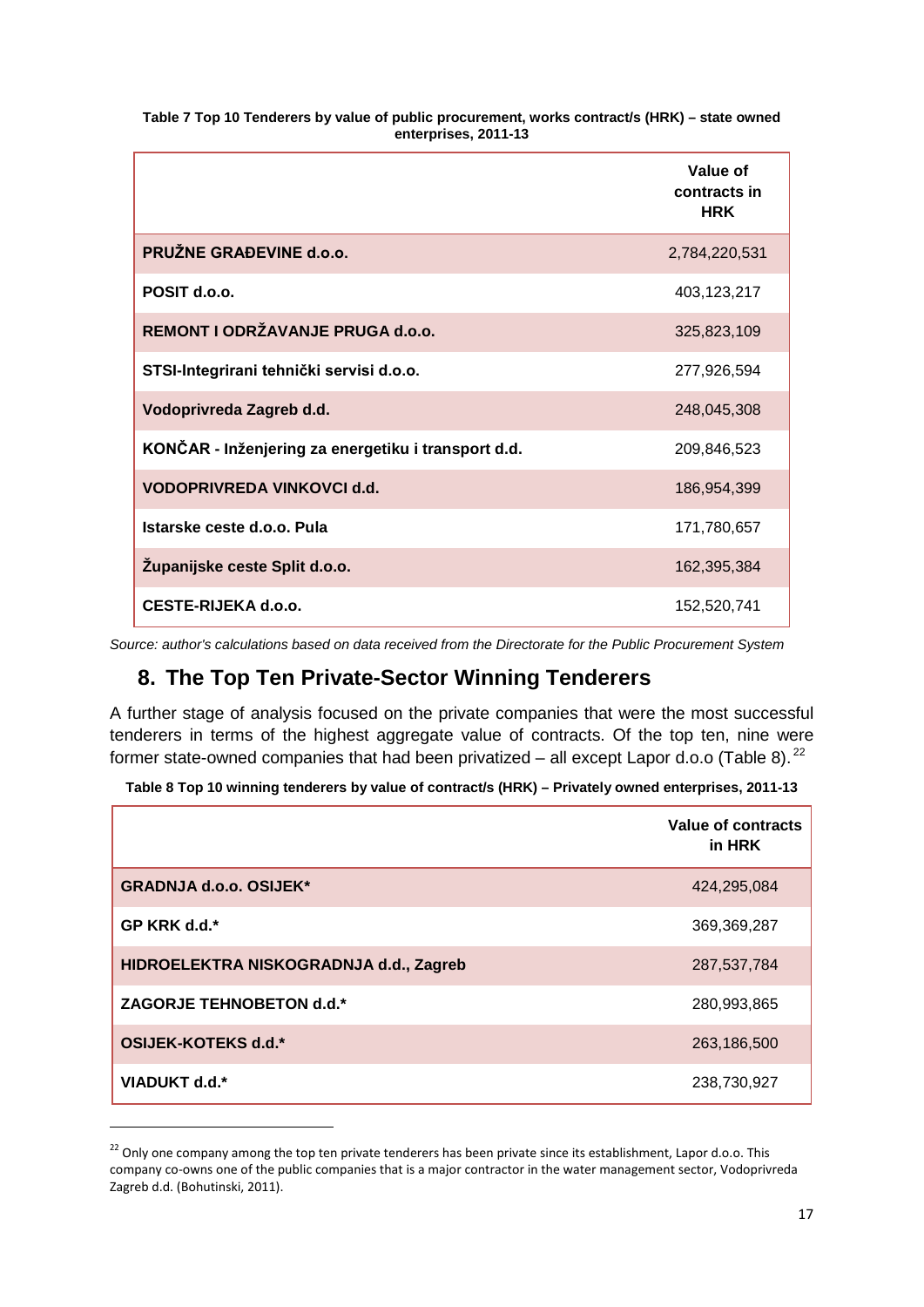| LAVČEVIĆ d.d.*                    | 205,125,845 |
|-----------------------------------|-------------|
| VODOPRIVREDA d.o.o., Buzet*       | 195,297,215 |
| <b>VODOGRADNJA RIJEKA d.o.o.*</b> | 179,937,878 |
| LAPOR d.o.o.                      | 175,151,809 |

*Source: author's calculations based on data received from the Directorate for the Public Procurement System* 

\* Private ownership after privatisation

 $\overline{a}$ 

The history of these enterprises is relevant to our analysis because the privatisation process in Croatia was associated with serious weaknesses in terms of fairness, transparency and procedure (Bajo, 2011, Grubišić et al., 2009, Bendeković, 2000). Several scholars have characterized the process as one in which resources were allocated according to favouritism and cronyism, with political principals distributing resources so as to extend their political control over the emerging private sector (Čučković 2002, Franičević 1999). The new owners were often successful in securing assets not because of their business competence or financial resources, but because they had fruitful connections to the political elite (Franičević 1999; Petričić).

# **IV. RISKS OF POLITICAL INFLUENCE OVER PUBLIC PROCUREMENT**

#### **1. The appointment of managers of contracting authorities**

One way in which favouritism might be practiced in the allocation of contracts is through political influence over the managers of contracting authorities. This is a potential risk area in Croatia owing to the governance structures pertaining to the procurement process, particularly for Type C and Type D authorities which, as discussed, are responsible for around one-half of public procurement in Croatia and 90% of the contract value in our sample.

According to law, in the case of *legal persons that are not contracting authorities* and *sectoral contracting authorities (if they are public companies)* - i.e., most Type C and Type D authorities - the head of the contracting authority is appointed by the relevant public authority (national, local, or regional executive branch government), pursuant to its founding rights.  $^{23}$  $^{23}$  $^{23}$ Thus, the managers of these authorities are appointed by the politically elected leadership of the owner organisations be they central, regional or local government.

Political principals might choose to use this power of appointment more or less proactively, and for different reasons. Incoming political leaders are not compelled to change the management of contracting authorities under their control and might decide only to make

<span id="page-17-0"></span><sup>&</sup>lt;sup>23</sup> The Act on the Management and Disposal of Assets owned by the Republic of Croatia, Official Gazette 94/13, 130/14 (Article 28.6 of the Act); Act on Local and Regional Self-government, Official Gazette 33/01, 60/01, 129/05, 109/07, 125/08, 36/09, 36/09, 150/11, 144/12, 19/13 (Article 45.1 of the Act). Founding rights, as described in the Act, are those pertaining to the owner or establisher of the entity. In the case of public companies, these are the rights of the owner (a public authority that has established such a company), but in the case of schools, hospitals, social care institutions and similar, that are by nature non-profit and non-state, though established by the state, the public sector (national, regional, or local government) has founding rights. These rights are similar to those of owners in the case of companies, but cannot be equated.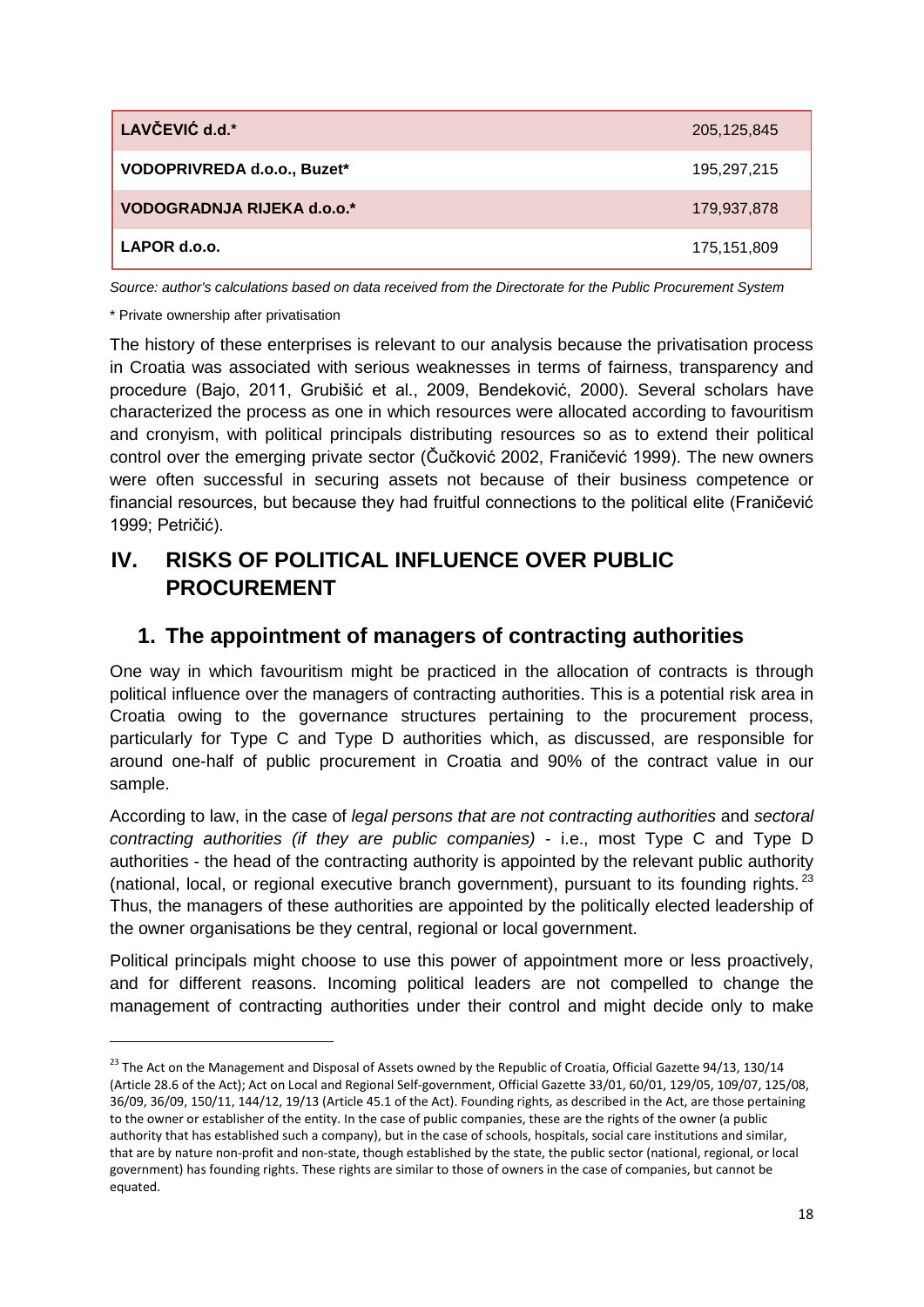appointments when positions become available owing to retirements or resignations. If they do replace incumbent managers, they might do so for a variety of reasons. For example, they might evaluate an incumbent as being unfit for the job, and wish to replace him or her with a better-qualified candidate. Another possibility is that they might wish to use their power of appointment to reward an informal ally or crony, or to ensure informal influence over an appointee so as to facilitate corrupt transactions. It is near impossible to gain evidence as to the *reasons* for changes in management boards. This analysis seeks rather to measure the extent to which incoming political leaders use their powers of appointment. This will yield insights into the scale of managerial changes associated with political change, and therefore provide an indicator of *potential* political influence over the management of contracting authorities.

The analysis of the relationship between election cycles and changes in management structure uses the following methodology. Data on changes in the management structures of type C and type D contracting authorities were obtained from the Commercial Court Register. The authorities in our sample (i.e., those that had signed contracts for the procurement of works equal to or greater than 1mn euros) were then divided into those owned by the central government and those owned by local and regional governments. This allowed us to identify the relevant electoral cycles in which political change might occur, and subsequently to analyse whether the number of changes in the management of these authorities changed in the periods after elections.

For contracting authorities owned by the central government (a sample of 28), the number of managerial changes increased significantly in the year following the elections held in December 2011 (see figure 4). The number of changes in management personnel in 2012 accounted for 49% of all changes observed in the 2010-2013 period. Of the 28 companies covered in the analysis, 24 had at least one change in management that coincided with the change of government.



**Figure 4 Number of managerial changes in legal persons and sectoral (Type C and D) contracting authorities owned by central government, Croatia 2010-2013 (N=28)**

*Source: author's calculations based on data from the Commercial Court of Zagreb*

For our sample of 95 contracting authorities owned by local government, changes in management were analysed in relation to two elections, in 2009 and 2013. Since local and regional elections are usually held mid-year (before the summer holidays), political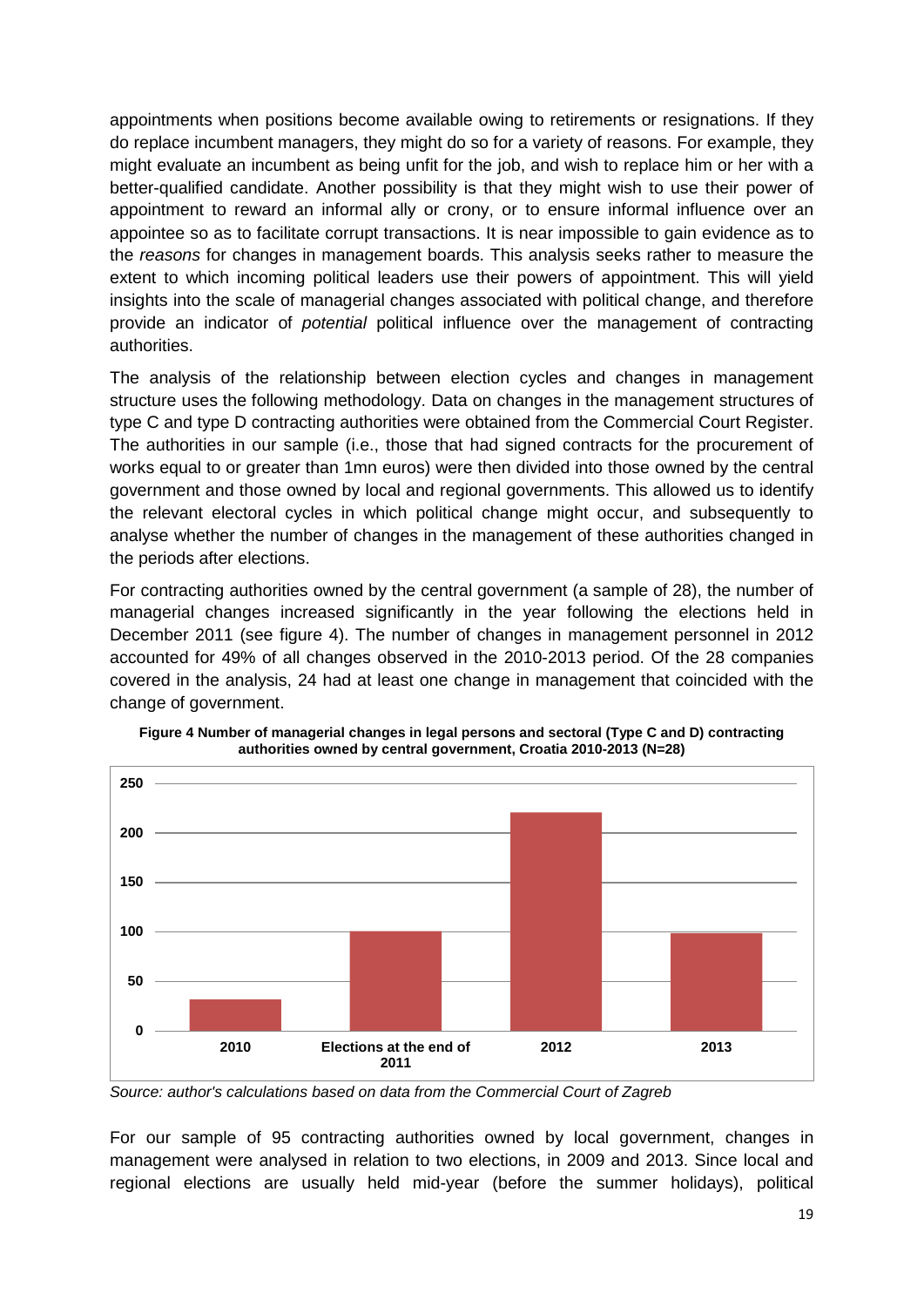appointments of management board members are expected to occur in the election year and the first post-election year. The number of changes in management does indeed increase at the expected times (see figure 5).



**Figure 5 Number of managerial changes in Type C and Type D contracting authorities owned by regional and local government, 2009-14 (N=95)**

Some entities have more than one governmental owner. A higher number of owners increases the chance that there will be owning government units where elections bring about political change. Since all owners have rights to make appointments to management boards, this also increases the probability that there will be management changes following elections. The evidence confirms this prediction: the number of changes in management in those authorities that were jointly owned by several local and/or regional government units was 68.2% higher than in those owned by a single local/regional government. This finding appears to confirm that changes in management reflect changes in the political leadership of the owning government units, i.e., that political leaders use their powers of appointment over contracting authorities extensively.

An additional check was conducted by focusing on 13 contracting authorities in which no managerial changes were recorded in the observed period. If managerial changes are largely a result of changes in the political control of the owning government unit, we would expect that a lack of change in management would be associated with the absence of political change in the relevant local and regional governments in the period covered. Of 26 possible cases (13 authorities in two election cycles), a change of political leadership in the founding entity (local/regional government), was observed in only four. These findings further support our argument.

# **2. The Discretionary Power of Managers of Contracting Authorities**

Control over the appointment of the manager of a contracting authority can only facilitate favouritism if the manager has significant discretionary power over the entire procurement

*Source: author's calculations based on data from the Commercial Court of Zagreb*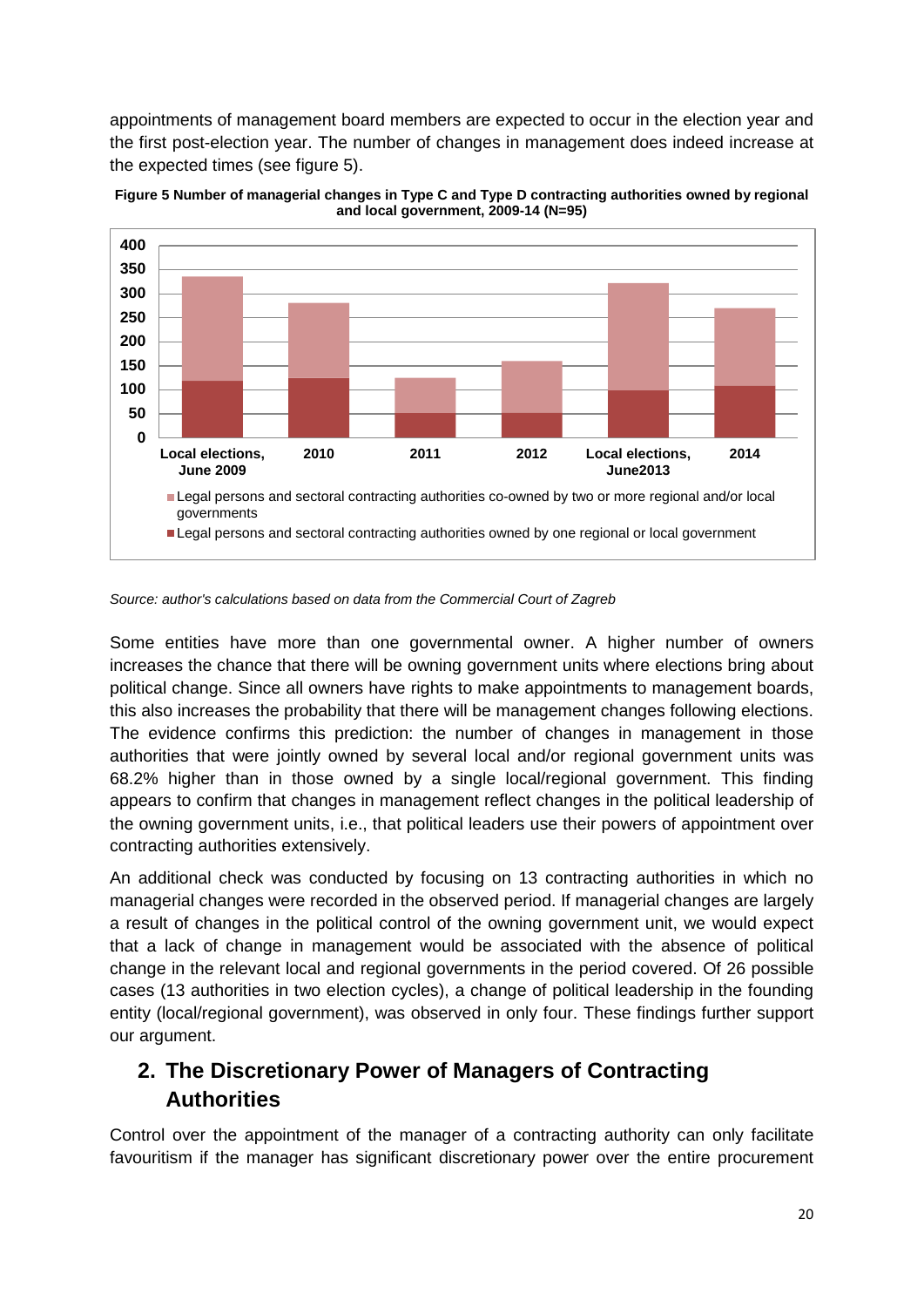process. This is, however, provided for in law. These powers are set out in the 2011 Public Procurement Act. Specifically, the head of the contracting authority is responsible for:

- establishing the entire procurement plan (Article 20.1);
- appointing the Certified Procurement Officers, the authorized representative of the authority responsible for executing the process (Article 24.3);
- appointing the members of the selection committees whether ad hoc or permanent who make contract award decisions (Article 24.5):
- signing all documents in the public procurement process, including the final contract (Article 96); and
- supervising the execution of the contract (Article 105.3).

The heads of contracting authorities thus have considerable resources and opportunities to influence the process to serve private interests, if they wish. Given that they in turn rely on political leaders for their initial appointment, their continuance in office, and often for state financial support for their institution, they may also be susceptible to political influence. This suggests that political leaders at central, regional and local government level could have significant informal power over public procurement through their patronage powers.

## **3. The Role of Central Procurement Officers**

Political influence might easily extend - through the head of the contracting authority's power to appoint the Central Procurement Officer - to fine details of the procurement process. The 2011 Act stipulates that public procurement procedures, stretching from the preparation of the tender and conduct of the procedure through to the signing of the contract, are to be carried out only by authorised representatives of the contracting authority, i.e., the CPO. The CPO is appointed by the head of the contracting authority.

The CPO must hold a valid certificate from a special training programme and this must be renewed on the basis of ongoing education or training. Although this stipulation is intended to ensure professional capacity in contracting authorities, in practice it may indirectly create another risk area. This research found that there is a paucity of qualified individuals and typically only one accredited CPO in many contracting authorities. This means that there is nobody else in the organisation qualified to check or oversee the CPO's work.

Since CPOs report to the head of the authority, who is in turn responsible only to the political leader to whom he or she owes his appointment, the overall governance structure potentially allows for one political leader to exert considerable control over the details of individual procurements, while there is scant provision or incentive to carry out internal checks and balances. The existence of such a governance structure is not evidence that corruption occurs. Yet it does indicate that there is significant potential for political leaders to collude with or exercise power over the managers and officers of contracting authorities, with the objective of ensuring favouritism in the allocation of contracts, to benefit themselves or others. The following case study demonstrates that such political influence over the procurement process has been used in the past to channel public money to private interests.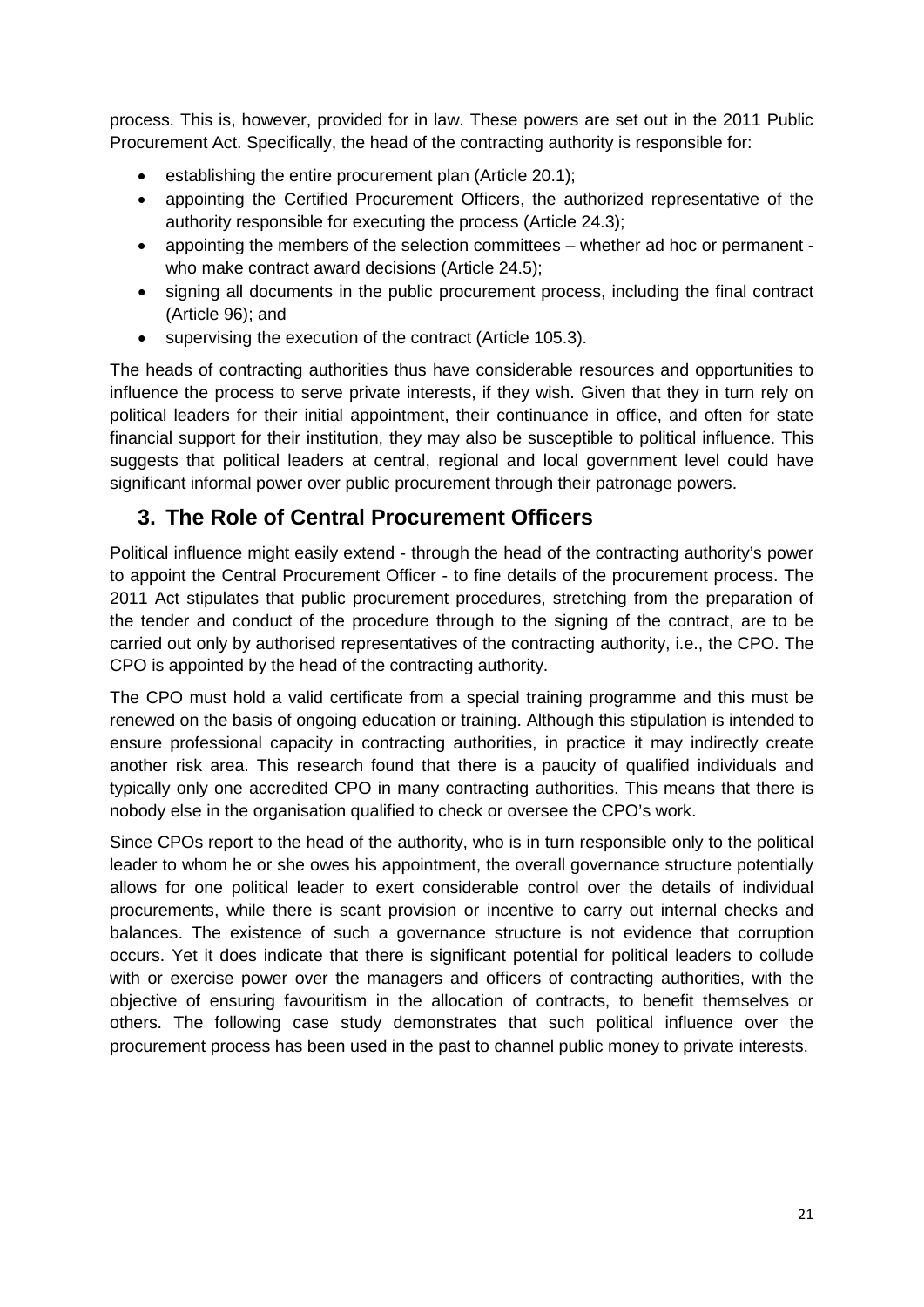## **4. Case Study: Political influence over Public Procurement in the FIMI Media case**<sup>[24](#page-21-0)</sup>

The highest-level corruption case ever prosecuted in Croatia concerns the allocation of public procurement contracts to FIMI Media**.** Several members of the political elite were prosecuted, including former Prime Minister Ivo Sanader, three other high-ranking members of the HDZ, and one of the owners of the private company as well as the ruling political party (HDZ). Although the Sanader case was prosecuted in 2010-11, the appeal is still pending before the Supreme Court. Moreover, legislation has changed since these events occurred, and control mechanisms may have improved. However, for the purposes of this paper, the verdict of the trial has been analysed in order to extract insights into how public procurement might be used to channel resources out of the state for the private benefit of political leaders and parties.

The verdict notes that Sanader and others took advantage of the fact that the HDZ, as the leading parliamentary party, represented a concentration of decision-making power and authority able to play a role in furthering the interests of its financial supporters. The party used its concentrated power in government to collect financial donations from both individuals and legal entities, on the grounds that it needed to finance the party's political activities. In exchange for funds, however, promises were made about using state resources to channel contracts to the companies controlled by the donors.

In his further comments on Sanader's role, the judge emphasised the role played by public companies (entities of Types C and D) in a complex procedure which used public procurement to extract money from the state during the period from the end of 2004 until 2 July 2009. The verdict found that the first accused (Sanader), as the Prime Minister of the Government of Croatia, had engaged the second accused (Mladen Barišić, Head of the Customs Service) to act on his orders. Together they had attended a meeting held on 4 April 2007 in the premises of the Croatian Government, with representatives of companies solely or majority-owned by the state and public institutions. The meeting was also attended by the third accused, Ratko Maček. Sanader had then personally proposed to the leaders of some government bodies, CEOs and others responsible for commercial companies which were exclusively or partly state-owned, using his authority as Prime Minister, and exploiting their relation of dependency (since the Croatian Government appointed their management structures), that they engage the services of Fimi Media (the seventh accused) for the procurement of certain goods and services.

The involvement of so many high-ranking politicians and officials in the government and the evidence that they systematically abused their formal and informal powers over public companies and relevant public entities to influence the public procurement process, suggests that favouritism may be widespread in Croatian public procurement. The scheme involved an

 $\overline{a}$ 

<span id="page-21-0"></span><sup>&</sup>lt;sup>24</sup> This case study is based on the first-instance verdict in the case against former Prime Minister Ivo Sanader, the HDZ and four other persons. The case is currently under the appeal procedure before the Supreme Court, and this research makes no judgement on the guilt or innocence of those indicted. The verdict does however offer important insights into the ways in which politicians interact with the management of public companies. The verdict is based on thousands of pages of evidence and numerous testimonials gathered during a two-year investigation and trial. Source: County Court of Zagreb, First-instance verdict, Reference number: 13 K-US-8/12, March 11th 2014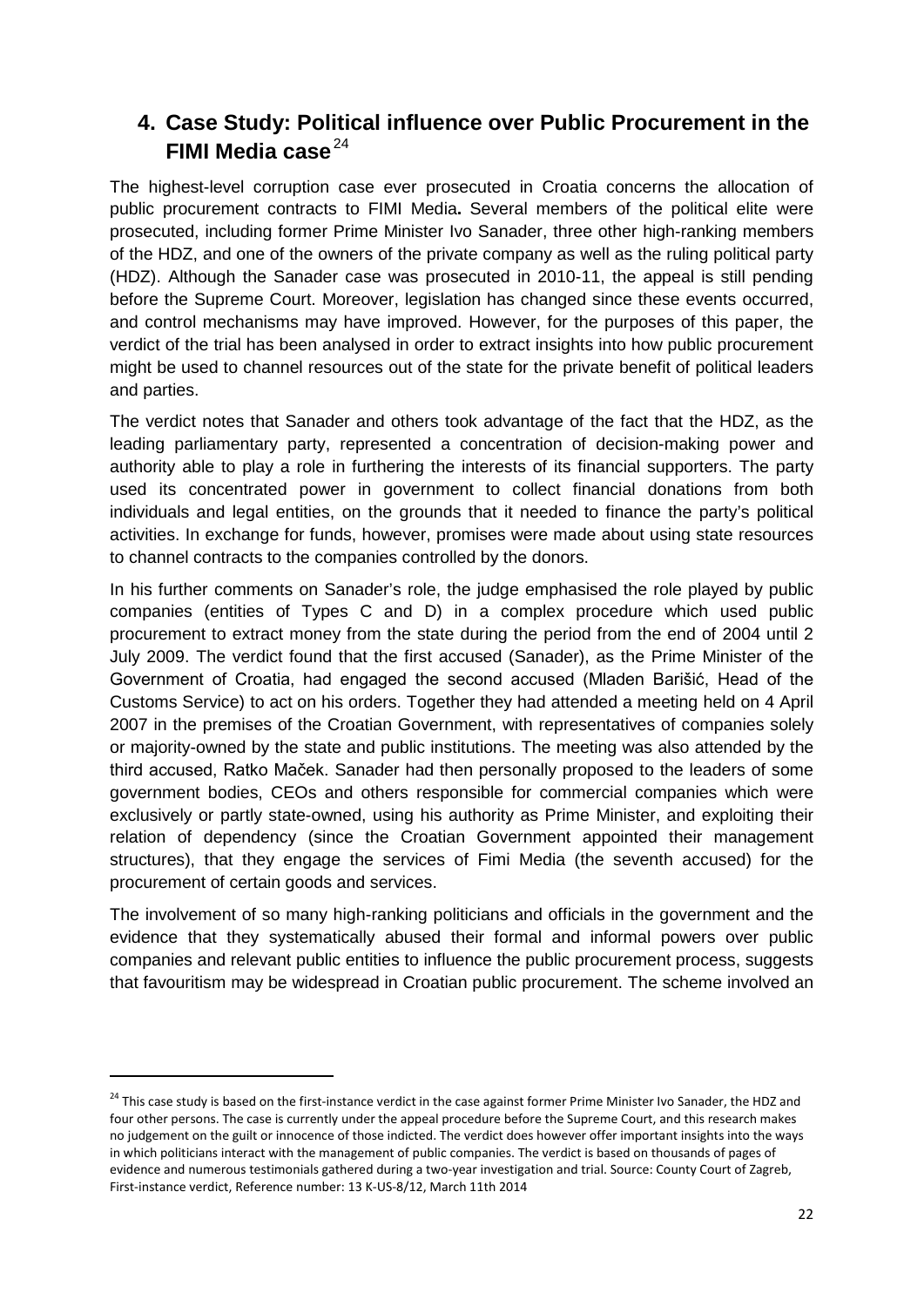extensive range of state-owned entities, including two government ministries,<sup>[25](#page-22-0)</sup> with political influence over such bodies used to further private interests.

Moreover, existing mechanisms for internal and external monitoring of public procurement proved inadequate to detect these operations, although they were conducted during a period from the end of 2003 until July 2009. Indeed, Sanader and the HDZ were prosecuted only after he had resigned, apparently voluntarily, rather than in response to public pressure. It is unclear whether he would have been prosecuted if he had remained in power.

The verdict also provides evidence about the gains made by the HDZ, the politicians, and the individuals associated with these state-owned entities. It lists nine prominent individuals who made cash donations to the HDZ and the prime minister, many of whom subsequently won contracts from companies owned by the state  $26$ , for example:

- **Marijan Primorac** donated EUR 322,368 and paid for Sanader's BMW. His company 'Primorka' benefited from a lucrative contract to rent office space to the Croatian Lottery (public company).
- **Marinko Mikulić** donated EUR 171,052. As the owner of the privatized 'PAN' company, there was no evidence proving that he did illicit business with the state, although questions were raised about how he amassed his personal wealth.
- **Miha Zrnić Marinović** donated EUR 263,157. He owned 'Odlagalište sirovina' (Raw Material Landfill) which, with the Fund for Environmental Protection (state entity), drained the state budget of millions.
- **Božidar Longin** donated EUR 36,000. From 2003 to 2012, he was a board member in charge of legal affairs, including public procurement, in Hrvatske šume (Croatian Forests).

In terms of those who benefited from this scheme, in addition to the five individuals and one political party charged, 30 other members of the HDZ were given cash by the organisers of the scheme (the five accused). They included individuals at all staff levels, from doormen and bodyguards to secretaries and ministers.

# **V. CONTROL MECHANISMS**

The procurement process is subject to control by a number of internal institutions, assessed below. In addition, the potential for civil society, the media, and members of the public to exercise 'external' control is evaluated.

## **1. The State Commission for Supervision of Public Procurement Procedure**

The SCSPPP is charged with investigating potential breaches of the law in connection with the rights and interests of interested parties or competing tenderers (Kolar, Loboja, Vuić, 2011) and is the key legal protection mechanism for the interests of tenderers (Pejaković,

<span id="page-22-0"></span><sup>&</sup>lt;sup>25</sup> The list of public companies involved reads: Hrvatske šume d.o.o., Hrvatska elektroprivreda d.d., Hrvatska poštanska banka d.d., Hrvatske autoceste d.o.o., Autocesta Rijeka-Zagreb d.d., Environment Protection and Energetic Efficiency Fund, Ministry of Interior Affairs, Hrvatska HŽ group – Hrvatske željeznice d.o.o., Croatian National Tourist Board, Proplin d.o.o., Viadukt d.d., Hidroelektra niskogradnja d.d., Konstruktor inženjering d.d., Hrvatske ceste d.d., Croatia airlines d.d., Croatia osiguranje d.d.,, Narodne novine d.d., Ecos trgovina d.o.o., Financial Agency, Ministry of Sea, Transport and Infrastructure,  $\overline{a}$ 

<span id="page-22-1"></span>Ministry of Foreign Affairs and European Integration, ACI d.d.  $^{26}$  Specifically, companies defined in law as legal entities that are not public authorities or sectoral contracting authorities.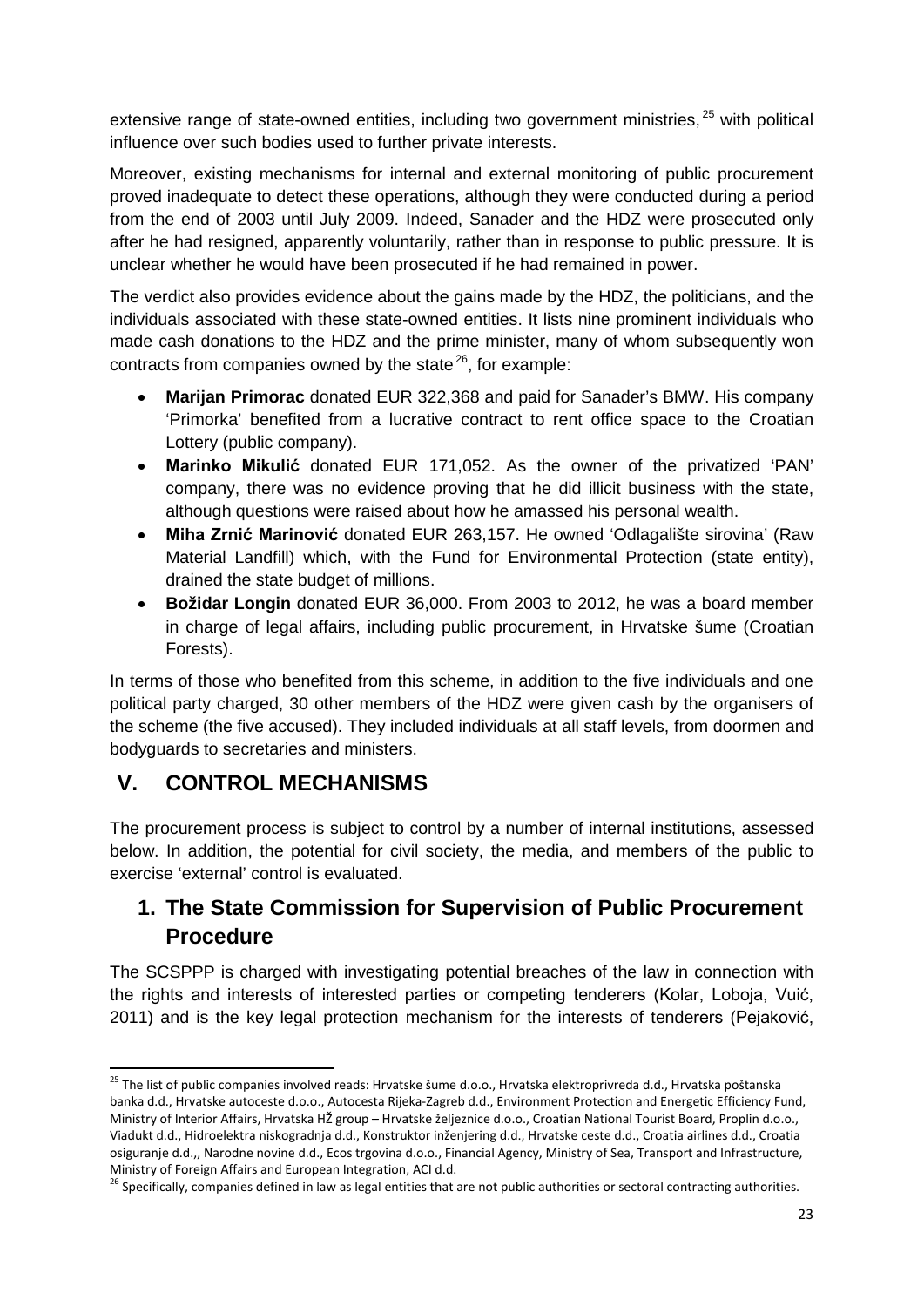2008).<sup>[27](#page-23-0)</sup> However, it may act only at the request of tenderers or interested tenderers (those considering submitting tenders, if a complaint refers to conditions set in the tender), and its enquiries are limited to the irregularities stipulated by the complainant. If no complaint is lodged by any of the tenderers, the SCSPPP will not act and even if a complaint is lodged, it will rule only on the matter stipulated in the complaint and will not investigate further. Thus, in restricted procedures (i.e., negotiated procedures without prior publication) where there is no open competition, there are no grounds for complaint by other interested parties. The fewer the competitors, the less potential there is for the SCSPPP to act.

If it finds irregularities, the *SCSPPP* may cancel the procedure or render a decision resulting in the annulment of the contract. In some cases, it may levy an administrative fine on the contracting authority. Since February 2010, the SCSPPP has also been authorized to file motions for indictment in relation to misdemeanours set out in the Act and other regulations pertaining to the field of public procurement.<sup>[28](#page-23-1)</sup>

The SCSPPP has used these powers to a limited extent (see table 9). However, given that 1,924 active contracting authorities sign approximately 10,000 public procurement contracts and framework agreements each year, it is not clear that this control mechanism acts as a major constraint on favouritism.

| Year | No. of<br>motions filed | Misdemeanours prescribed by the PPA                                                                                                        |
|------|-------------------------|--------------------------------------------------------------------------------------------------------------------------------------------|
| 2010 | 5                       | Goods, works or services were procured without a PP procedure                                                                              |
| 2011 |                         | Goods, works or services were procured without a public procurement<br>procedure and provisions of the PP Act were not applied             |
| 2012 | 2                       | Contracting authorities failed to submit requested documentation                                                                           |
| 2013 |                         | Contracting authorities failed to submit requested documentation (5 cases)<br>or acted contrary to or failed to comply with a decision (2) |

**Table 91 SCSPPP Motions filed for indictment in relation to misdemeanours prescribed by the Act, 2010- 13**

#### **2. The Directorate for the Public Procurement System**

The DPPS is in charge of capacity building in the procurement system, including the obligatory, ongoing certified education of CPOs, supervising all aspects of the PP system, and initiating procedures before the Misdemeanour Court for violations of legal provisions prescribed in the PP Act (*ex ante* and *ex post* supervision). <sup>[29](#page-23-2)</sup> The DPPS focuses on misdemeanours related to breaches in public procurement systems. Through administrative investigations, the DPPS may act upon an extensive list of breaches of the PP act, relating to

<span id="page-23-0"></span> $27$  Public Procurement Act, Official Gazette 90/2011, 83/2013, 143/2013; Act on the State Commission for Supervision over Public Procurement Procedure, Official Gazette 18/2013, 127/2013, 74/2014.<br><sup>28</sup> Article 2 paragraph 4 Act on the State Commission for Supervision over Public Procurement Procedure, Official Gazette  $\overline{a}$ 

<span id="page-23-1"></span><sup>21/2010.</sup>

<span id="page-23-2"></span><sup>&</sup>lt;sup>29</sup> Note that official title of the body in the Act is the Central Government Authority Responsible for the Public Procurement System, and the offical name of the authority in the court register is the Ministry of the Economy; Directorate for the Public Procurement System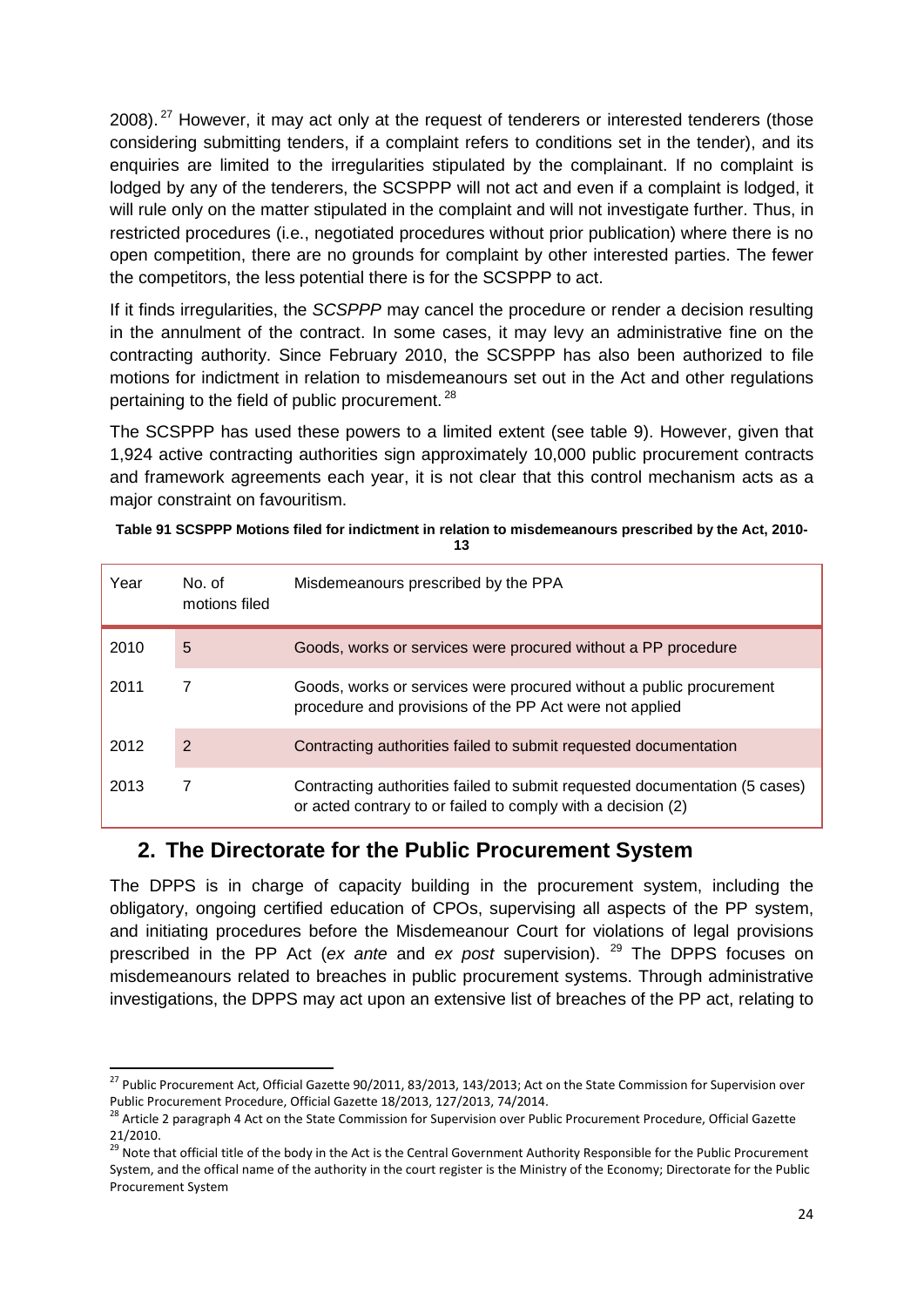failures by the contracting authority to comply with the necessary procedures.  $30$  The DPPS has filed 78 motions since 1 January 2012.

However, our research revealed a number of causes for concern. First, the organisation lacks the capacity to monitor and supervise the large number of contracting authorities and contracts. Second, there is a conflict of interest between its investigative and monitoring powers on one side, and its capacity-building role on the other (training and certifying CPOs, which represents a significant proportion of its operational income). Third, the DPPS as prescribed by law, treats potentially serious criminal activity (conflicts of interest, disregard for competitive procedures and direct contracting) within the (non-criminal) misdemeanour framework, which means that serious infringements may remain beyond the reach of the punitive justice system. Fourth, decisions about the targets of pro-active investigations are left to the discretionary powers of DPPS employees and managers. Fifth, the DPPS is a department of the Ministry of Economy, and may therefore be deterred from undertaking investigations that might criticise the government or ruling party.

## **3. The State Audit Office**

The State Audit Office (SAO) audits the financial management of state entities and establishing whether it is in accordance with public accounting standards. In reference to public procurement, the SAO verifies whether the PP procedure has been applied in areas where it is obligatory, but does not typically examine the details of a particular procurement procedure. However, in accordance with state audit standards and principles, the SAO verifies whether the financial statements issued by an audited entity, including statements on public procurement, are true and accurate.

The SAO acts pursuant to its adopted annual action plans  $31$ , but it has considerable discretion in terms of the subjects and timing of audits. It is quite possible that Type C and D contracting authorities will never (or only very rarely, perhaps once a decade) be subject to audits by the SAO. Moreover, the SAO cannot impose remedies or sanctions on an audited entity. It simply publishes reports and, if criminal activity is indicated, may forward a report to the relevant prosecutor's office. However, this practice has so far not led to any significant investigations or verdicts in the field of public procurement.

# **4. The Commission for Conflict of Interest**

The CCI regulates provisions relating to conflicts of interest for most elected officials in Croatia, but has no specific responsibility for overseeing public procurement and our research revealed some uncertainty as to whether it is responsible for enforcing the provisions on conflicts of interest under the PP Act.

Article 13 of the PP Act defines situations in which a conflict of interest may exist: (1) if the representative of the contracting authority simultaneously performs managerial duties for the economic operator, or (2) if the representative of the contracting authority holds a business share, stocks or other rights entitling it to participate in the management or in the capital of the economic operator with the share of more than 0.5%. Moreover, representatives of contracting authorities must sign a statement declaring the existence or absence of conflicts

<span id="page-24-0"></span><sup>&</sup>lt;sup>30</sup> See Articles 177 and 182 of the Act.

<span id="page-24-1"></span><sup>&</sup>lt;sup>31</sup> According to the provisions of the Act on the State Audit Office (Official Gazette 80/11), audits are planned and performed in accordance with the annual work plan and program, which is adopted by the Auditor General. 2014 work plan is available at[: http://www.revizija.hr/datastore/filestore/34/godisnji-plan-za-2014.pdf](http://www.revizija.hr/datastore/filestore/34/godisnji-plan-za-2014.pdf)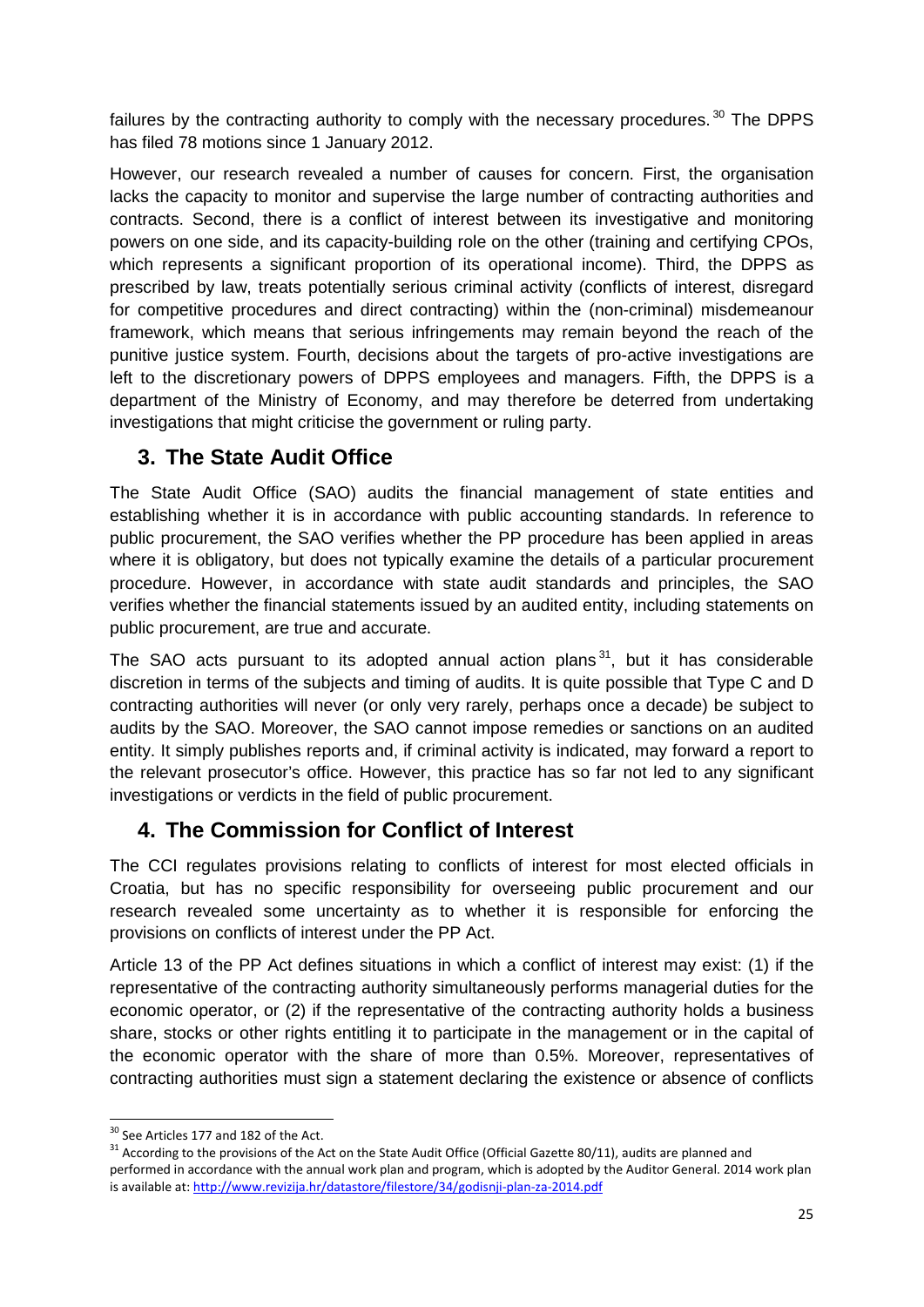of interest, which extends to personal relationships with representatives of the economic operators. Such rules apply whether the economic operator with a potential conflict of interest is a single tenderer, member of a group of tenderers, or a subcontractor to the any of the above.

In theory, any action in breach of the law would lead to the contract being void and criminal charges being filed with the State Attorney's Office. However, the Act does not specify who is responsible for monitoring compliance with this provision. The representatives of the institutions interviewed for this research (the SCSPPP, the DPPS, and the Faculties of Law in Zagreb and Osijek), were unsure about who would be responsible for cancelling a contract and reporting the case for further action.

One representative of the CCI took the view that the CCI is competent to perform this role, to the extent that the provisions in the procurement act coincide with Articles 17 and 18 of the Act on Preventing the Conflict of Interest.<sup>[32](#page-25-0)</sup> However, this omits many personnel involved in the public procurement process, particularly at the local level. CPOs, for example, are beyond its remit<sup>[33](#page-25-1)</sup>, as are the senior managers of economic operators owned and established by local and regional governments remain out of their jurisdiction. The Act on Conflicts of Interest does not cover most Type C and Type D contracting authorities. The Act on the Prevention of Conflicts of Interest does cover the senior management of state-owned companies  $34$ , but not public companies that are owned by regional and local governments. In addition, the Act does not cover the heads of contracting authorities that are appointed by individual ministers, mayors or city councils. Overall, the majority of public sector entities (such as schools, hospitals, and social service providers) are beyond the scope of the Act<sup>[35](#page-25-3)</sup>.

The CCI ruled in 30 cases relevant to public procurement in the period observed  $36$ , with consequences for the offenders in 2 cases (HRK 30.000 and HRK10.000 fines).

## **5. The Criminal Justice System**

The criminal justice system has the power to act on reports or indications of criminal acts in the public procurement domain. The police may initiate an investigation following a report from an interested party (a citizen, legal person or prosecutor's office), while prosecutors may initiate investigations based on any information or suspicion of a criminal act, whether originating in the media, public statements or reports by other state authorities or citizens.

However, while Croatia's USKOK institutional framework<sup>[37](#page-25-5)</sup> is advanced in terms of the fight against corruption, the lack of public procurement expertise in prosecutors' offices and police departments means they depend on other state bodies for expertise in understanding specific violations of the PP Act. Although the crime of abuse of the public procurement procedure (Criminal Code, Article 254) has existed since 2012, there is no evidence of a

<span id="page-25-0"></span> $32$  Officials covered by the Act on Preventing the Conflict of Interest are officers appointed by or approved by the Croatian Parliament, Government of the Republic of Croatia or the President of the Republic of Croatia; see OG 26/11, 12/12, 124/12, 48/13.  $\overline{\phantom{a}}$ 

<span id="page-25-1"></span><sup>33</sup> The notion of an official is prescribed in Act On Preventing Of The Conflict Of Interest in Aricle 3 paragraph 1 (Official Gazette 26/11, 12/12, 124/12, 48/13)<br><sup>34</sup> Article 3, paragraph 1 (41) of the Act.

<span id="page-25-5"></span>

<span id="page-25-4"></span><span id="page-25-3"></span><span id="page-25-2"></span><sup>&</sup>lt;sup>35</sup> Act on Conflicts of Interest, Official Gazette 26/11, 12/12, 124/12, 48/13.<br><sup>36</sup> In 2010, 2011 and 2013. Data for 2012 not available.<br><sup>37</sup> Croatia has set up a combination of law enforcement and judicial structures s organised crime; the so called USKOK Vertical, including the following institutions: National Police Office for the Suppression of Corruption and Organised Crime (PNUSKOK); Office for the Suppression of Corruption and Organised Crime (USKOK) and Special USKOK courts.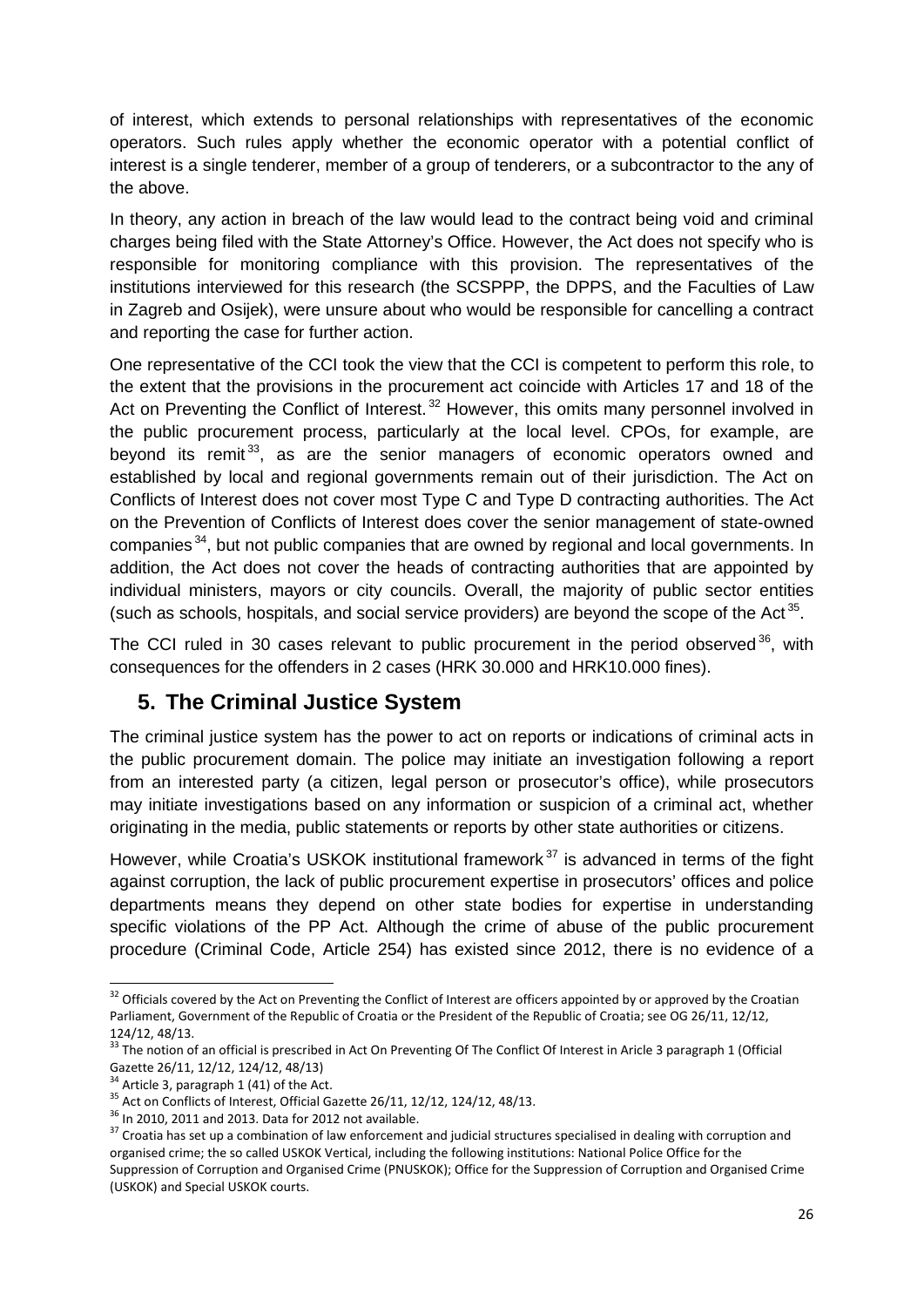single case being prosecuted. The Criminal Justice system has acted on one case of a suspected violation of Article 254 of Criminal Code (*Public procurement procedure abuse*), since this article was introduced in the new Criminal Code and entered into force on 1 January 2013.<sup>[38](#page-26-0)</sup> In this case, the criminal allegation was rejected by the Slavonski Brod public prosecutor's office (CBS, 2014).

## **6. The Transparency Framework and Civil Society Scrutiny**

The 2011 Act introduced several new instruments to increase transparency and enhance civil society scrutiny of public procurement procedures. For example, the Act obliges contracting authorities to adopt and publish procurement plans for the budget or business year, to establish and publish a register of public procurement contracts and FAs awarded<sup>[39](#page-26-1)</sup>, and to update the information in the register at least every six months. However, this research has found that a majority of public procurement procedures take place among state-owned entities that are beyond the scope of many of these rules. In addition, Bajo (2012) has questioned the ability of the public or civil society to scrutinise the financial operations and performance of Type C and D entities, because the official data on their revenues, expenditure, assets and liabilities is provided without adequate information on methodology.

Moreover, the ability for civil society to hold these institutions to account is fundamentally undermined by their governance structure. Civil society organisations might find evidence of anomalies or violations by contracting authorities and raise concerns in the public domain. However, for many Type C and Type D contracting authorities, it is only the owners of the contracting authorities that have the power to impose sanctions on managers. Thus control rests with internal accountability mechanisms that are ultimately controlled by the political party (or political patrons) which appointed those managers. Because national, regional and local governments, and thus elected politicians at these levels, have the right to appoint the senior management structures of these companies, the exertion of political influence over these companies is legal, indeed, institutionalised.

Our research sought to establish the importance of civil society scrutiny in monitoring public procurement by conducting an analysis of media and publicly available data to establish<sup>[40](#page-26-2)</sup> the number of cases where companies were accused of wrongdoing by the public, civil society or media organisations in connection with the public procurement in our sample. This was then compared with the number of cases in which internal control institutions acted to investigate allegations, and the number of investigations which have thus far led to a verdict. The results are presented in table 10.

<span id="page-26-0"></span><sup>&</sup>lt;sup>38</sup> OG 125/11, 144/12.

<span id="page-26-2"></span>

<span id="page-26-1"></span><sup>&</sup>lt;sup>39</sup> Publication of actual contracts and framework agreements.<br><sup>40</sup> NB: for the purpose of analysing publicly available dana, the following code words are used (affair; procurement; abuse; corruption; investigation; verdict) that commonly appeared in reports on corruption in public procurement or public and private companies.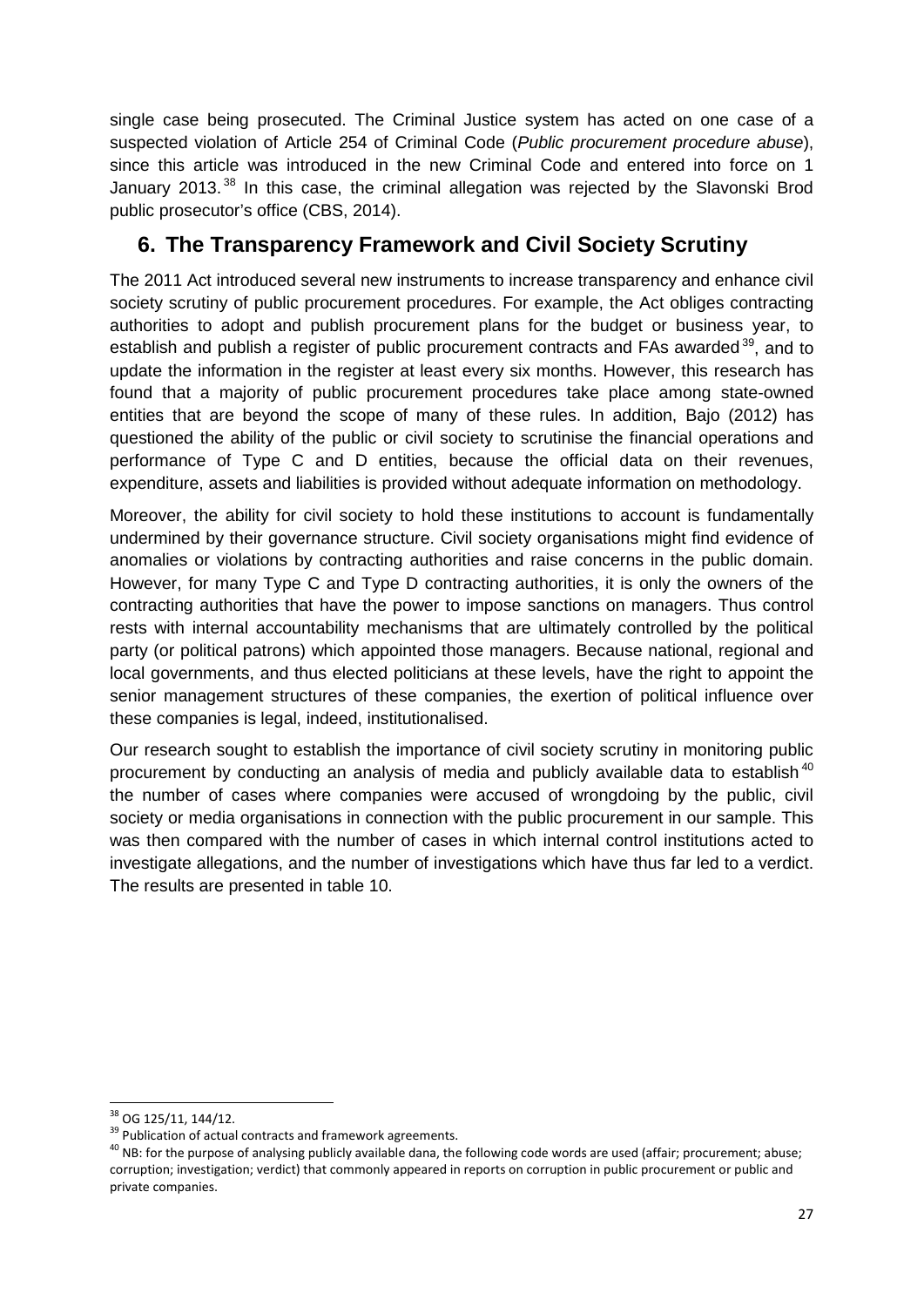#### **Table 10 Tenderers with contract(s) above HRK 7,452,830 in public procurement of works detected by accountability mechanisms**

|                                  | Number of<br>tenderers | Value of work contracts<br>$(2011 - 2013)$ |
|----------------------------------|------------------------|--------------------------------------------|
| <b>Total number of tenderers</b> | 175                    | 15.9bn                                     |
| <b>Allegations</b>               | 85                     | 7.8 <sub>bn</sub>                          |
| <b>Investigations</b>            | 34                     | 3.2 <sub>bn</sub>                          |
| <b>Verdict</b>                   |                        | 0.9 <sub>bn</sub>                          |

*Source: author's calculations based on online media reports.*

The discrepancies between the numbers of allegations, investigations and verdicts suggests that state prosecutors are not actively concerned about public procurement, despite the high standards set in the legal framework. This implies a lack of coordination which may jeopardise the system for ensuring integrity in public procurement procedures. It might also be indicative of particularism in the judicial system.

## **VI. CONCLUSIONS**

Croatia's public procurement law sets a high standard and has established some important transparency and control mechanisms. However, the integrity of procurement is seriously undermined because of the common practice of contracting through entities which are outside the scope of the control framework and, by contrast, greatly subject to political influence. The scope of this problem is extensive. In 2012, the total value of public procurement carried out by Type C and D authorities under weak control mechanisms, along with petty procurement (for which there is no obligation to implement conduct procurement in line with specified procedures), represented around 85% of total procurement. Moreover, analysis of the timing of management appointments suggests that political leaders use their patronage powers over the heads of these contracting authorities extensively.

The research also analysed high-value construction contracts awarded in 2011-13 for indicators of favouritism in the process or outcomes. Whilst use of restrictive procedures is not excessive, competition for public contracts is surprisingly weak in a sector under considerable economic pressure. However, in combination with the weak control mechanisms around many contracting authorities, the indicator of greater concern is that around one-half of contract value is won by tenderers which are not private companies but rather entities that are partially or fully owned by the state. This suggests that political leaders and parties have the potential to influence the process so as to achieve favouritism in the allocation of public contracts, to benefit themselves or third parties. Evidence from the FIMI Media case, involving the most senior politicians in a scheme that used public procurement to trade political donations for contracts, suggests that such favouritism may be widespread. Finally, the existing control mechanisms have a reasonable array of powers in theory, but in practice lack expertise and will to monitor public procurement adequately.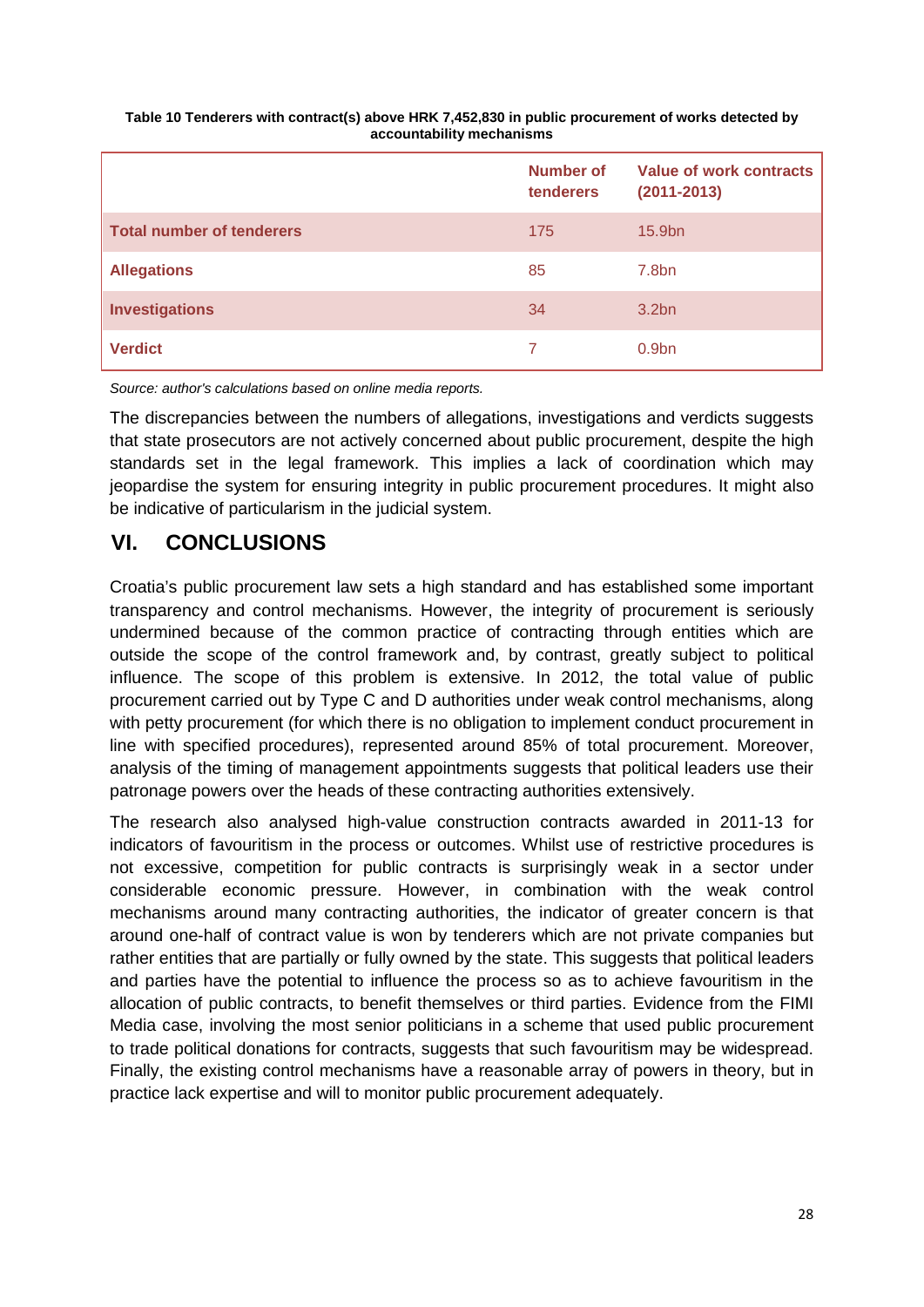#### **APPENDICES**

| Year | GDP in HRK bn |      | % of GDP |
|------|---------------|------|----------|
| 2008 | 343.4         | 35.8 | 10.4     |
| 2009 | 328.7         | 40.6 | 12.4     |
| 2010 | 323.8         | 24.8 | 7.7      |
| 2011 | 328.7         | 30.8 | 9.4      |
| 2012 | 327.0         | 31.5 | 9.6      |
| 2013 | 326.8         | 31.6 | 9.7      |

**Appendix 1 Value of public procurement and the proportion of public procurement in GDP, Croatia 2008- 2013**

*Source: author's calculations based on data from the Directorate for Public Procurement System and Croatian Bureau of Statistics*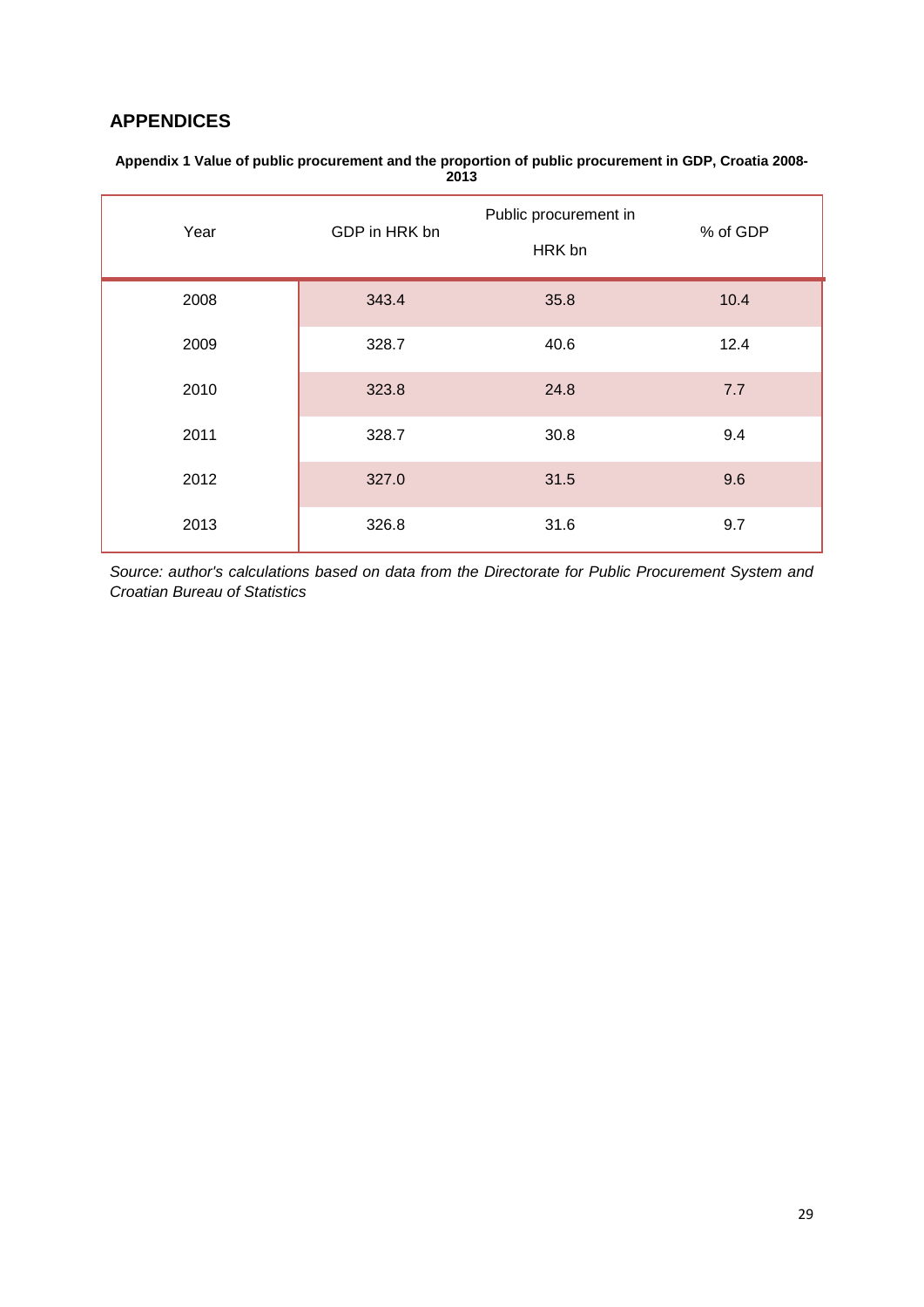|      |        | Type A | Type B  | Type C | Type D | Petty PP | Total |
|------|--------|--------|---------|--------|--------|----------|-------|
| 2008 | HRK bn | 1.5    | 8.7     | 19.6   | 3.1    | 3.0      | 35.8  |
|      | $\%$   | 4.1    | 24.4    | 54.7   | 8.6    | 8.3      | 100.0 |
| 2009 | HRK bn | 3.4    | 6.0     | 23.0   | 4.9    | 3.2      | 40.6  |
|      | $\%$   | 8.4    | 14.7    | 56.7   | 12.1   | 8.0      | 100.0 |
| 2010 | HRK bn | 2.8    | 2.1     | 9.7    | 5.6    | 4.6      | 24.8  |
|      | $\%$   | 11.21  | 8.35    | 39.14  | 22.69  | 18.60    | 100.0 |
| 2011 | HRK bn | 2.9    | 2.2     | 14.1   | 7.1    | 4.6      | 30.8  |
|      | $\%$   | 9.3    | $7.0\,$ | 45.9   | 22.9   | 14.9     | 100.0 |
| 2012 | HRK bn | 1.7    | 2.5     | 15.1   | 7.3    | 4.9      | 31.5  |
|      | $\%$   | 5.48   | 7.90    | 47.97  | 23.20  | 15.45    | 100.0 |
| 2013 | HRK bn | 2.1    | 5.8     | 16.4   | 2.2    | 5.1      | 31.6  |
|      | $\%$   | 6.6    | 18.3    | 52.1   | $7.1$  | 16.1     | 100.0 |

#### **Appendix 2 Structure of the value of public procurement by type of contracting authority, Croatia 2008- 2013 (in HRK bn and % of total)**

*Source: author's calculations based on data from the DPSS*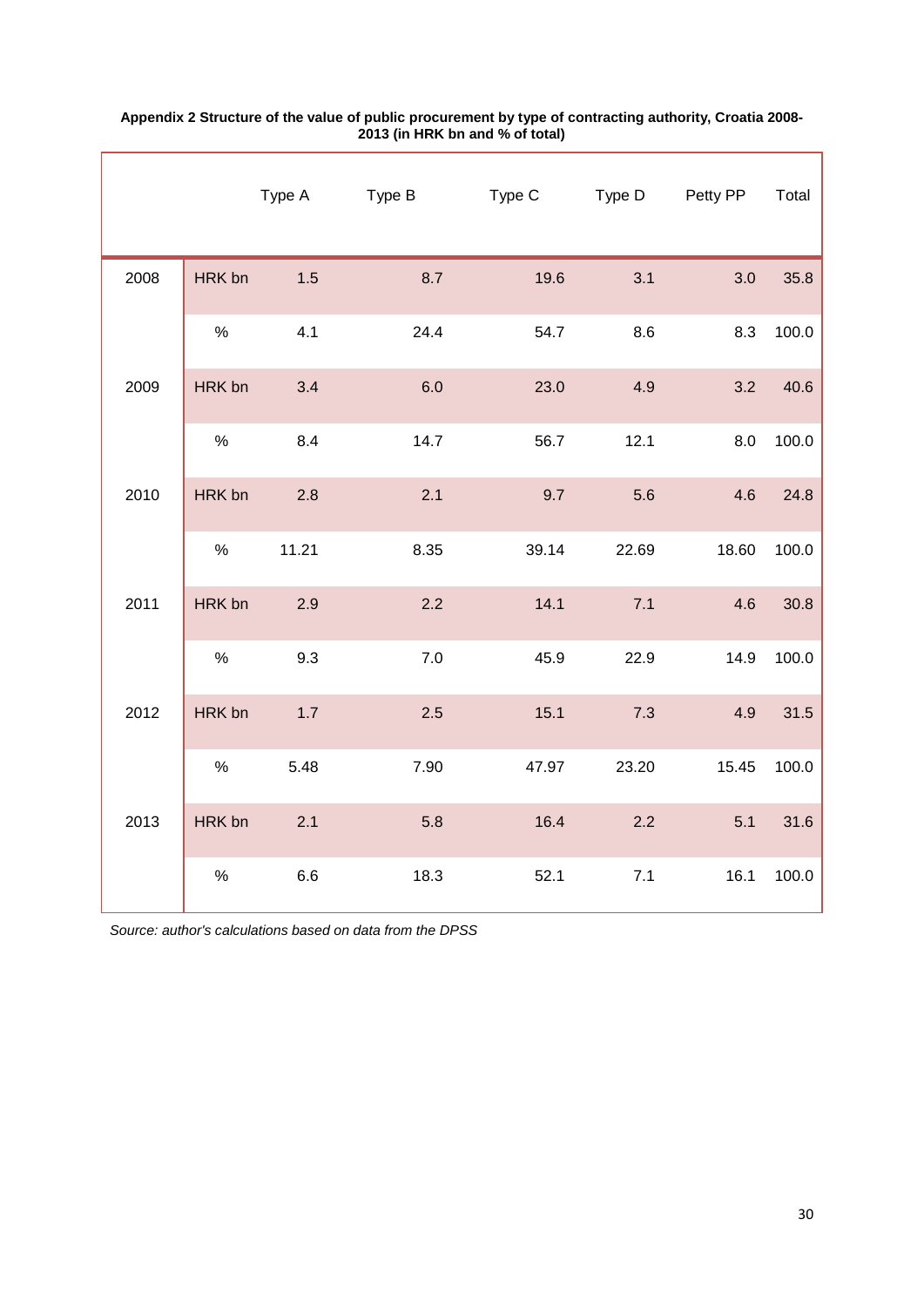| Year | GDP in HRK bn | Total construction | % of GDP | Construction | $\%$            |
|------|---------------|--------------------|----------|--------------|-----------------|
|      |               | sector,            |          | procurement  | of procurement  |
|      |               | value in           |          | value in     | in construction |
|      |               | HRK bn             |          | HRK bn       | sector value    |
|      |               |                    |          |              |                 |
| 2008 | 343.4         | 27.8               | 8.1      | 8.4          | 30.2            |
| 2009 | 328.7         | 24.4               | 7.4      | 21.8         | 89.3            |
| 2010 | 323.8         | 17.9               | 5.5      | 9.8          | 54.7            |
| 2011 | 328.7         | 16.8               | 5.1      | 9.4          | 56.0            |
| 2012 | 327.0         | 16.0               | 4.9      | 9.1          | 56.9            |
| 2013 | 326.8         | 15.1               | 4.6      | 10.0         | 66.2            |

#### **Appendix 3 Value of executed construction works, Croatia 2008-2013 (in HRK bn and % of GDP)**

*Source: author's calculations based on data from the Croatian Bureau of Statistics and the Directorate for Public Procurement System*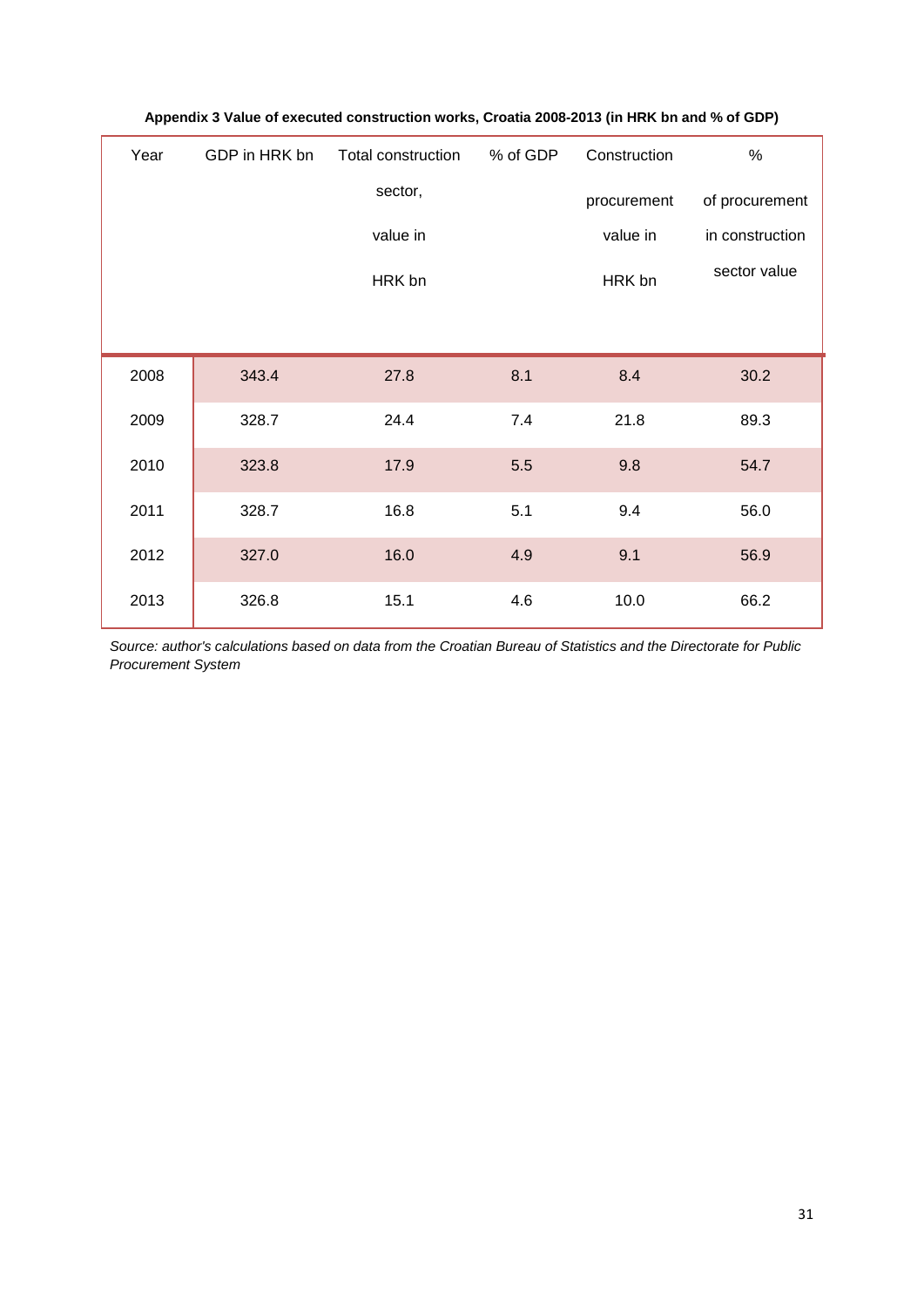| <b>State-owned enterprises</b> | <b>Small enterprises</b> | <b>Medium enterprises</b> | Large enterprises | <b>Total</b>     |
|--------------------------------|--------------------------|---------------------------|-------------------|------------------|
| 2011-2013                      |                          |                           |                   |                  |
| <b>Number of enterprises</b>   | 9                        | 15                        | $5\phantom{.}$    | 29               |
| showing profits                |                          |                           |                   |                  |
| Cumulative profits (HRK)       | 8,797,156                | 219,358,113               | 1,536,235,858     | 1,764,391,127    |
| Value of public procurement,   | 550,201,469              | 4, 156, 165, 111          | 722,135,139       | 5,428,501,719    |
| works contract/s (HRK)         |                          |                           |                   |                  |
| Number of employees 2011       | 718                      | 3,013                     | 10,745            | 14,476           |
| Number of employees 2012       | 714                      | 2,974                     | 10,686            | 14,374           |
| Number of employees 2013       | 688                      | 4,377                     | 9,472             | 14,537           |
| <b>Number of enterprises</b>   | $5\phantom{1}$           | 8                         | $\overline{7}$    | 20               |
| showing losses                 |                          |                           |                   |                  |
| Cumulative losses (HRK)        | $-27,906,384$            | -283,976,120              | -1,776,307,228    | $-2,088,189,732$ |
| Value of public procurement,   | 352,236,618              | 475, 137, 378             | 1,109,985,501     | 1,937,359,497    |
| works contract/s (HRK)         |                          |                           |                   |                  |

**Appendix 4 Contracting authorities with contracts for the procurement of works equal to or greater than HRK 7,452,830, Croatia 2011-13**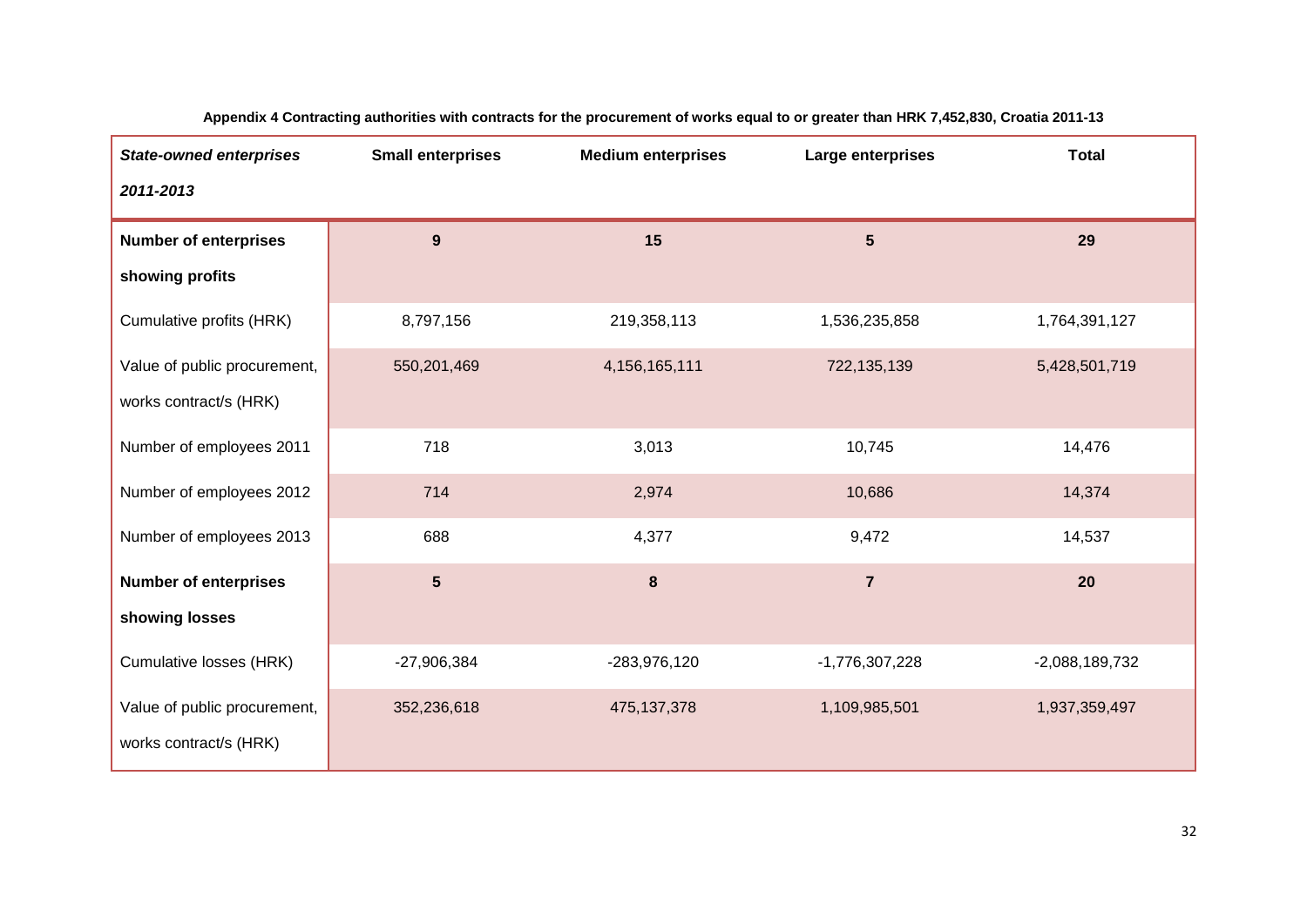| Number of employees 2011     | 587                      | 1,143                     | 17,312            | 19,042        |
|------------------------------|--------------------------|---------------------------|-------------------|---------------|
| Number of employees 2012     | 599                      | 1,277                     | 16,349            | 18,225        |
| Number of employees 2013     | 569                      | 1,250                     | 15,666            | 17,485        |
| <b>Total state-owned</b>     | 14                       | 23                        | 12                | 49            |
| enterprises                  |                          |                           |                   |               |
| Private-owned                | <b>Small enterprises</b> | <b>Medium enterprises</b> | Large enterprises | <b>Total</b>  |
| enterprises2011-2013         |                          |                           |                   |               |
| <b>Number of enterprises</b> | 45                       | 38                        | 12                | 95            |
| showing profits              |                          |                           |                   |               |
| Cumulative profits (HRK)     | 102,736,738              | 660,582,809               | 636,070,612       | 1,399,390,159 |
| Value of public procurement, | 1,141,415,544            | 3,414,113,397             | 1,692,565,885     | 6,248,094,827 |
| works contract/s (HRK)       |                          |                           |                   |               |
| Number of employees 2011     | 1,772                    | 4,779                     | 6,089             | 12,640        |
| Number of employees 2012     | 1,831                    | 4,751                     | 6,117             | 12,699        |
| Number of employees 2013     | 1,926                    | 4,899                     | 6,003             | 12,828        |
| <b>Number of enterprises</b> | 11                       | 14                        | $6\phantom{a}$    | 31            |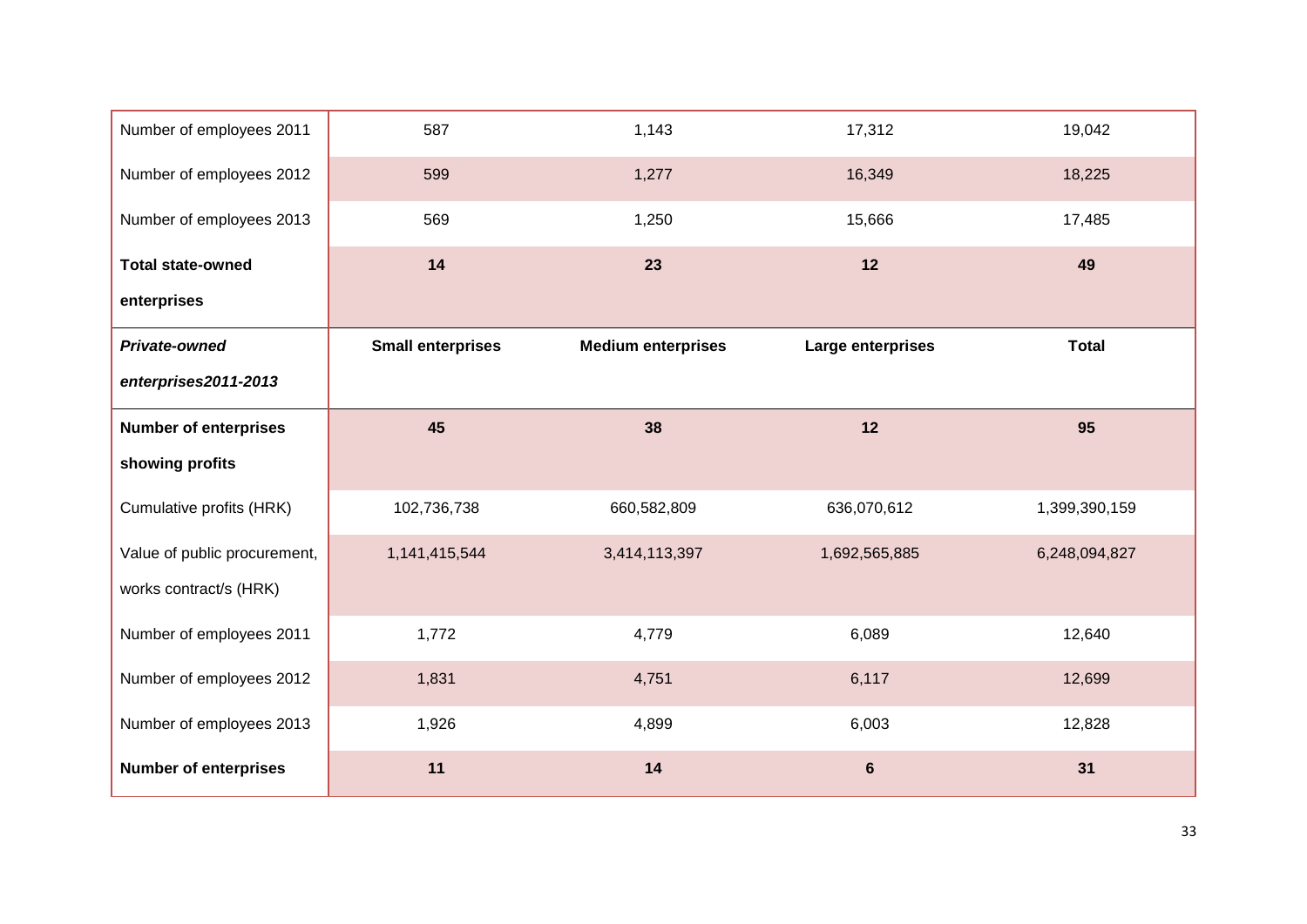| showing losses                                        |              |              |                  |                  |
|-------------------------------------------------------|--------------|--------------|------------------|------------------|
| Cumulative losses (HRK)                               | -154,537,039 | -278,685,954 | $-1,938,344,411$ | $-2,371,567,404$ |
| Value of public procurement,<br>works contract/s(HRK) | 484,331,279  | 688,838,137  | 1,121,360,903    | 2,294,530,320    |
| Number of employees 2011                              | 942          | 1,811        | 5,691            | 8,444            |
| Number of employees 2012                              | 509          | 1,651        | 4,362            | 6,522            |
| Number of employees 2013                              | 427          | 1,414        | 3,626            | 5,467            |
| <b>Total private-owned</b>                            | 56           | 52           | 18               | 126              |
| enterprises                                           |              |              |                  |                  |
| <b>TOTAL ENTEPRISES</b>                               | 70           | 75           | 30               | 175              |

*Source: author's calculations based on data received from the Directorate for Public Procurement System and Financial Agency*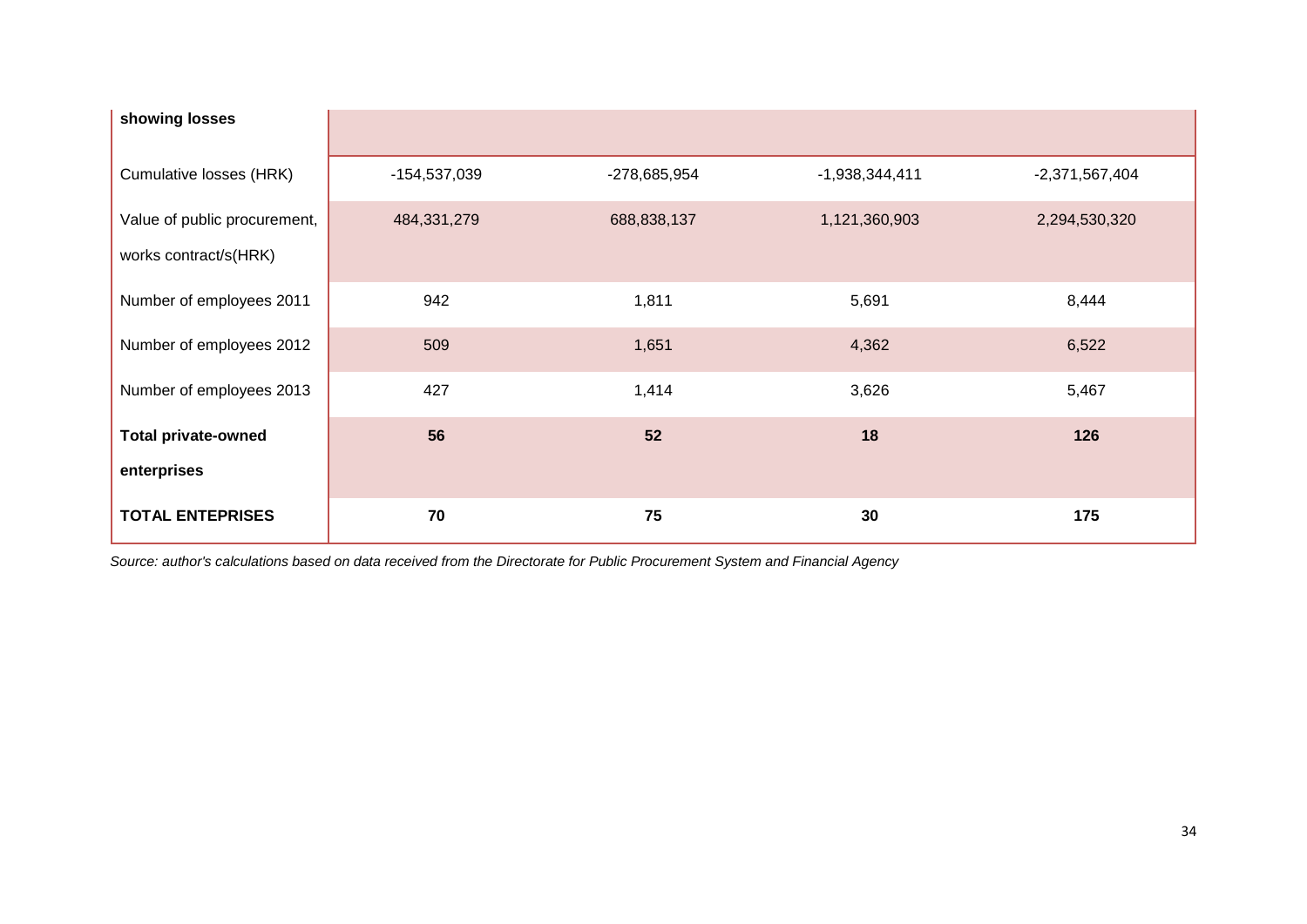#### **REFERENCES**

Act on Amendments to the Public Procurement Act (Official Gazette 83/13).

- Act on Amendments to the Public Procurement Act (Official Gazette 143/2013).
- Act on Conflicts of Interest, Official Gazette 26/11, 12/12, 124/12, 48/13.
- Act on Local and Regional Self-government (Official Gazette 33/01, 60/01, 129/05, 109/07, 125/08, 36/09, 36/09, 150/11, 144/12, 19/13).
- Act on Preventing the Conflict of Interest (Official Gazette 26/11, 12/12, 124/12, 48/13).
- Act on the Procurement of Goods, Services and Works (Official Gazette 142/97).
- Bajo, A. (2011) Prudent management of government financial assets and the stability of public finance in Croatia. [pdf] Institute of Public Finance. Available from: http://www.ijf.hr/upload/files/file/ENG/newsletter/60.pdf
- Bajo, A. (2012) When will the Government bring out a report on the financial operations of companies of special national interest? [pdf] Press Release, 39, Institute of Public Finance. Available at: http://www.ijf.hr/upload/files/file/ENG/releases/39.pdf.
- Bendeković, J. (2009) Privatization in Croatia. Zagreb: The Institute of Economics. Available at: file:///C:/Users/KORISNIK/Downloads/bendekovic2.pdf.
- Bohutinski, J. (2011) Lapor Owner is buying shares in Vodoprivreda Zagreb on behalf of Husarić? Večernji list. April 4. Available at: http://www.vecernji.hr/hrvatska/vlasnik-laporakupuje-dionice-vodoprivrede-za-husarica-274400.
- Budget Act (Official Gazette 87/08, 136/12).
- Civil Obligations Act (Official Gazette 35/05, 41/08, 125/11, Article 323).
- Companies Act (Official Gazette 111/93, 34/99, 121/99, 52/00, 118/03, 107/07, 146/08, 137/09, 125/11, 152/11, 111/12, 68/13).
- County Court of Zagreb, First-instance verdict, Reference number: 13 K-US-8/12, March 11th 2014.
- Crnković, B., Požega, Ž., Karačić, D. (2011) Challenges of Corporate Governance in State-Owned Companies – Croatian Perspectives. Econviews: Review of contemporary business, entrepreneurship and economic issues, Vol.XXIV No.2. Available at: file:///C:/Users/KORISNIK/Downloads/Pages\_from\_ekonomski\_vjesnik\_br\_2\_za\_web\_3. pdf.
- Croatian Bureau of Statistics, Statistical Yearbooks from 2008 to 2013. [pdf.], Available at: http://www.dzs.hr/.
- Croatian National Bank (2014) Annual Report 2013. CNB: Zagreb. Available at: http://www.hnb.hr/publikac/godisnje/2013/h-god-2013.pdf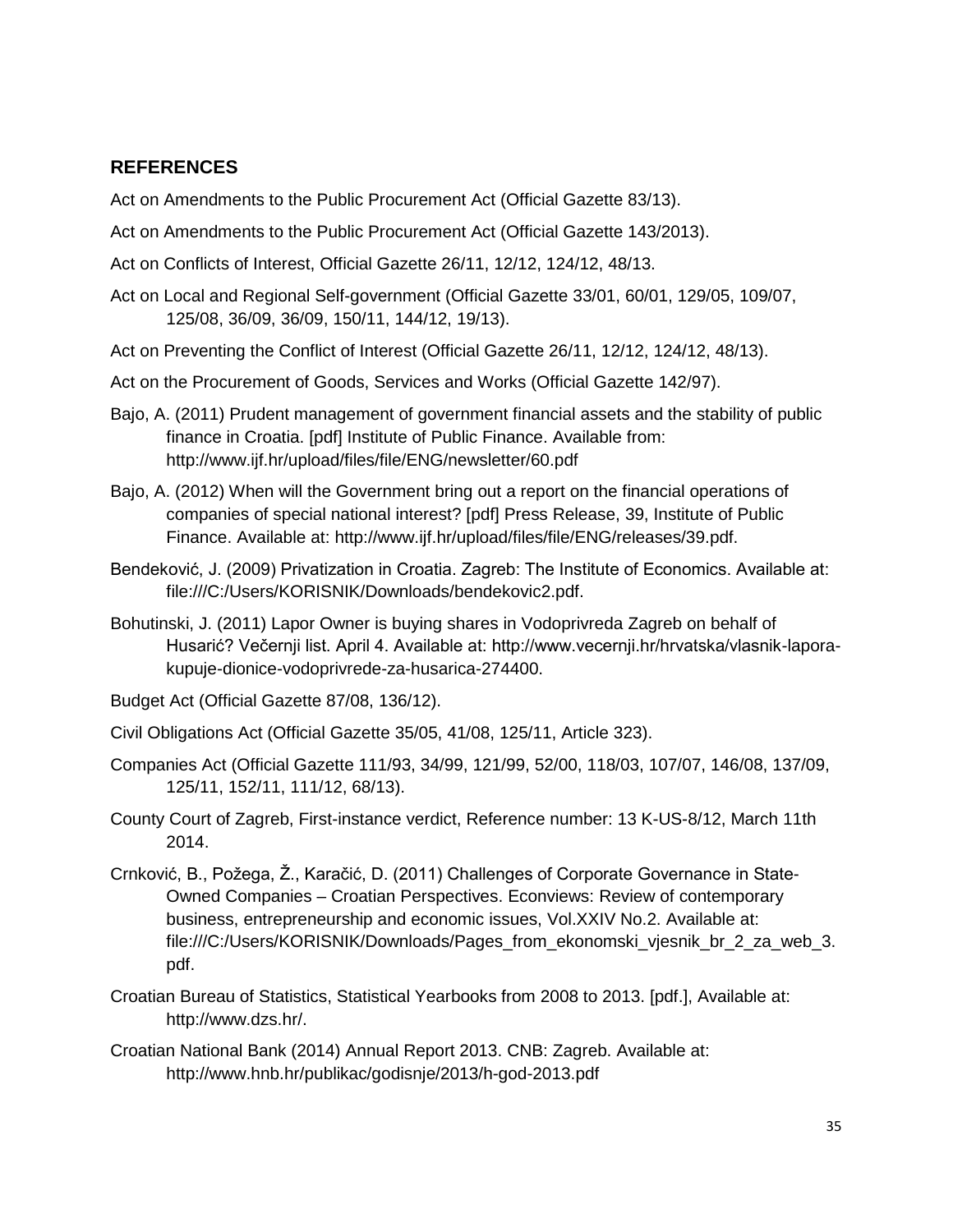- Čučković, N. (2002). Grey economy and privatization in Croatia 1997-2001. [PDF] Zagreb: Institute for International Relations. Available from: http://hrcak.srce.hr/index.php?show=clanak&id\_clanak\_jezik=9145.
- Decision of the Croatian Constitutional Court UI-1678/2013 of 19 December 2013 (Official Gazette, 13/14).
- Decision on the adoption of the Strategy of development of electronic public procurement in Croatia 2013-2016 (Official Gazette 54/13).
- Directorate for the Public Procurement System, List of Contracts 2010- 2013 [exc.]
- Directorate for the Public Procurement System, Statistical Annual Report on Public Procurement 2008- 2013 [pdf], Available at: http://www.javnanabava.hr/default.aspx?id=3425
- Elliott, Kimberly Ann (1997) Corruption and the Global Economy. Institute for International Economics, Washington.
- European Commission (2014) Procurement and grants for European Union external actions Practical Guide. Available at: file:///C:/Users/KORISNIK/Downloads/prag\_2014\_en%20(1).pdf
- European Commission (2011) Public Procurement Indicators 2010. EC, Brussels. Available at: http://ec.europa.eu/internal\_market/publicprocurement/docs/indicators2010\_en.pdf.
- European Commission (2013) Enlargement Strategy and Main Challenges 2013-2014. p.1 [pdf] Available at:

http://ec.europa.eu/enlargement/pdf/key\_documents/2013/package/strategy\_paper\_2013 \_en.pdf

- Financial Agency (FINA). List of Employees, 2011- 2013 [exc.]
- Financial Agency (FINA). List of Tenderers Income and Profit/Loss, 2010- 2013 [exc.]
- Franičević , Vojmir. Privatization in Croatia: Legacies and Context. Eastern European Economics, Vol. 37 (2), pp. 5-54 (1999).

General Administrative Procedure Act, Official Gazette 47/09).

- Grubišić, M., Nušinović, M., Roje, G. (2009) Towards efficient public sector asset management. Zagreb: The Institute of Economics. Available at: file:///C:/Users/KORISNIK/Downloads/grubisic\_nusinovic\_roje.pdf.
- Guasch, J. Luis, and Stéphane Straub. Corruption and concession renegotiations.: Evidence from the water and transport sectors in Latin America. Utilities Policy 17.2 (2009): 185- 190.
- Kolar, T., Loboja, A., Vuić, Z. (2011) Novelties in public procurement system in 2012. Zagreb: Croatian Association of Accountants and Financial Experts.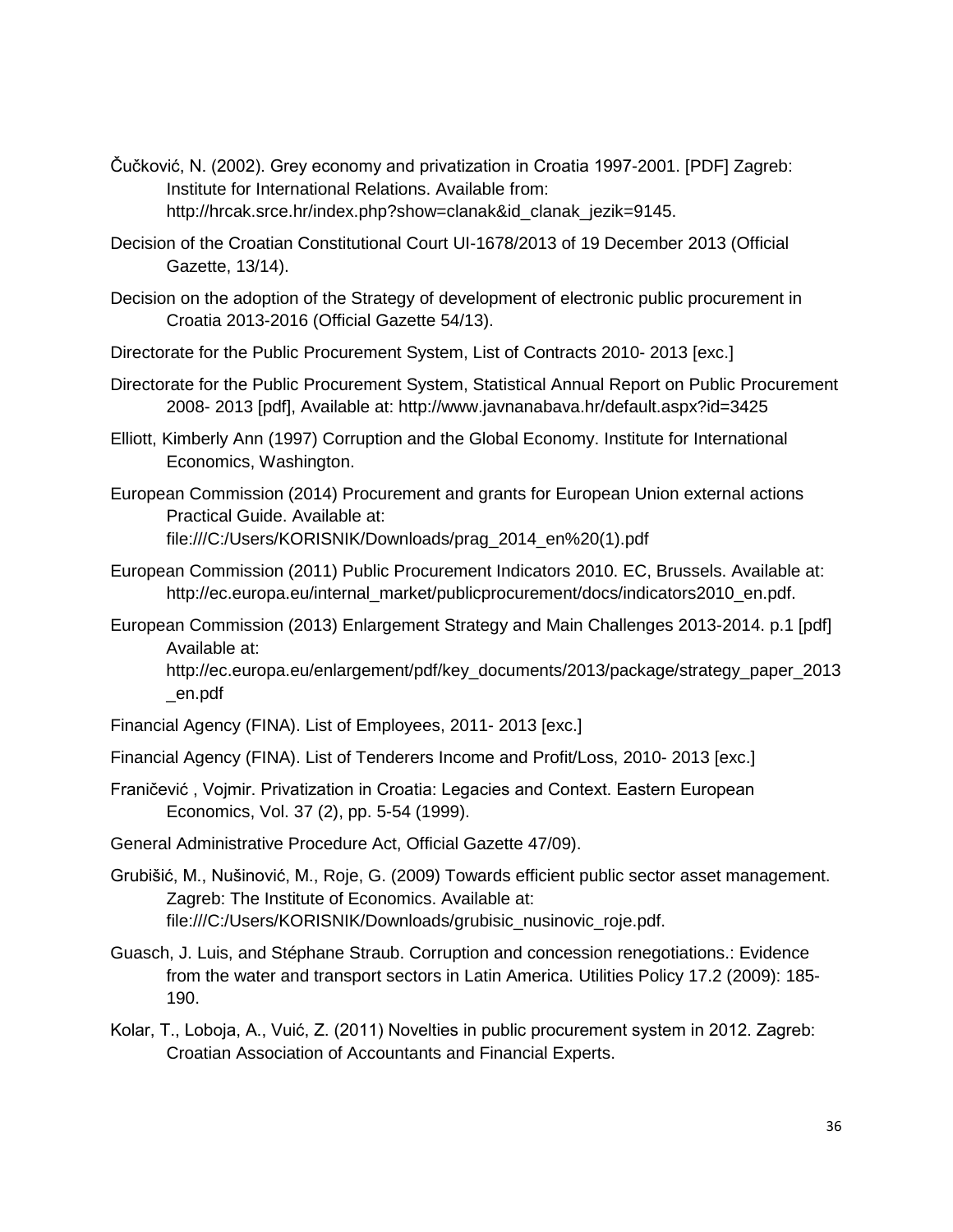- Ministry of Foreign and European Affairs (2012) Croatia on the Road to the European Union. [pdf.], Available at: http://www.mvep.hr/files/file/publikacije/Hrvatska\_na\_putu\_2012.pdf.
- Ministry of Justice (2014) Draft Anti-Corruption Strategy 2015-2020. MoJ: Zagreb.
- Ministry of the Economy, Directorate for Public Procurement System, Statistical Annual Report on Public Procurement from 2008 until 2013. [pdf], Available at: http://www.javnanabava.hr/default.aspx?id=3425.
- Mungiu-Pippidi, A., et al. (2011) Contextual Choices in Fighting Corruption: Lessons Learned. Oslo: Norwegian Agency for Development Cooperation, Available at: http://www.oecd.org/countries/zambia/48912957.pdf
- Mungiu-Pippidi, A. (2013). The Good, the Bad and the Ugly: Controlling Corruption in the European Union. Working paper No.35, European Research Centre for Anti-corruption and State-building, Berlin.
- Nestić D. et al. (2014) An Analysis of Public and Private Sector Wages in Croatia. The Institute of Economics, Zagreb. Available at: file:///C:/Users/KORISNIK/Downloads/Analiza%20pla%C4%87a\_2014\_final%20(1).pdf.
- Ordinance on the application of the Common Procurement Vocabulary (CPV) (Official Gazette 06/12).
- Ordinance on the list of entities bound by the Public Procurement Act (Official Gazette 19/12).
- Ordinance on the public procurement and diplomatic missions and consular offices of the Republic of Croatia abroad (Official Gazette 28/14).
- Ordinance on training in the field of public procurement (Official Gazette 06/12).
- Pejaković, S. (2008) Legal protection in public procurement procedures in Republic of Croatia. Zagreb: Financial Agency. Available at: file:///C:/Users/KORISNIK/Downloads/05\_pejakovic\_zbornik\_vol\_29\_1.pdf.
- Petričić, Darko. (2000) Kriminal u hrvatskoj pretvorbi: Tko, Kako, Zašto (Crime in the Croatian Transformation: Who, How, Why), Abak-us, Zagreb.
- Public Procurement Act (Official Gazette 110/07 and 125/2008).
- Public Procurement Act (Official Gazette 90/2011).
- Regulation on control over the implementation of the Public Procurement Act (Official Gazette 10/12).
- Regulation on establishing the Central Finance and Contracting Agency for the European Union Programmes and Projects (Official Gazette 90/07 114/07, 29/12, 56/13).
- Regulation on public procurement for defence and security purposes (Official Gazette 89/12).
- Regulation on public procurement notices (Official Gazette 10/12).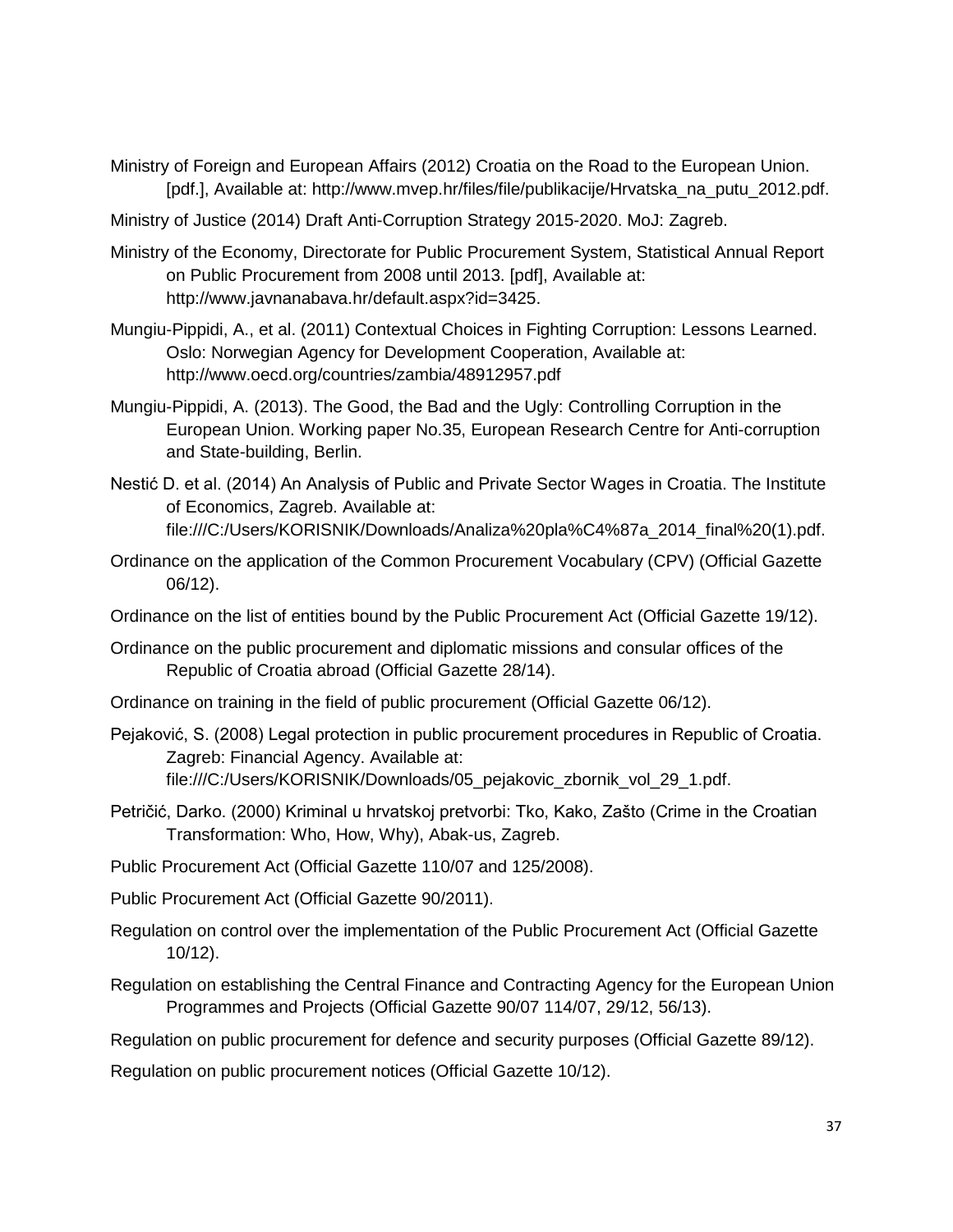- Regulation on the methodology for drawing up and handling tender documents and tenders (Official Gazette 10/12).
- Rose-Ackerman, S. (1999) Political Corruption and Democracy. Faculty Scholarship Series. Paper 592. Available at: http://digitalcommons.law.yale.edu/fss\_papers/592/.
- Rose-Ackerman, S., Søreide, T. (2011) International Handbook on the Economics of Corruption, Volume Two. Available at: http://www.gustavopiga.it/wordpress/wpcontent/uploads/2012/01/Ch5.pdf.
- Sarač, J. (2011) Razlozi za donošenje novoga Zakona o javnoj nabavi. [pdf], Available at: file:///C:/Users/KORISNIK/Downloads/01%20Razlozi%20za%20donosenje%20novog%2 0ZJN%2011\_Sarac.pdf [Accessed 17/09/14].
- Scott, C. (2000) Accountability in the Regulatory State. Journal of Law and Society, Volume 27, Issue 1, pages 38–60.
- State Commission for Supervision of Public Procurement Procedure. Annual Reports 2010, 2011, 2012 and 2013. Available at: http://dkom.hr/default.aspx?ID=40.

Stapenhurst, R., O'Brien, M. (2008) Accountability in Governance. World Bank PREM Note No 4. Washington DC: The World Bank. Available at: http://siteresources.worldbank.org/PUBLICSECTORANDGOVERNANCE/Resources/Acc ountabilityGovernance.pdf.

Transparency International (2008) Bribe Payers Index. p.10 [pdf.] Available at: file:///C:/Users/KORISNIK/Downloads/2008\_BPI\_report\_final\_08\_12%20(1).pdf.